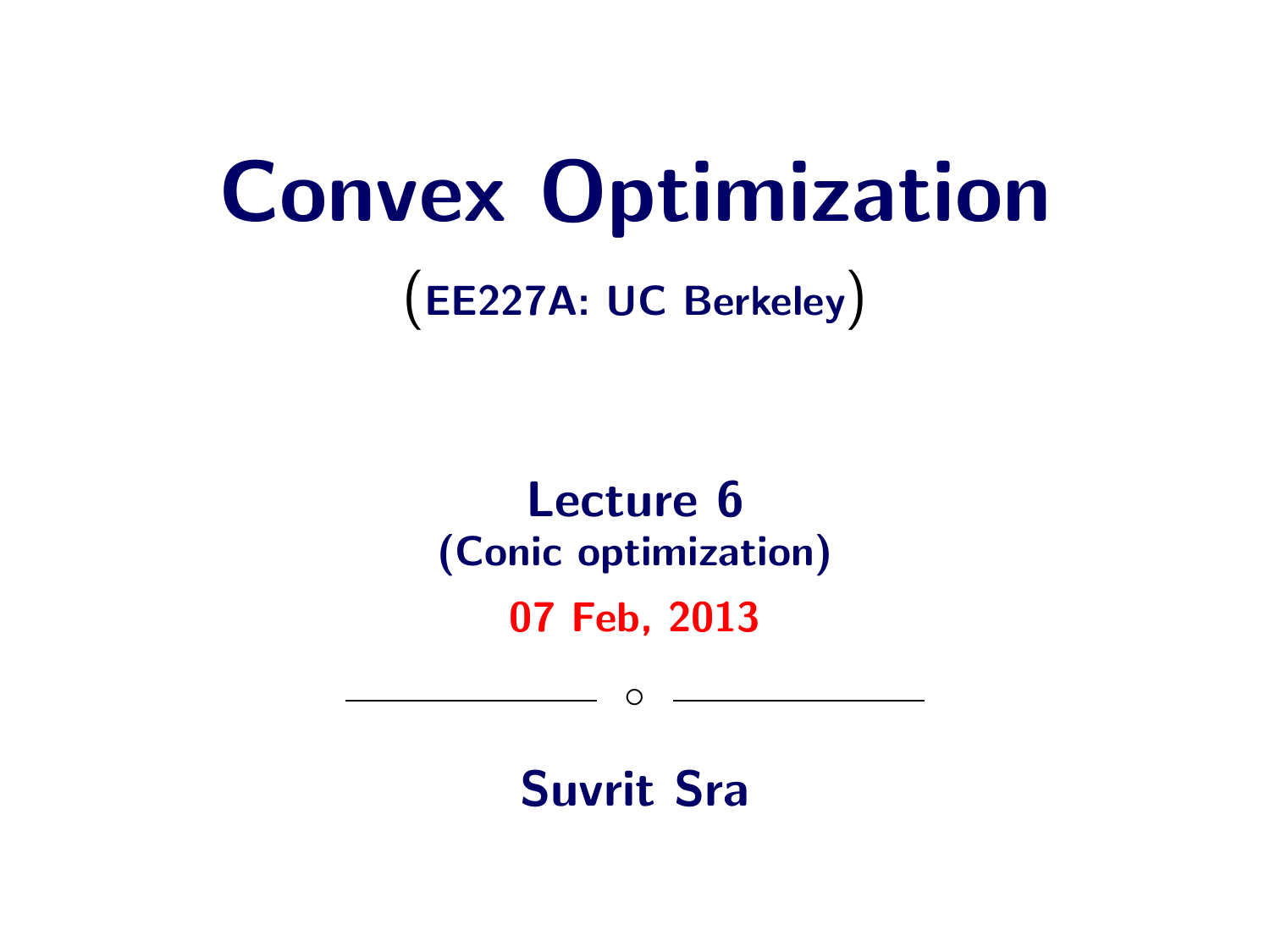### Organizational Info

- ▶ Quiz coming up on 19th Feb.
- $\blacktriangleright$  Project teams by 19th Feb
- $\triangleright$  Good if you can mix your research with class projects
- $\blacktriangleright$  More info in a few days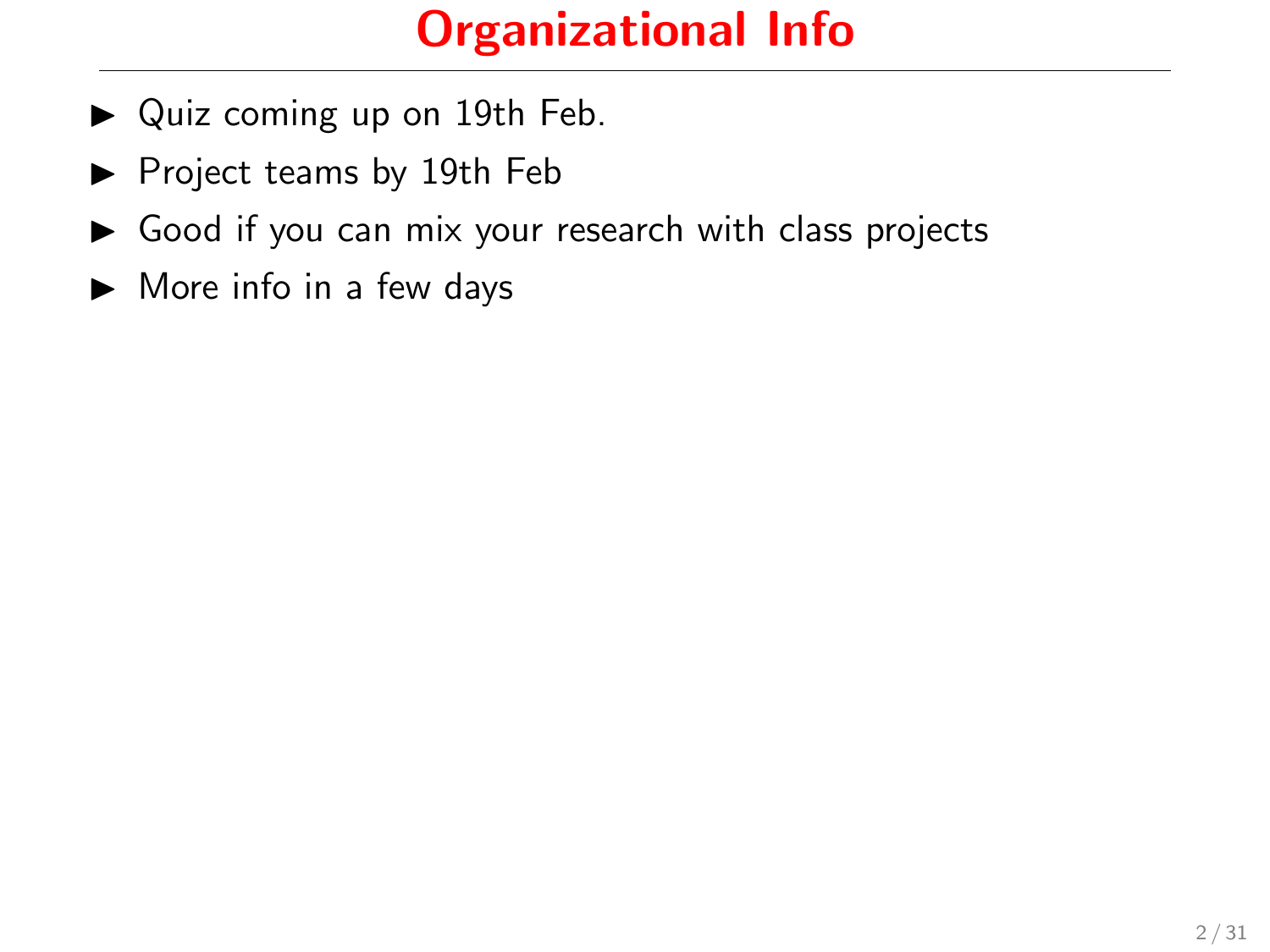#### Mini Challenge

Kummer's confluent hypergeometric function

$$
M(a,c,x) := \sum_{j\geq 0} \frac{(a)_j}{(c)_j} \frac{x^j}{j!}, \qquad a,c,x \in \mathbb{R},
$$

and  $(a)_0 = 1$ ,  $(a)_j = a(a+1)\cdots(a+j-1)$  is the **rising-factorial**.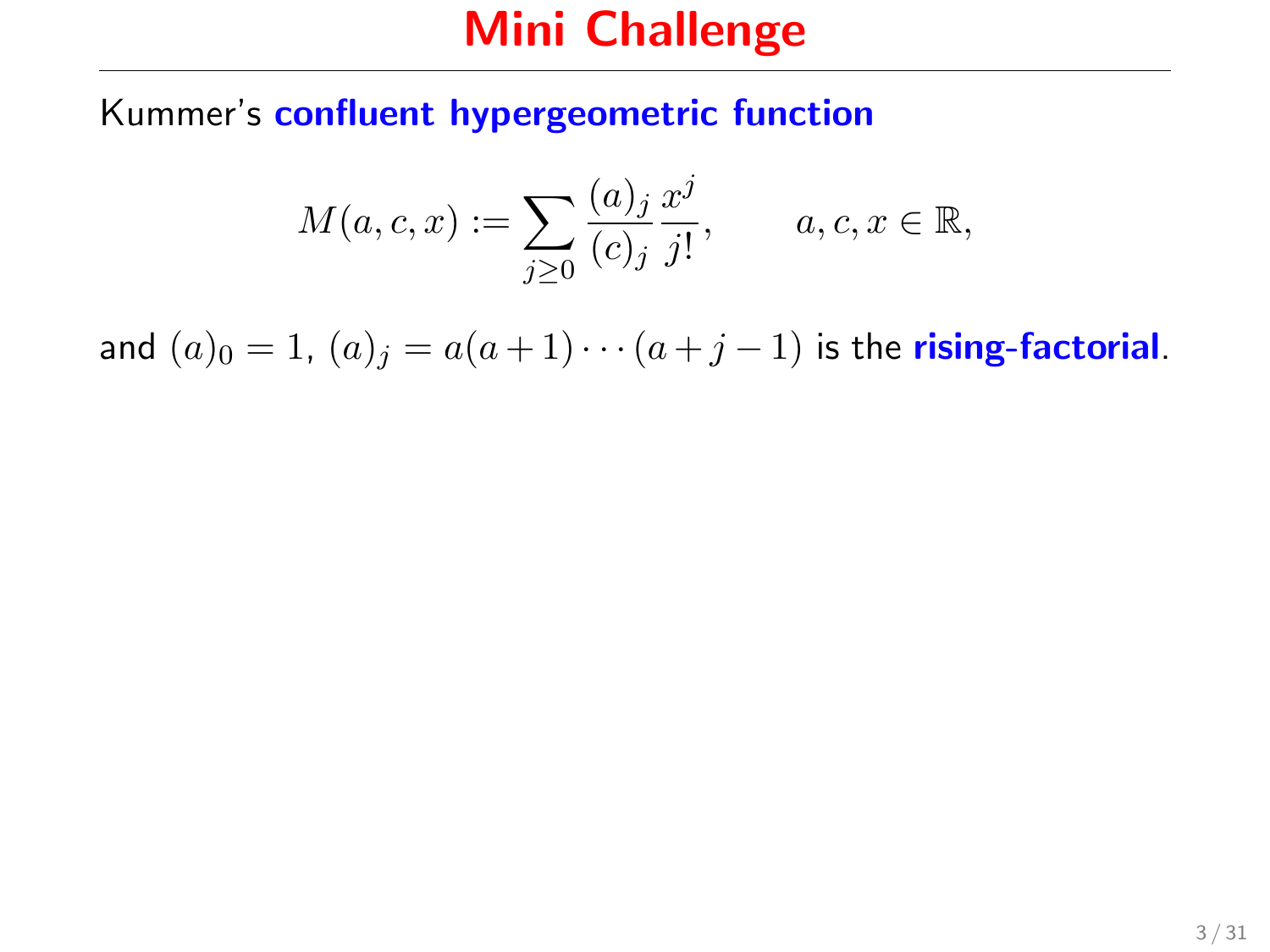#### Mini Challenge

Kummer's confluent hypergeometric function

$$
M(a,c,x) := \sum_{j\geq 0} \frac{(a)_j}{(c)_j} \frac{x^j}{j!}, \qquad a,c,x \in \mathbb{R},
$$

and  $(a)_0 = 1$ ,  $(a)_i = a(a+1)\cdots(a+i-1)$  is the **rising-factorial**.

**Claim:** Let  $c > a > 0$  and  $x \ge 0$ . Then the function

$$
h_{a,c}(\mu; x) := \mu \mapsto \frac{\Gamma(a + \mu)}{\Gamma(c + \mu)} M(a + \mu, c + \mu, x)
$$

is strictly log-convex on  $[0, \infty)$  (note that h is a function of  $\mu$ ).

**Recall:**  $\Gamma(x) := \int_0^\infty t^{x-1} e^{-t} dt$  is the **Gamma function** (which is known to be log-convex for  $x \ge 1$ ; see also Exercise 3.52 of BV).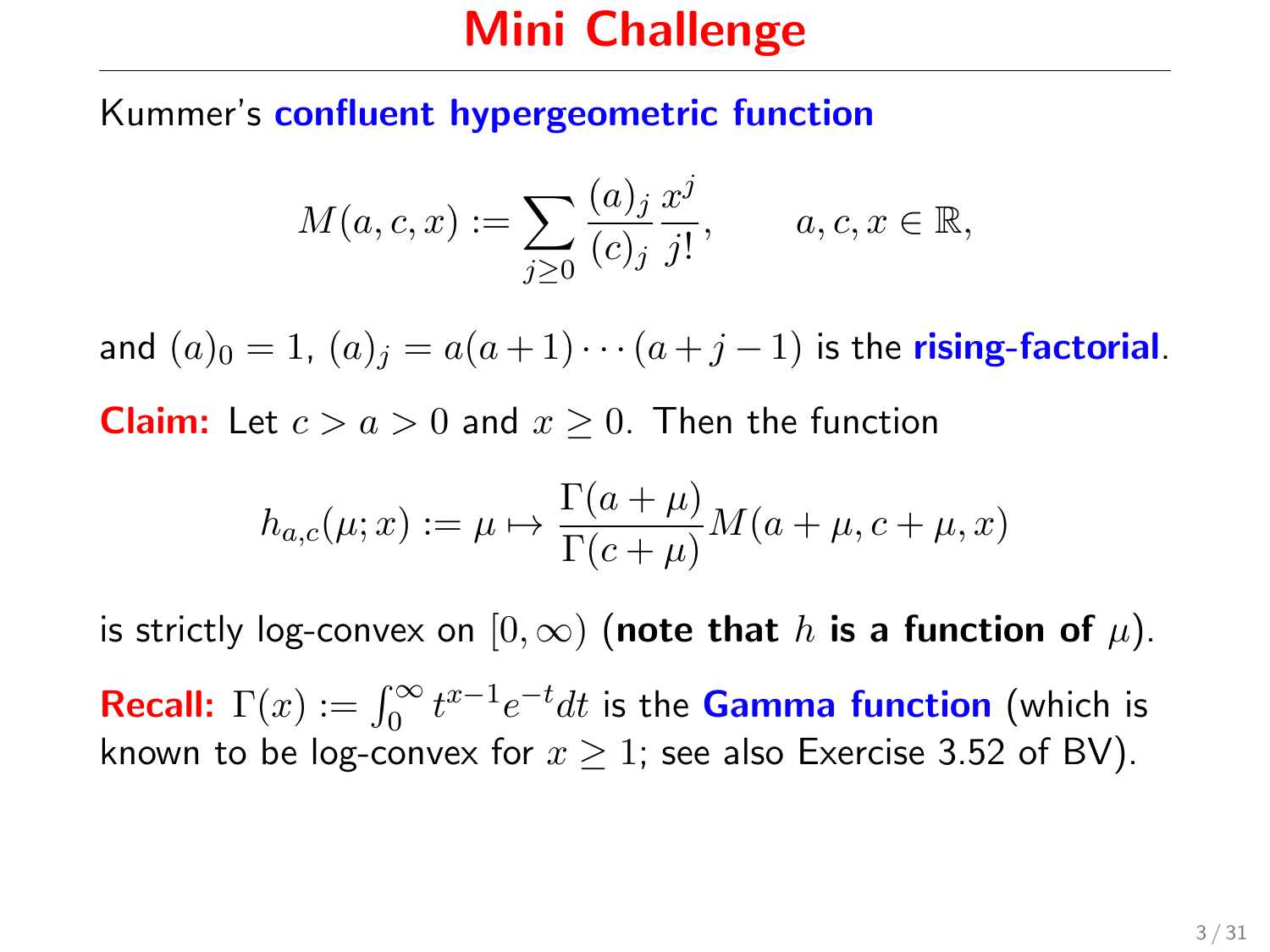#### LP formulation

Write min  $||Ax - b||_1$  as a linear program.

| min          | $  Ax-b  _1$ $x \in \mathbb{R}^n$                                        |
|--------------|--------------------------------------------------------------------------|
| $\min$       | $\sum_i  a_i^T x - b_i $                                                 |
| $\min_{x,t}$ | $\sum_{i} t_i, \qquad  a_i^T x - b_i  \leq t_i, \quad i = 1, \ldots, m.$ |
| $\min_{x,t}$ | $\mathbf{1}^T t$ , $-t_i \leq a_i^T x - b_i \leq t_i$ , $i = 1, , m$ .   |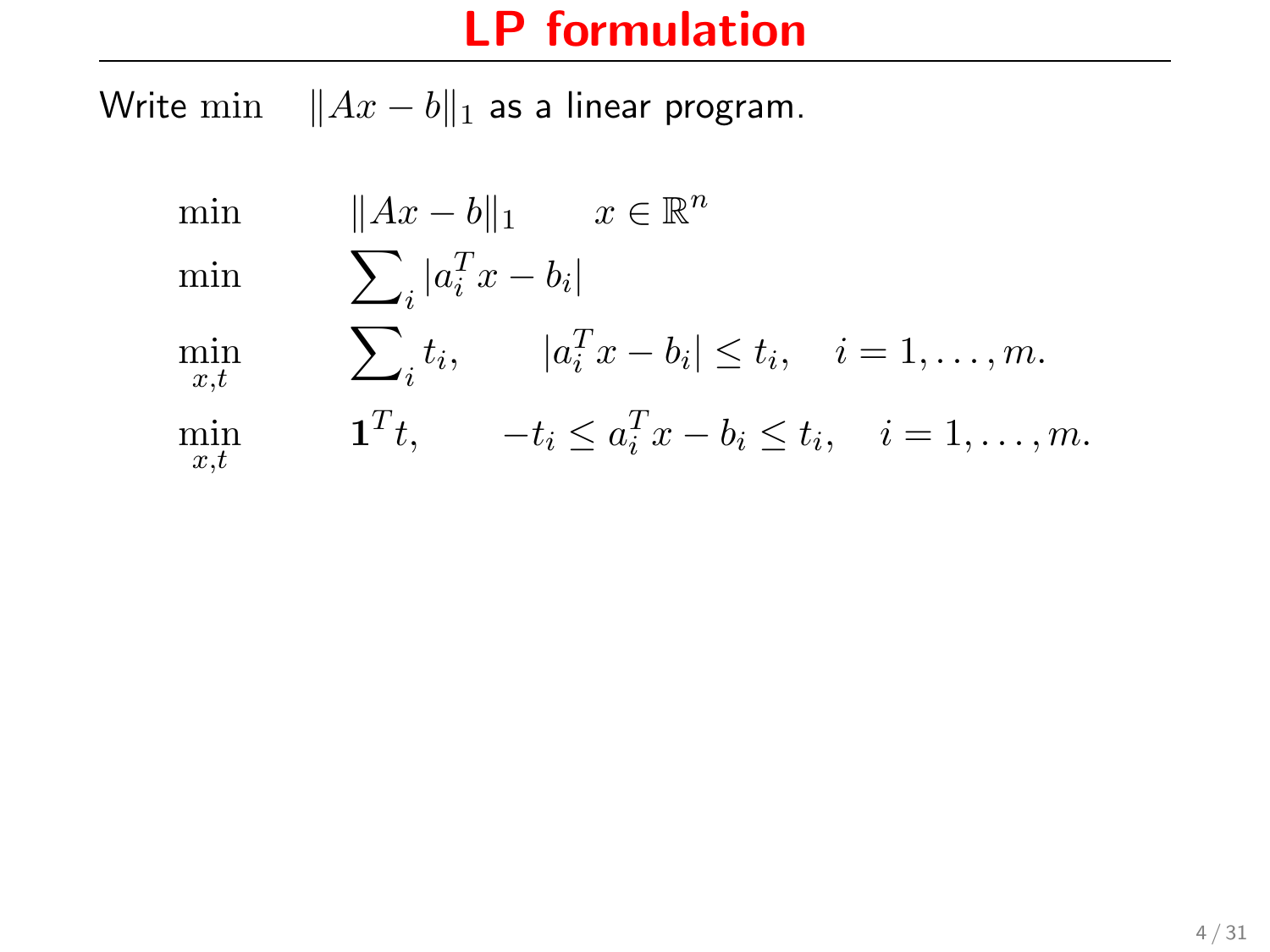#### LP formulation

Write min  $||Ax - b||_1$  as a linear program.

| $\min$       | $  Ax-b  _1$ $x \in \mathbb{R}^n$                                        |
|--------------|--------------------------------------------------------------------------|
| $\min$       | $\sum\nolimits_{i}  a_{i}^{T}x-b_{i} $                                   |
| $\min_{x,t}$ | $\sum_{i} t_i, \qquad  a_i^T x - b_i  \leq t_i, \quad i = 1, \ldots, m.$ |
| $\min_{x,t}$ | $\mathbf{1}^T t$ , $-t_i \leq a_i^T x - b_i \leq t_i$ , $i = 1, , m$ .   |

**Exercise:** Recast  $||Ax - b||_2^2 + \lambda ||Bx||_1$  as a QP.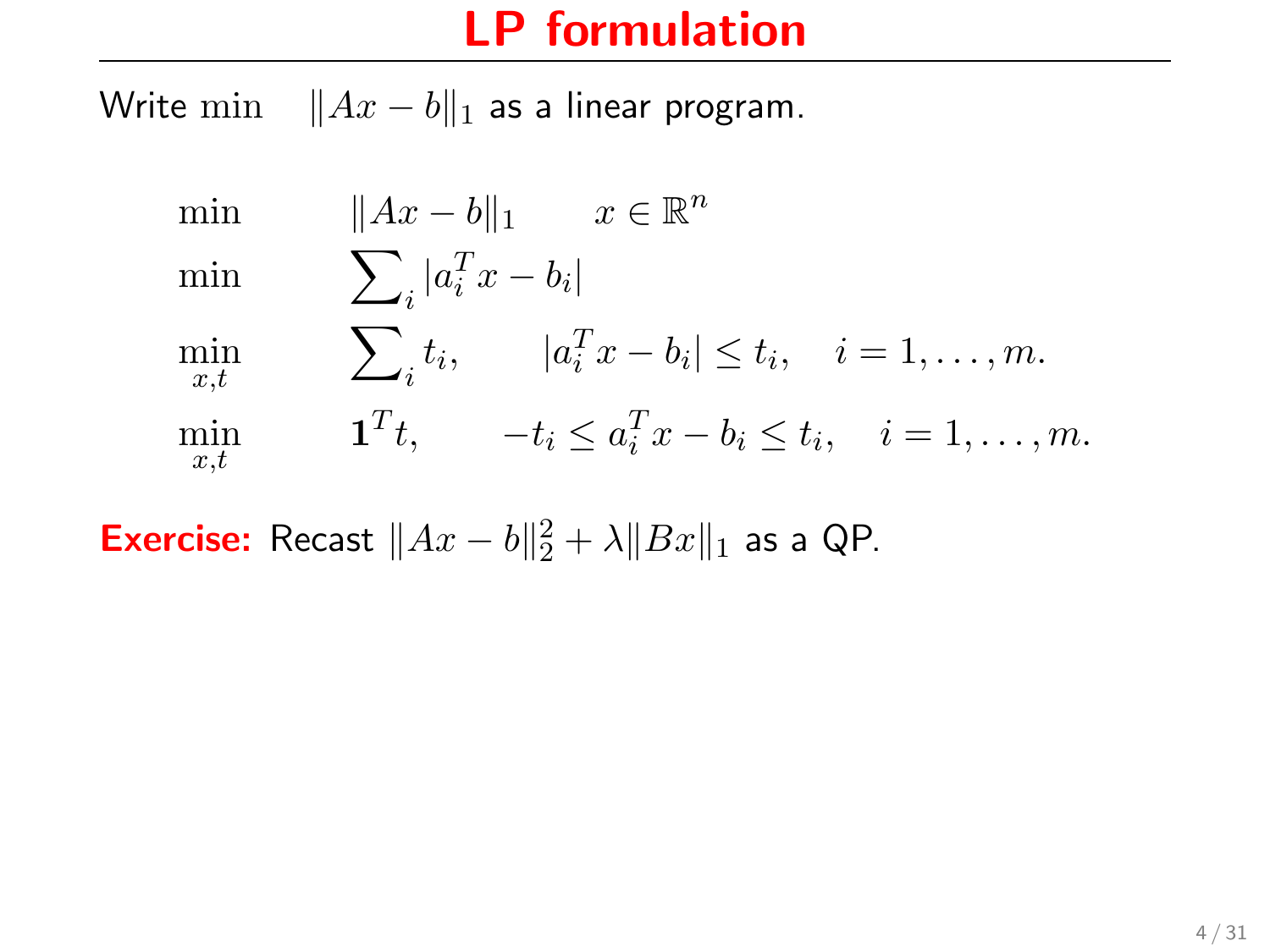▶ Last time we briefly saw LP, QP, SOCP, SDP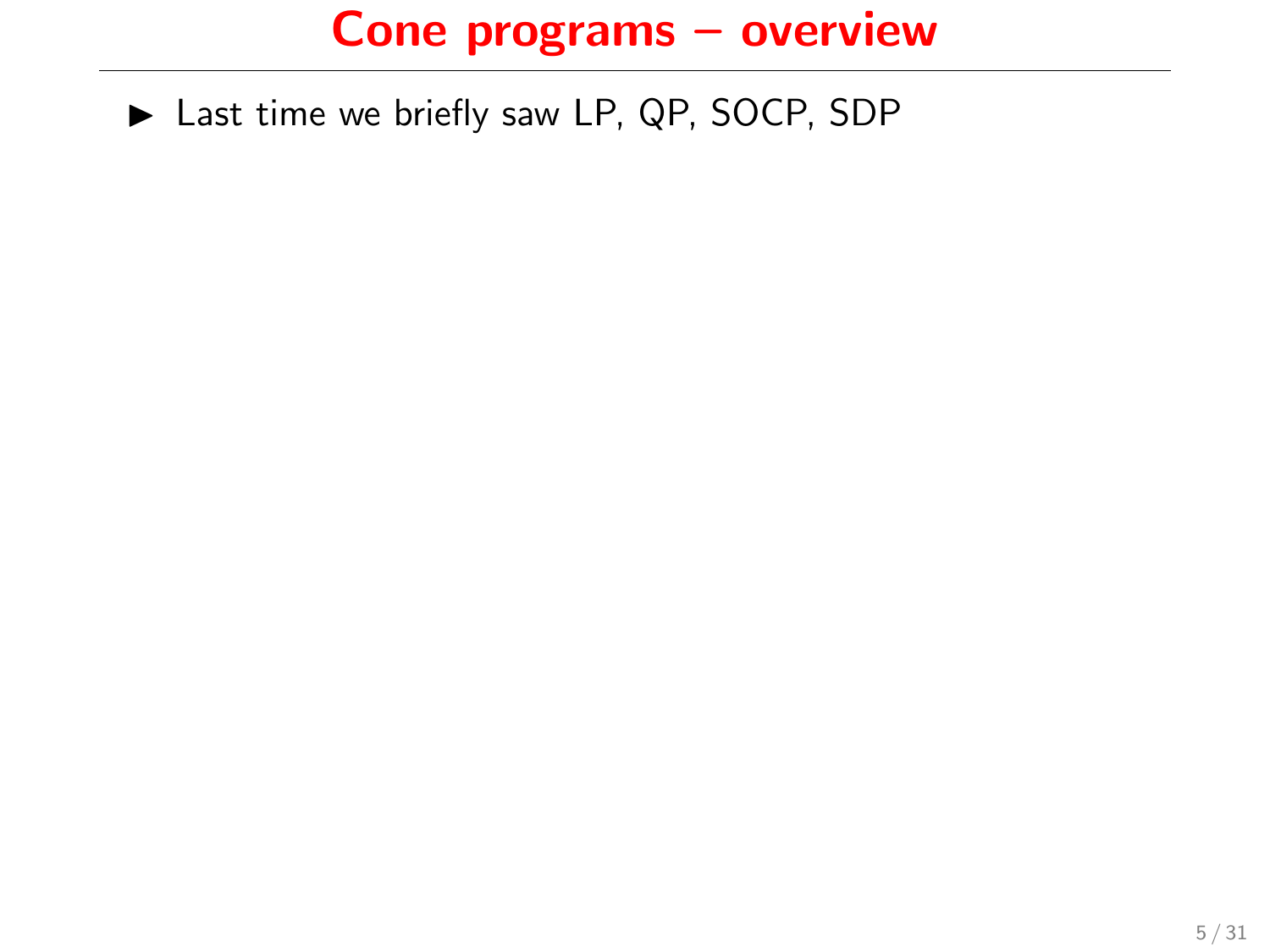▶ Last time we briefly saw LP, QP, SOCP, SDP

#### LP (standard form)

min  $f^T x$  s.t.  $Ax = b$ ,  $x \ge 0$ .

Feasible set  $\mathcal{X} = \{x \mid Ax = b\} \cap \mathbb{R}^n_+$  (nonneg orthant)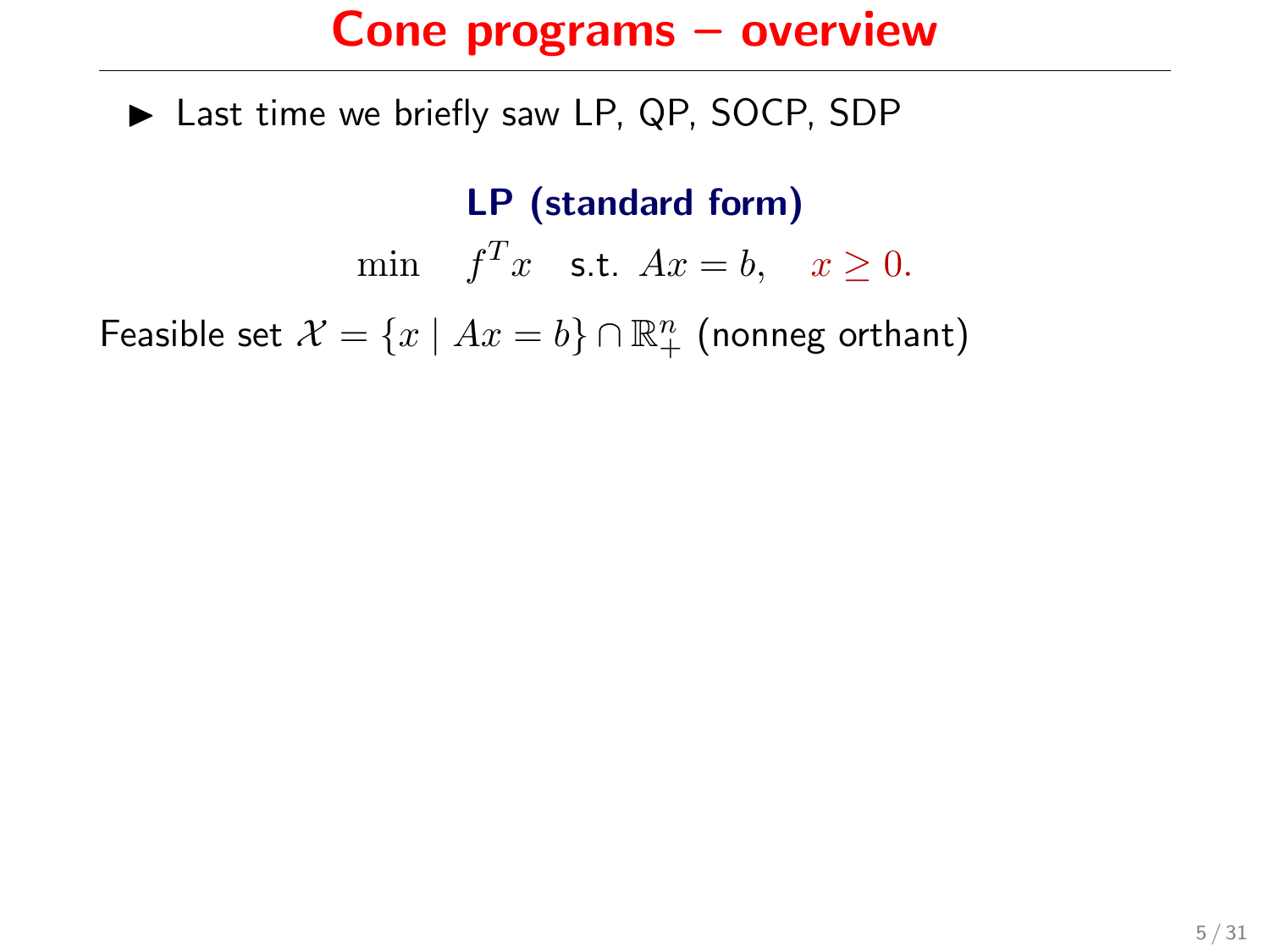$\blacktriangleright$  Last time we briefly saw LP, QP, SOCP, SDP

LP (standard form)

min  $f^T x$  s.t.  $Ax = b$ ,  $x \ge 0$ .

Feasible set  $\mathcal{X} = \{x \mid Ax = b\} \cap \mathbb{R}^n_+$  (nonneg orthant)

Input data:  $(A, b, c)$ Structural constraints:  $x > 0$ .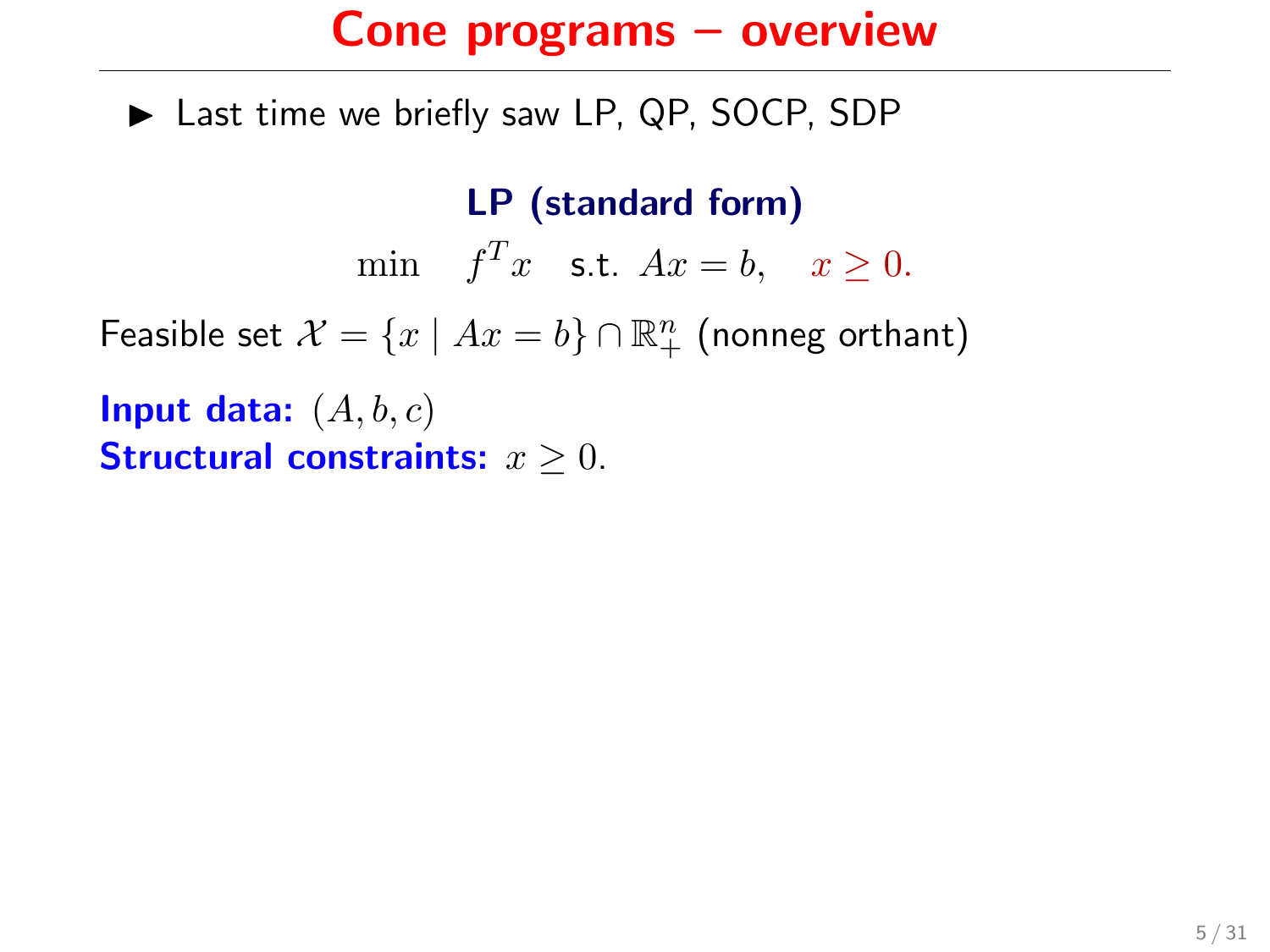$\blacktriangleright$  Last time we briefly saw LP, QP, SOCP, SDP

#### LP (standard form)

min  $f^T x$  s.t.  $Ax = b$ ,  $x \ge 0$ .

Feasible set  $\mathcal{X} = \{x \mid Ax = b\} \cap \mathbb{R}^n_+$  (nonneg orthant)

Input data:  $(A, b, c)$ **Structural constraints:**  $x > 0$ .

How should we generalize this model?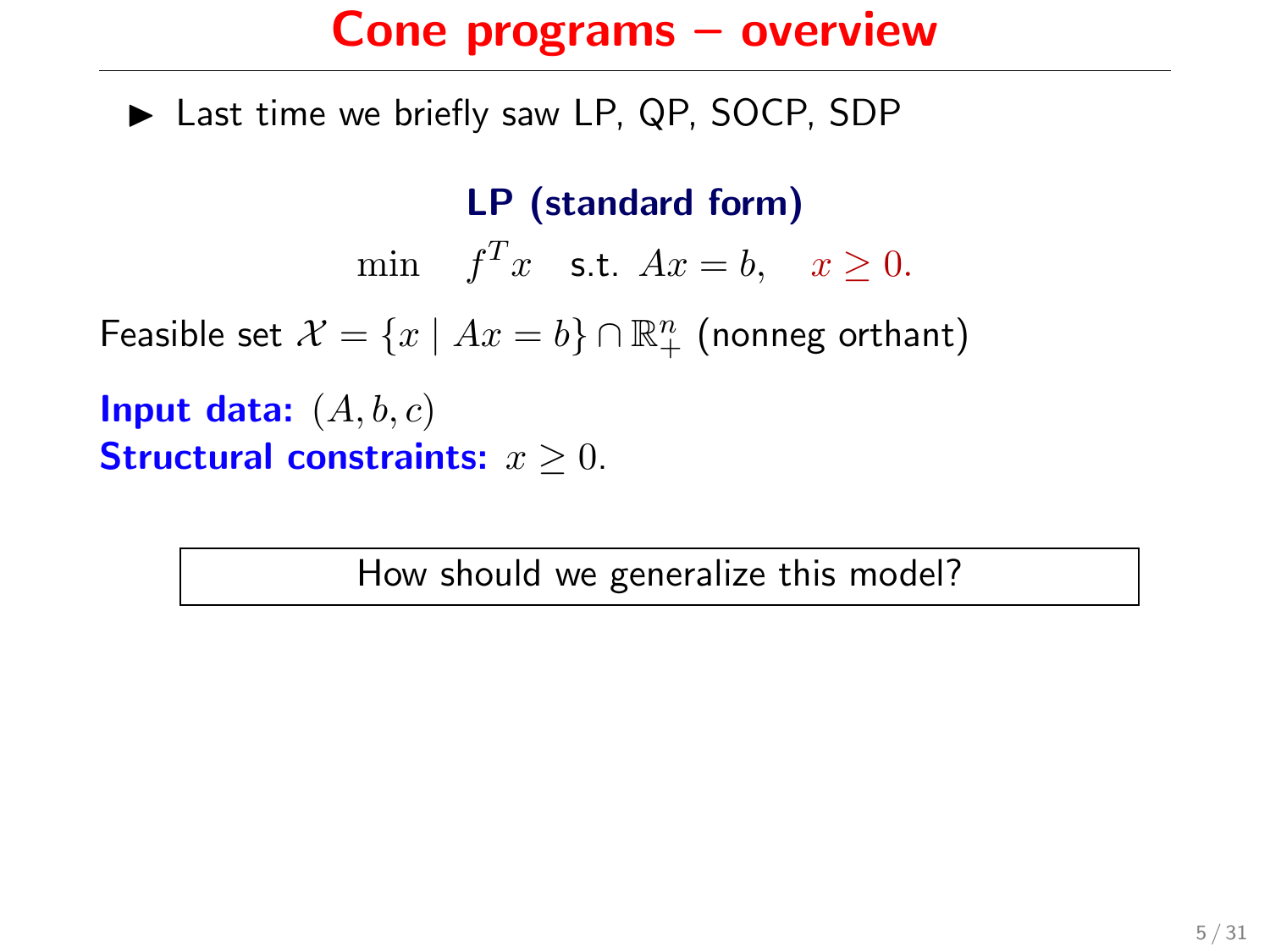► Replace linear map  $x \mapsto Ax$  by a nonlinear map?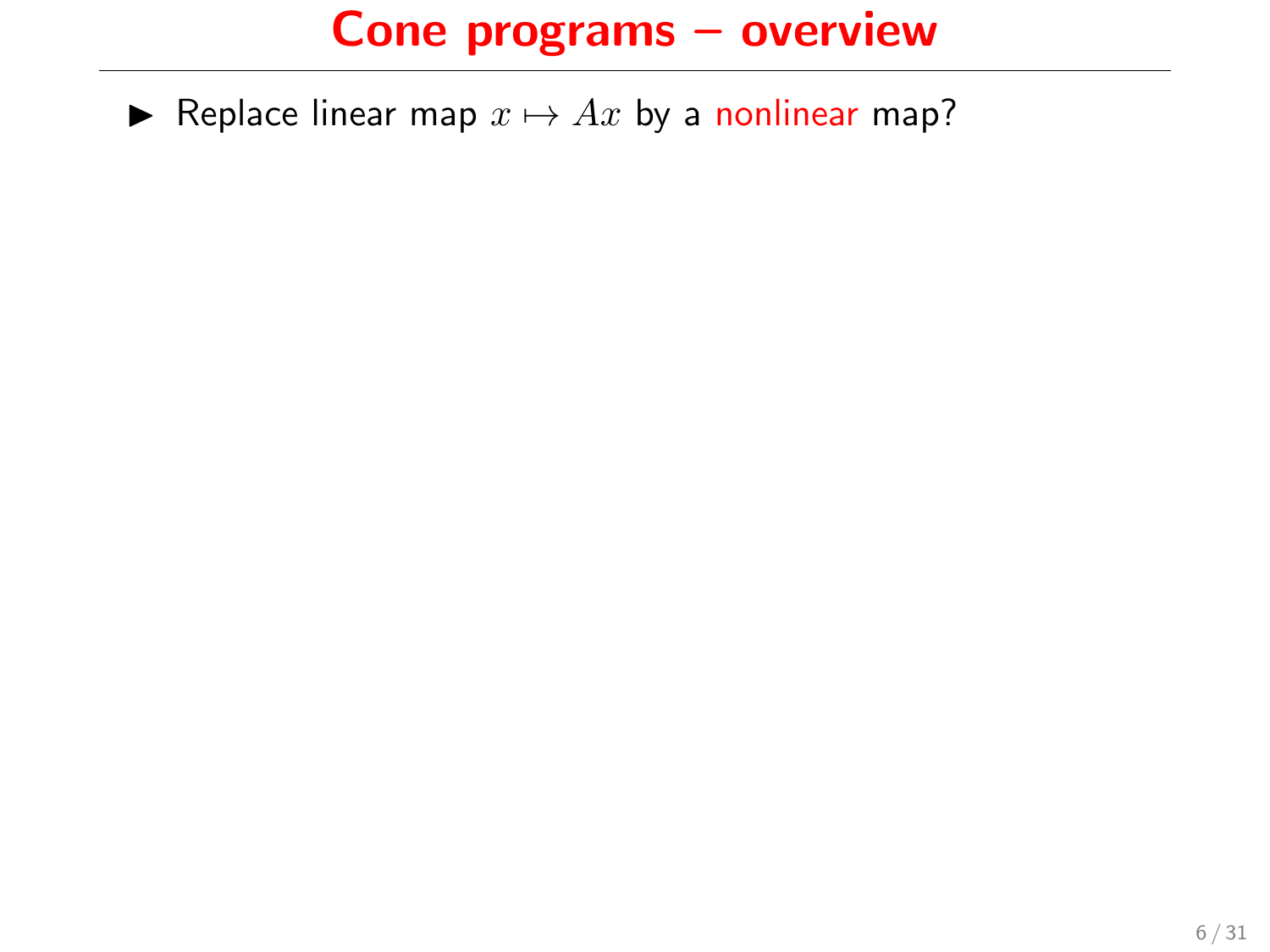- ► Replace linear map  $x \mapsto Ax$  by a nonlinear map?
- $\blacktriangleright$  Quickly becomes nonconvex, potentially intractable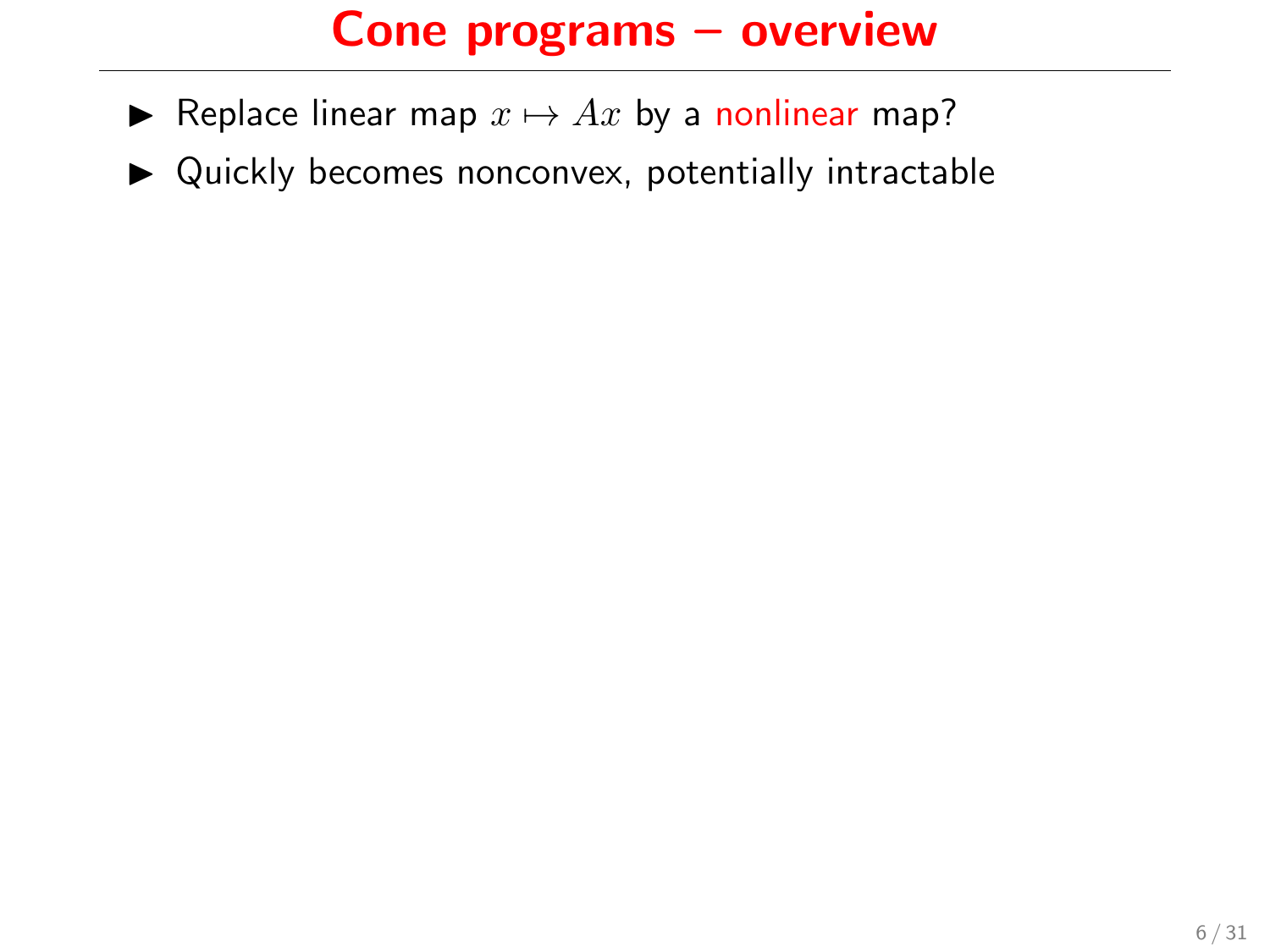- ► Replace linear map  $x \mapsto Ax$  by a nonlinear map?
- $\triangleright$  Quickly becomes nonconvex, potentially intractable



Generalize structural constraint  $\mathbb{R}^n_+$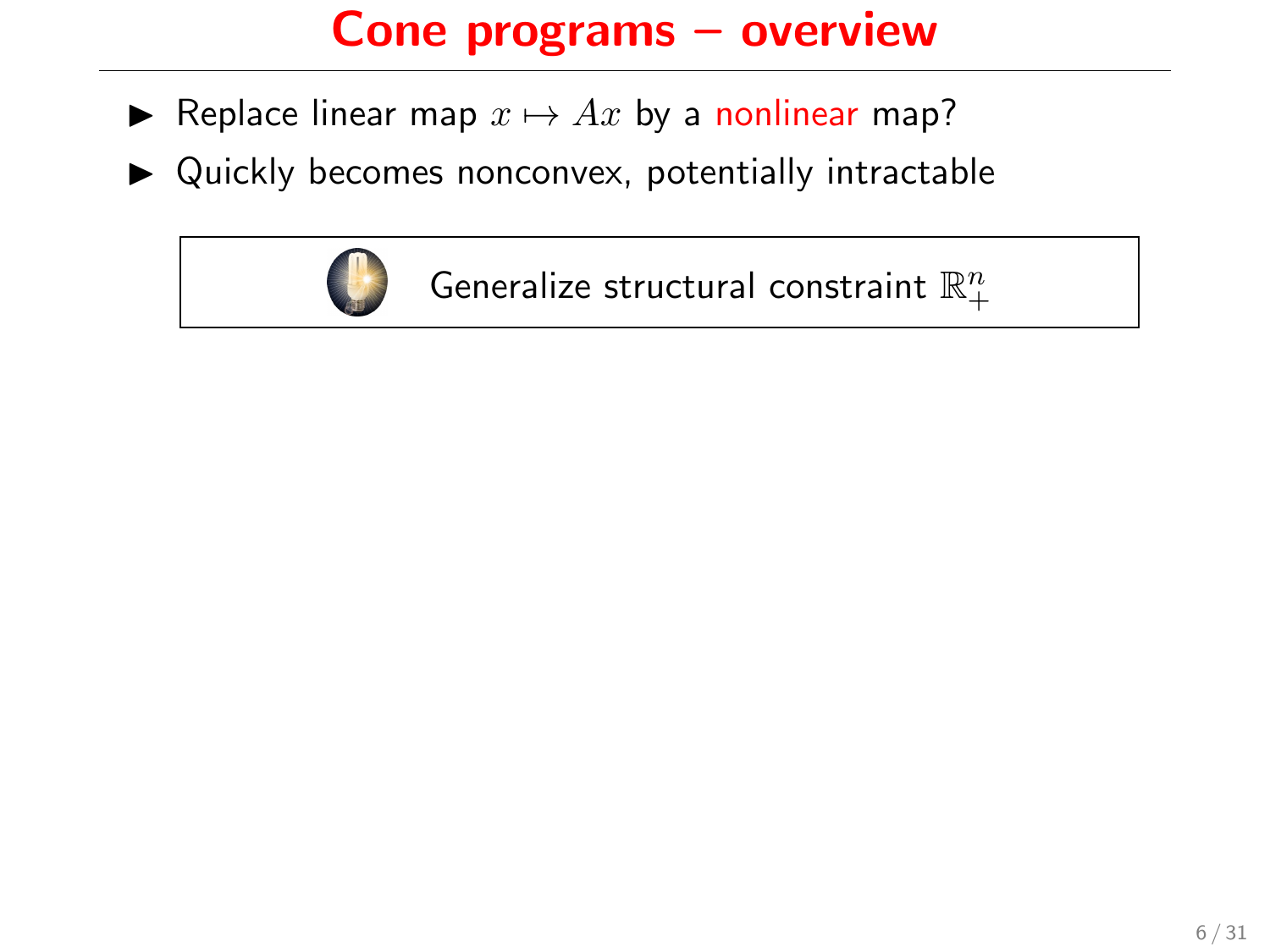- ► Replace linear map  $x \mapsto Ax$  by a nonlinear map?
- $\triangleright$  Quickly becomes nonconvex, potentially intractable



**♦** Replace nonneg orthant by a convex cone  $K$ ;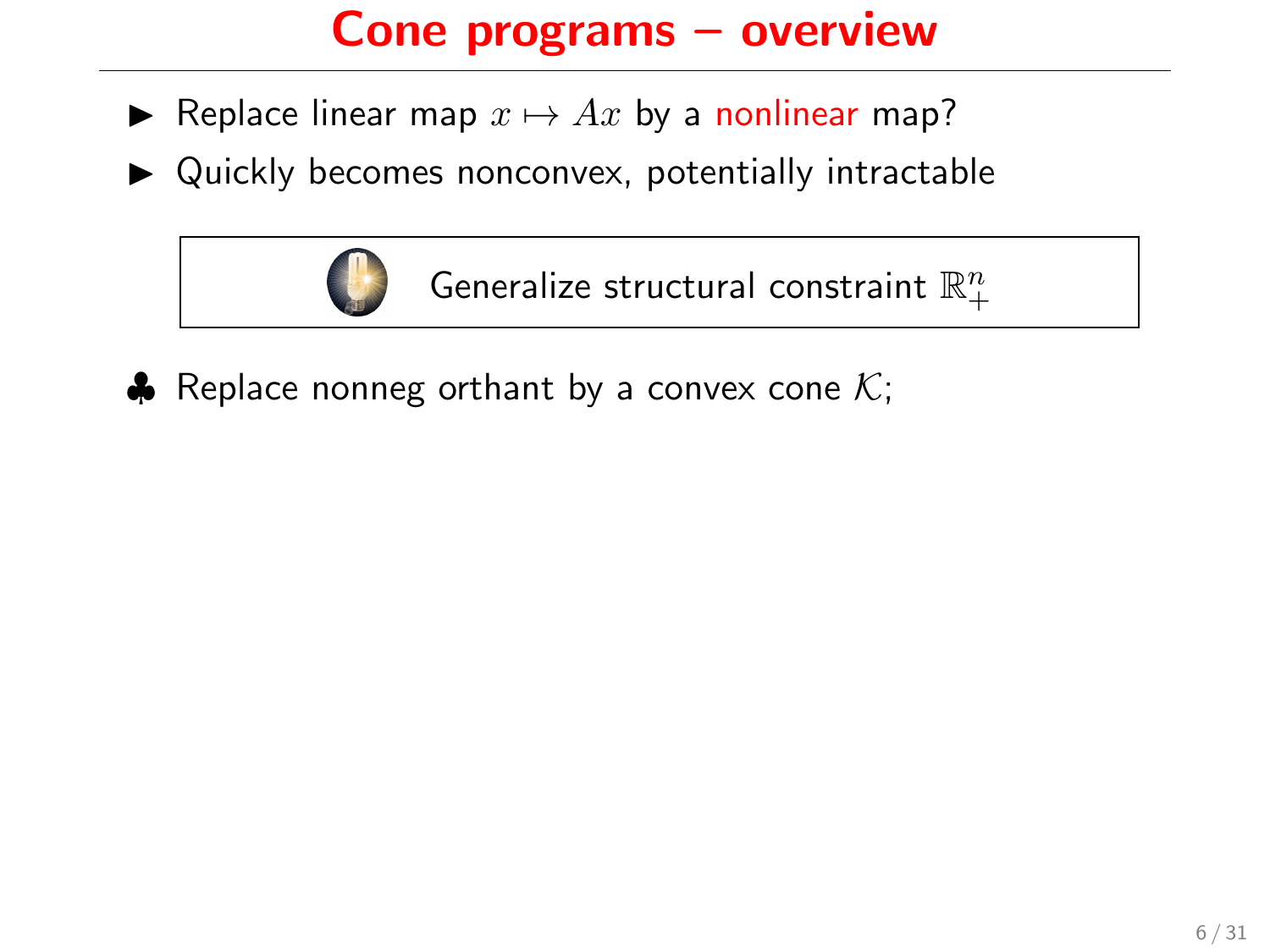- ► Replace linear map  $x \mapsto Ax$  by a nonlinear map?
- $\triangleright$  Quickly becomes nonconvex, potentially intractable



- $\clubsuit$  Replace nonneg orthant by a convex cone  $K$ ;
- **A** Replace > by conic inequality  $\succ$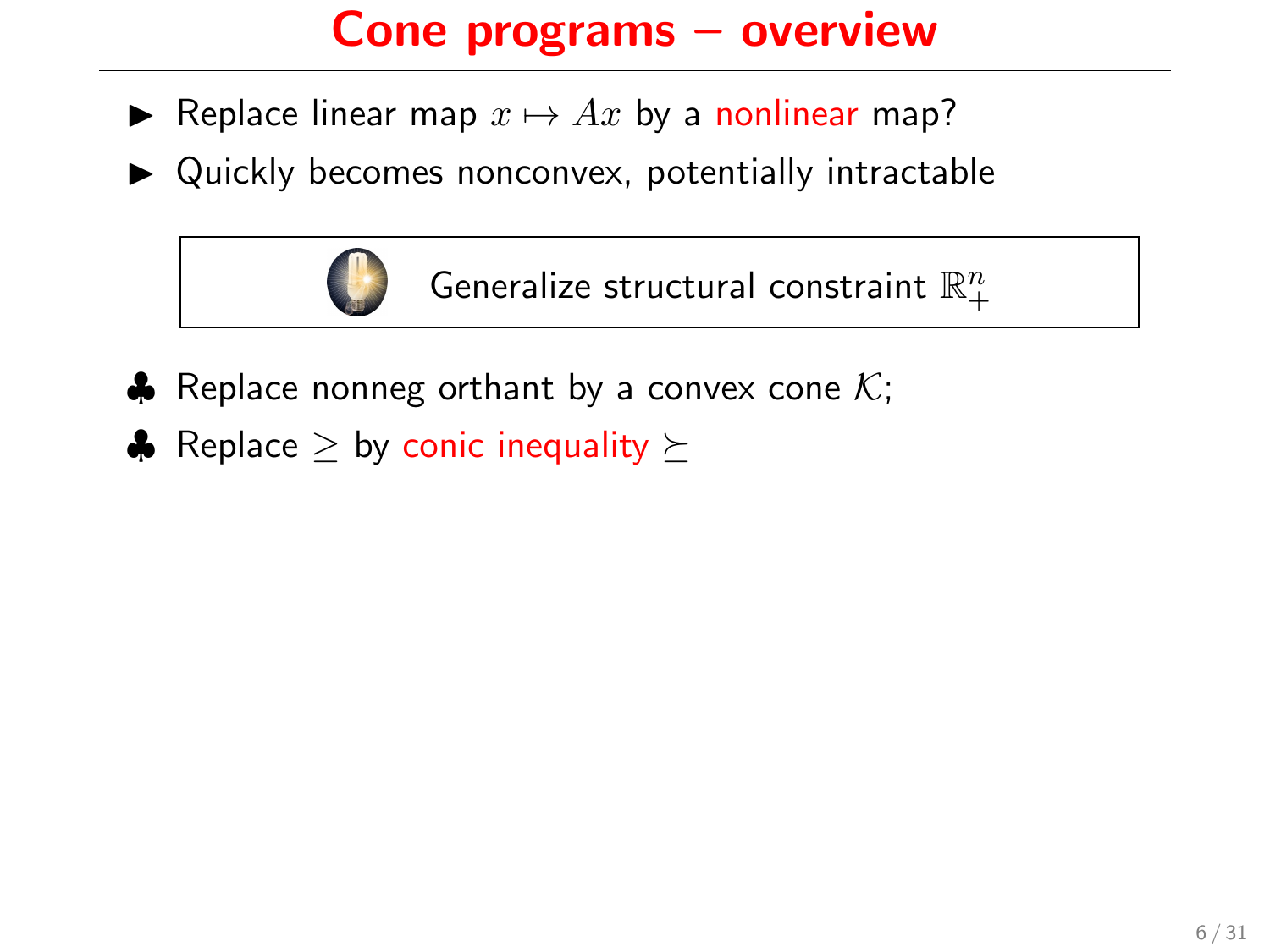- ► Replace linear map  $x \mapsto Ax$  by a nonlinear map?
- $\triangleright$  Quickly becomes nonconvex, potentially intractable



Generalize structural constraint  $\mathbb{R}^n_+$ 

- $\clubsuit$  Replace nonneg orthant by a convex cone  $\mathcal{K}$ ;
- **A** Replace > by conic inequality  $\succ$
- ♣ Nesterov and Nemirovski developed nice theory in late 80s
- ♣ Rich class of cones for which cone programs are tractable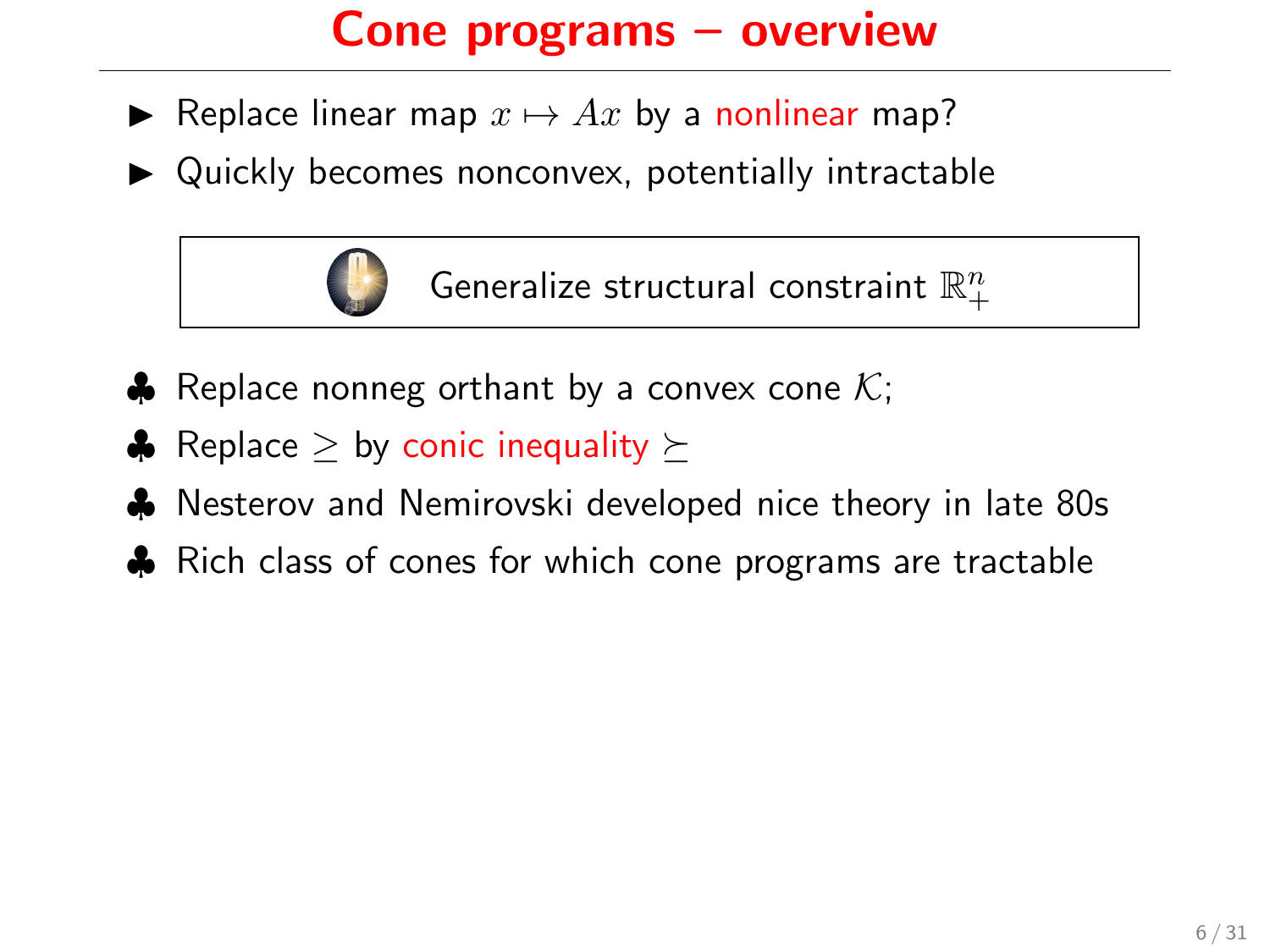$\blacktriangleright$  We are looking for "good" vector inequalities  $\succeq$  on  $\mathbb{R}^n$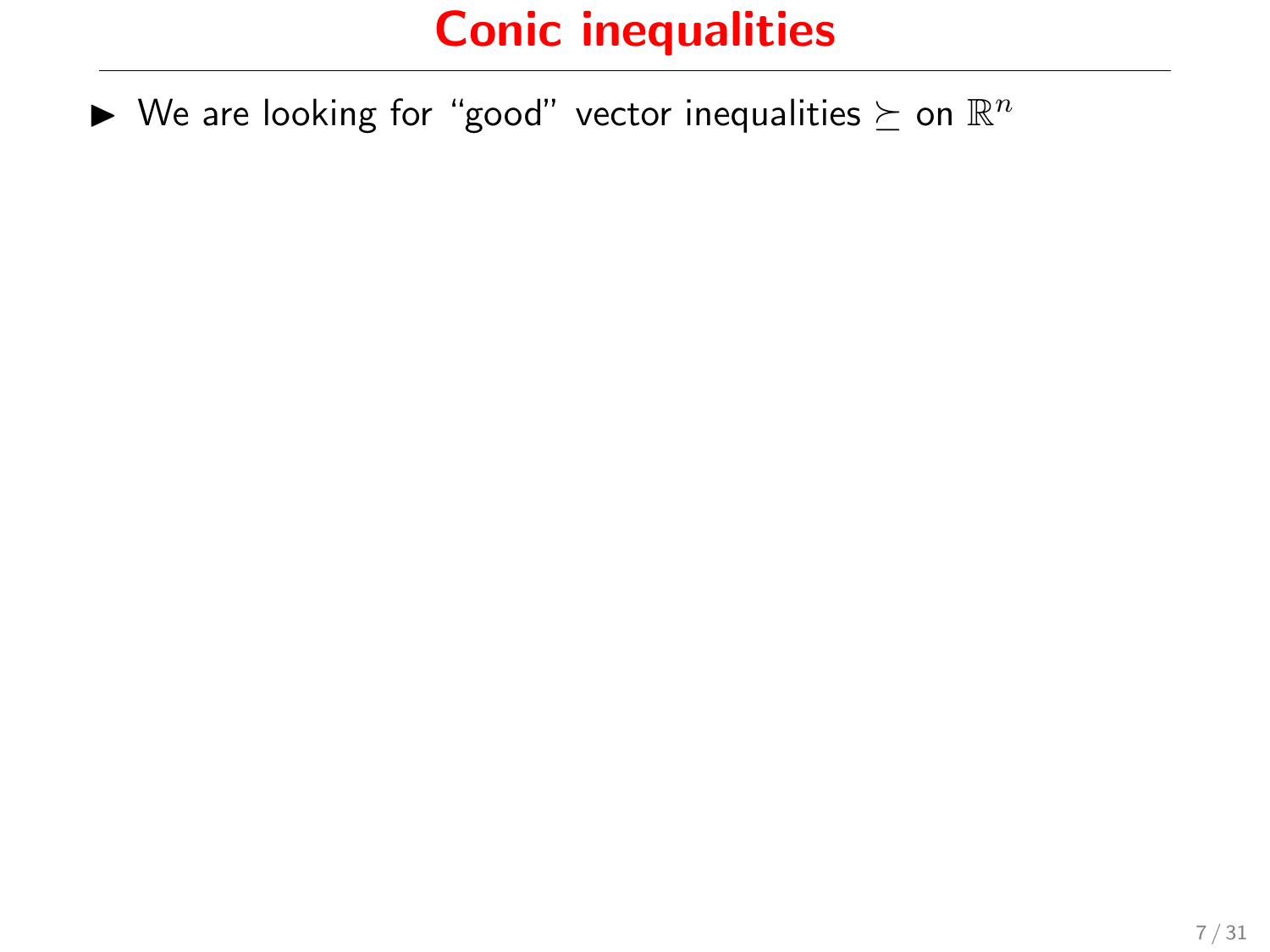- $\blacktriangleright$  We are looking for "good" vector inequalities  $\succeq$  on  $\mathbb{R}^n$
- $\blacktriangleright$  Characterized by the set

$$
\mathcal{K} := \{ x \in \mathbb{R}^n \mid x \succeq 0 \}
$$

of vector **nonneg w.r.t.**  $\succeq$ 

$$
x \succeq y \quad \Leftrightarrow \quad x - y \succeq 0 \quad \Leftrightarrow \quad x - y \in \mathcal{K}.
$$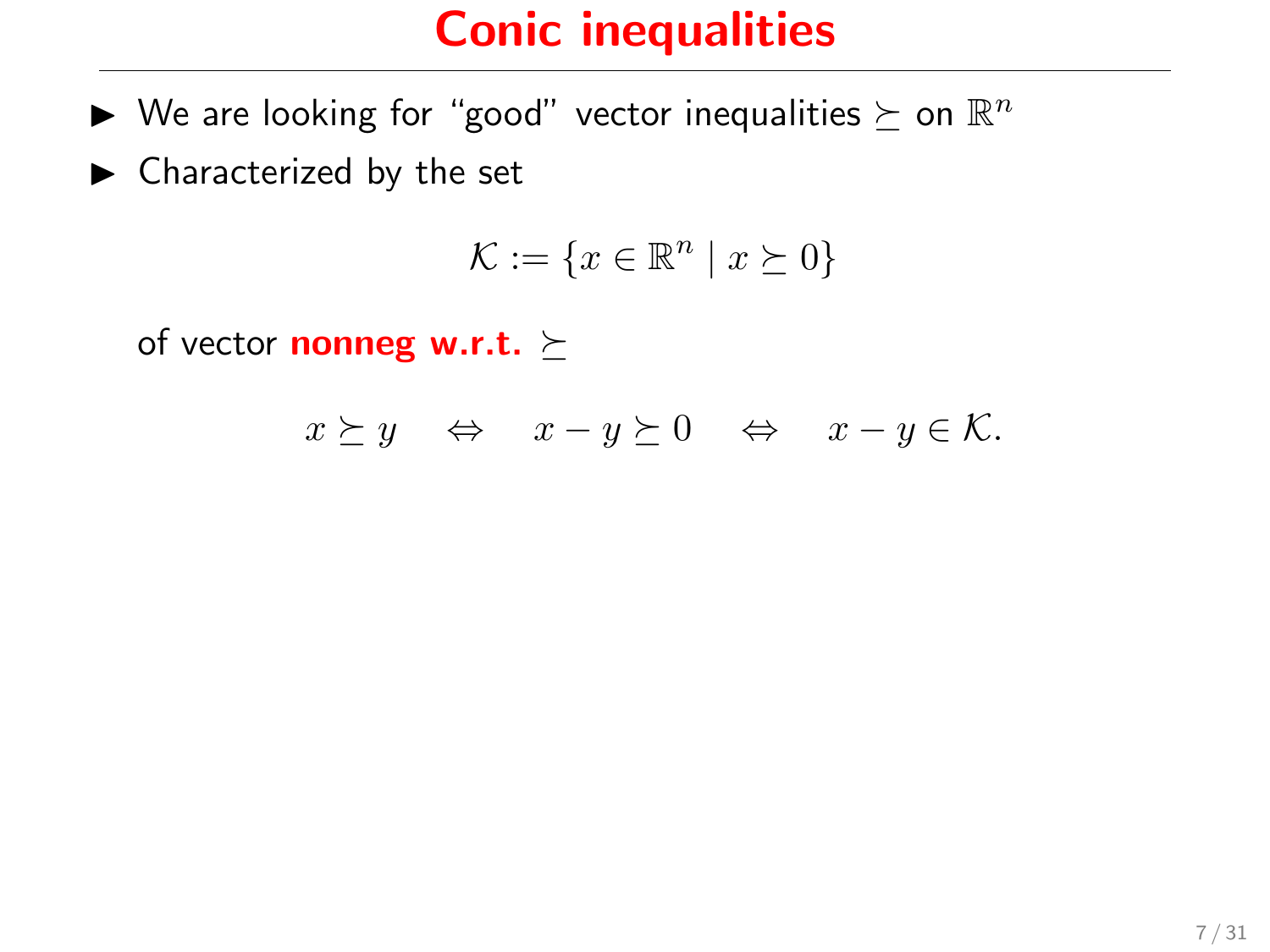- $\blacktriangleright$  We are looking for "good" vector inequalities  $\succeq$  on  $\mathbb{R}^n$
- $\blacktriangleright$  Characterized by the set

$$
\mathcal{K} := \{ x \in \mathbb{R}^n \mid x \succeq 0 \}
$$

of vector **nonneg w.r.t.**  $\succ$ 

$$
x \succeq y \quad \Leftrightarrow \quad x - y \succeq 0 \quad \Leftrightarrow \quad x - y \in \mathcal{K}.
$$

▶ Necessary and sufficient condition for a set  $K \subset \mathbb{R}^n$  to define a useful vector inequality  $\succeq$  is: it should be a **nonempty**, pointed cone.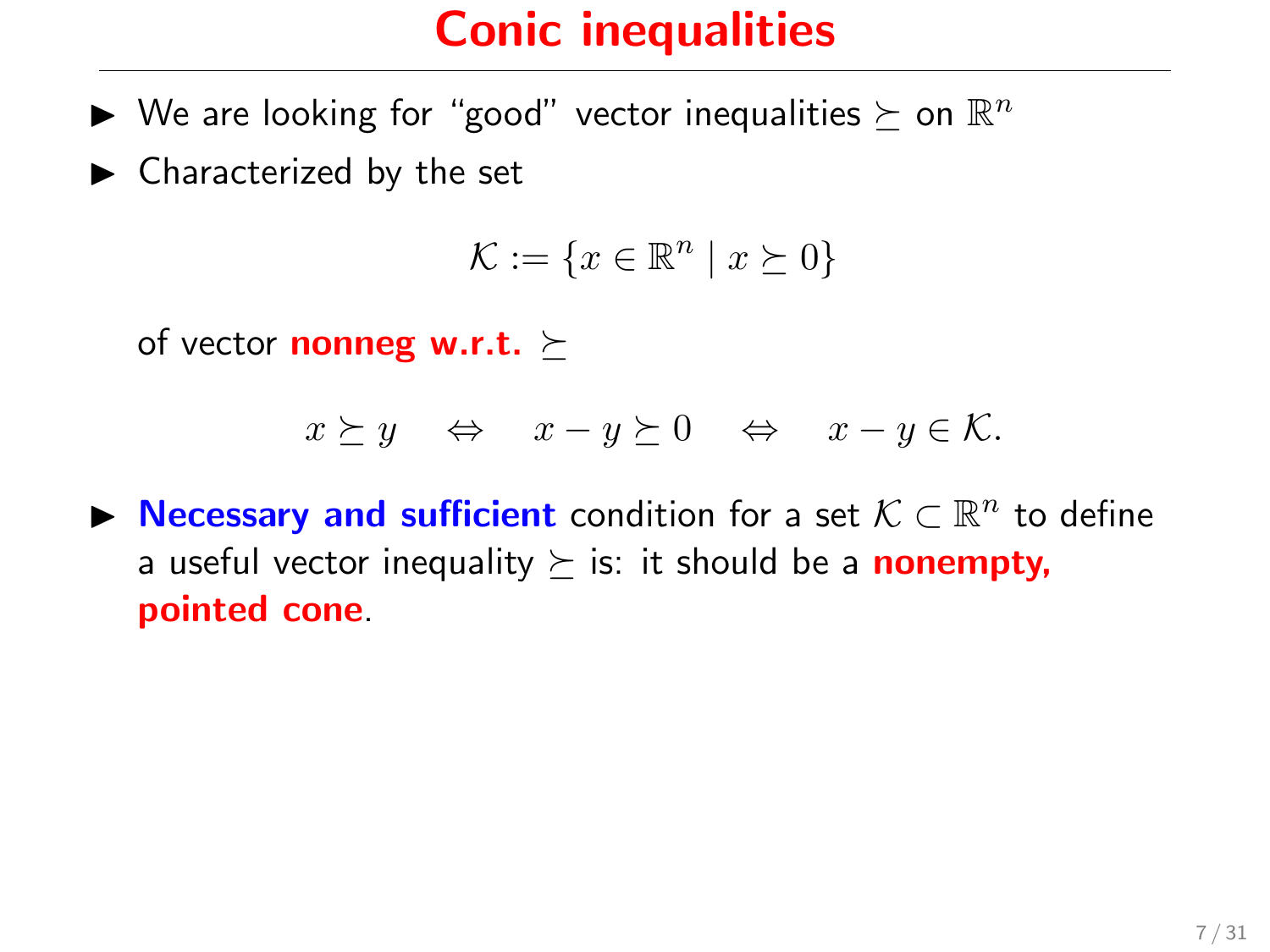#### Cone programs – inequalities

- K is nonempty:  $K \neq \emptyset$
- K is closed wrt addition:  $x, y \in K \implies x + y \in K$
- K closed wrt noneg scaling:  $x \in \mathcal{K}$ ,  $\alpha > 0 \implies \alpha x \in \mathcal{K}$
- K is pointed:  $x, -x \in \mathcal{K} \implies x = 0$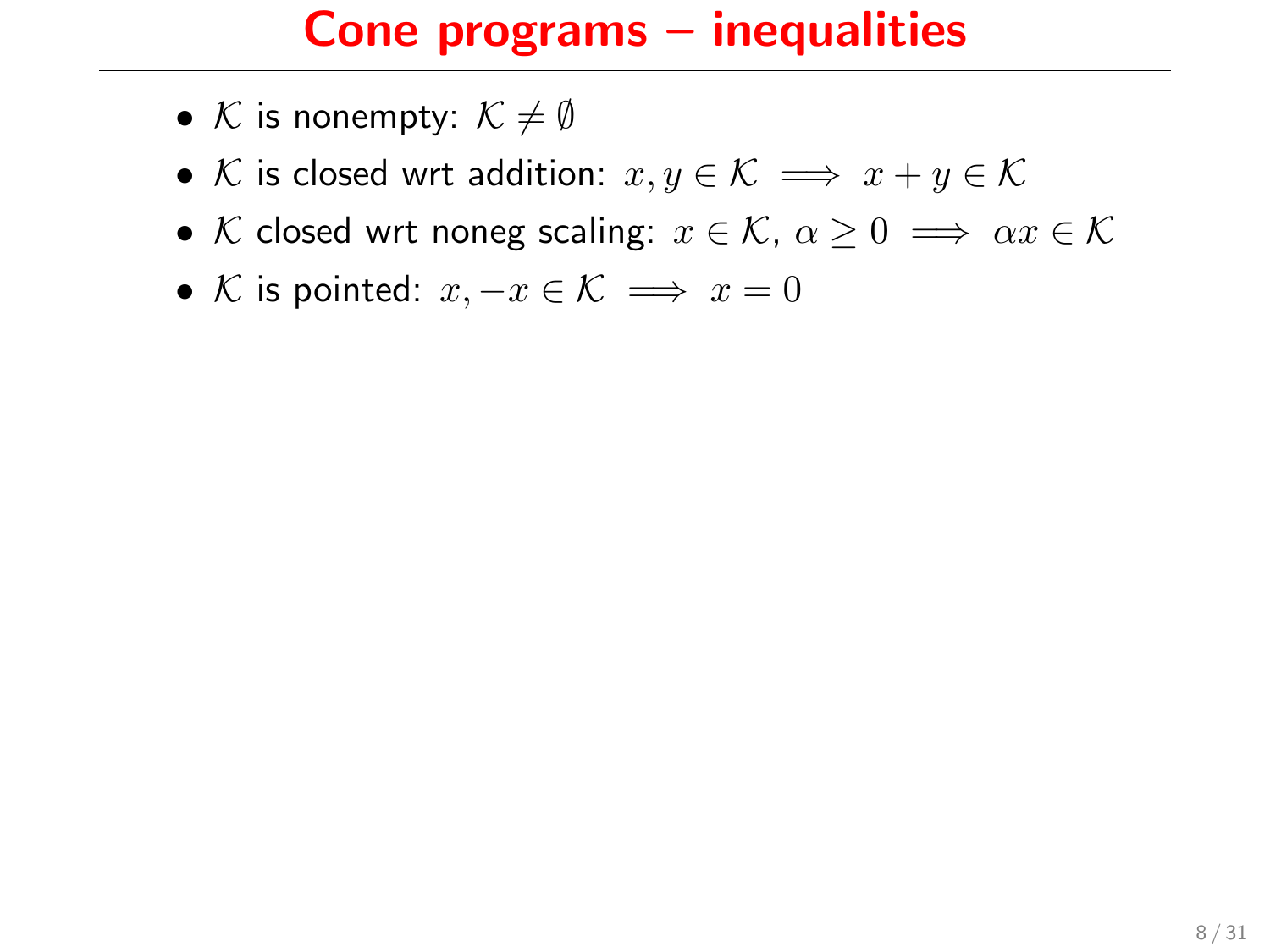#### Cone programs – inequalities

- K is nonempty:  $K \neq \emptyset$
- K is closed wrt addition:  $x, y \in K \implies x + y \in K$
- K closed wrt noneg scaling:  $x \in \mathcal{K}$ ,  $\alpha > 0 \implies \alpha x \in \mathcal{K}$
- K is pointed:  $x, -x \in \mathcal{K} \implies x = 0$

#### Cone inequality

$$
\begin{array}{rcl}\nx \succeq_{\mathcal{K}} y & \iff & x - y \in \mathcal{K} \\
x \succ_{\mathcal{K}} y & \iff & x - y \in \text{int}(\mathcal{K}).\n\end{array}
$$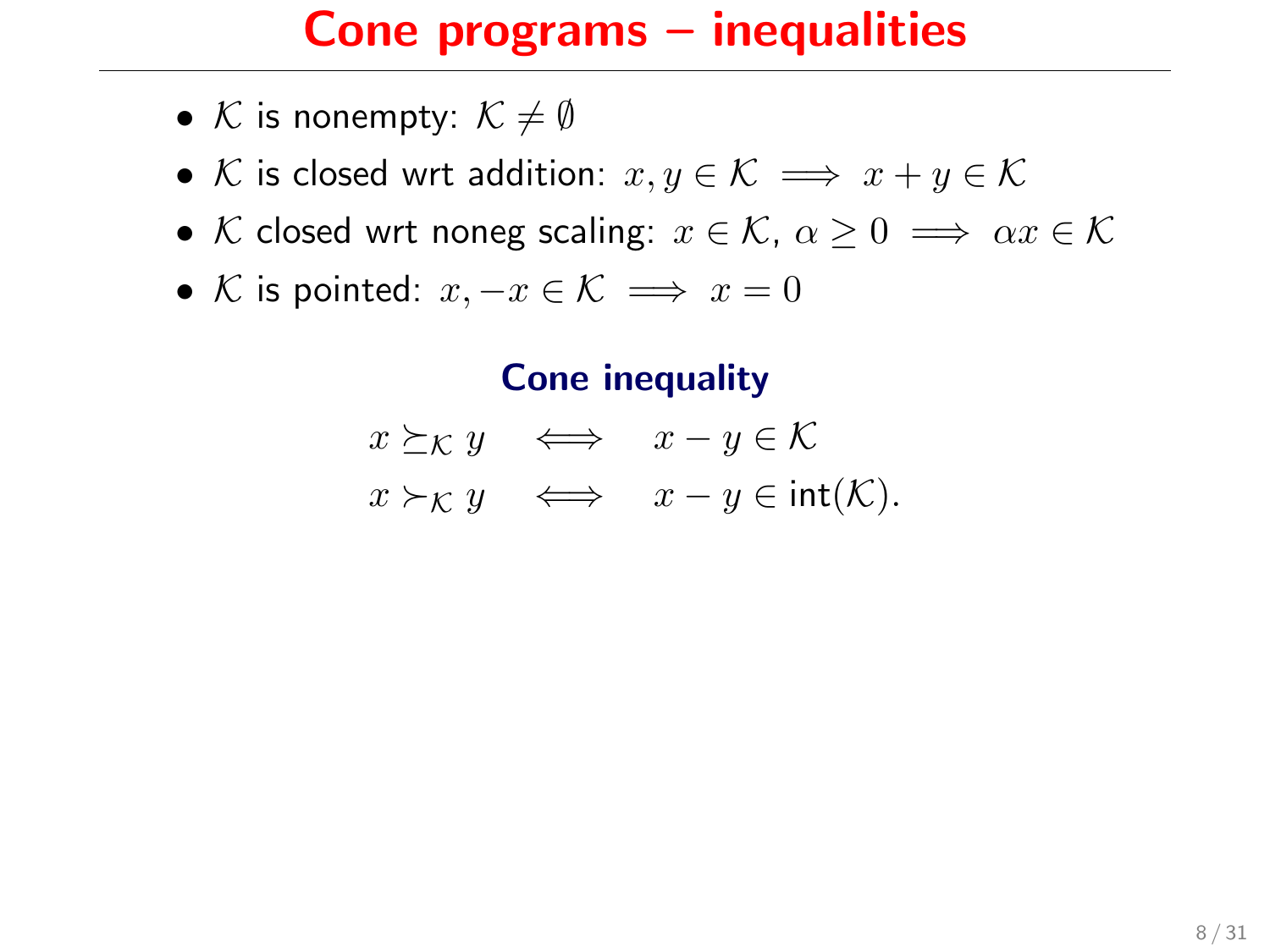$\triangleright$  Cone underlying standard coordinatewise vector inequalities:

$$
x \ge y \quad \Leftrightarrow \quad x_i \ge y_i \quad \Leftrightarrow \quad x_i - y_i \ge 0,
$$

is the nonegative orthant  $\mathbb{R}^n_+$ .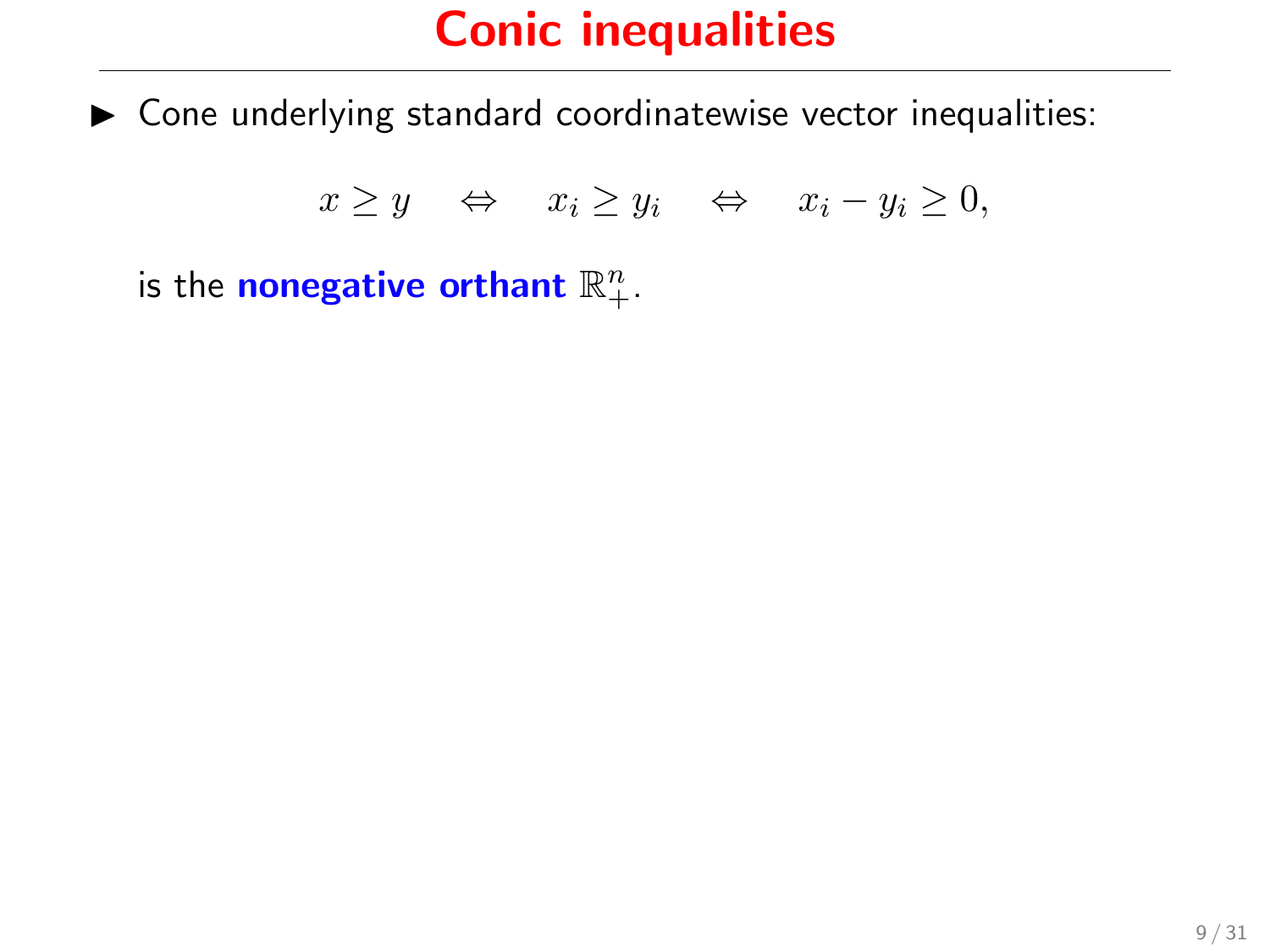$\triangleright$  Cone underlying standard coordinatewise vector inequalities:

$$
x \ge y \quad \Leftrightarrow \quad x_i \ge y_i \quad \Leftrightarrow \quad x_i - y_i \ge 0,
$$

is the nonegative orthant  $\mathbb{R}^n_+$ .

 $\blacktriangleright$  Two more important properties that  $\mathbb{R}^n_+$  has as a cone: It is closed  $\left\{x^i \in \mathbb{R}^n_+\right\} \to x \implies x \in \mathbb{R}^n_+$  $\blacksquare$  It has nonempty interior (contains Euclidean ball of

positive radius)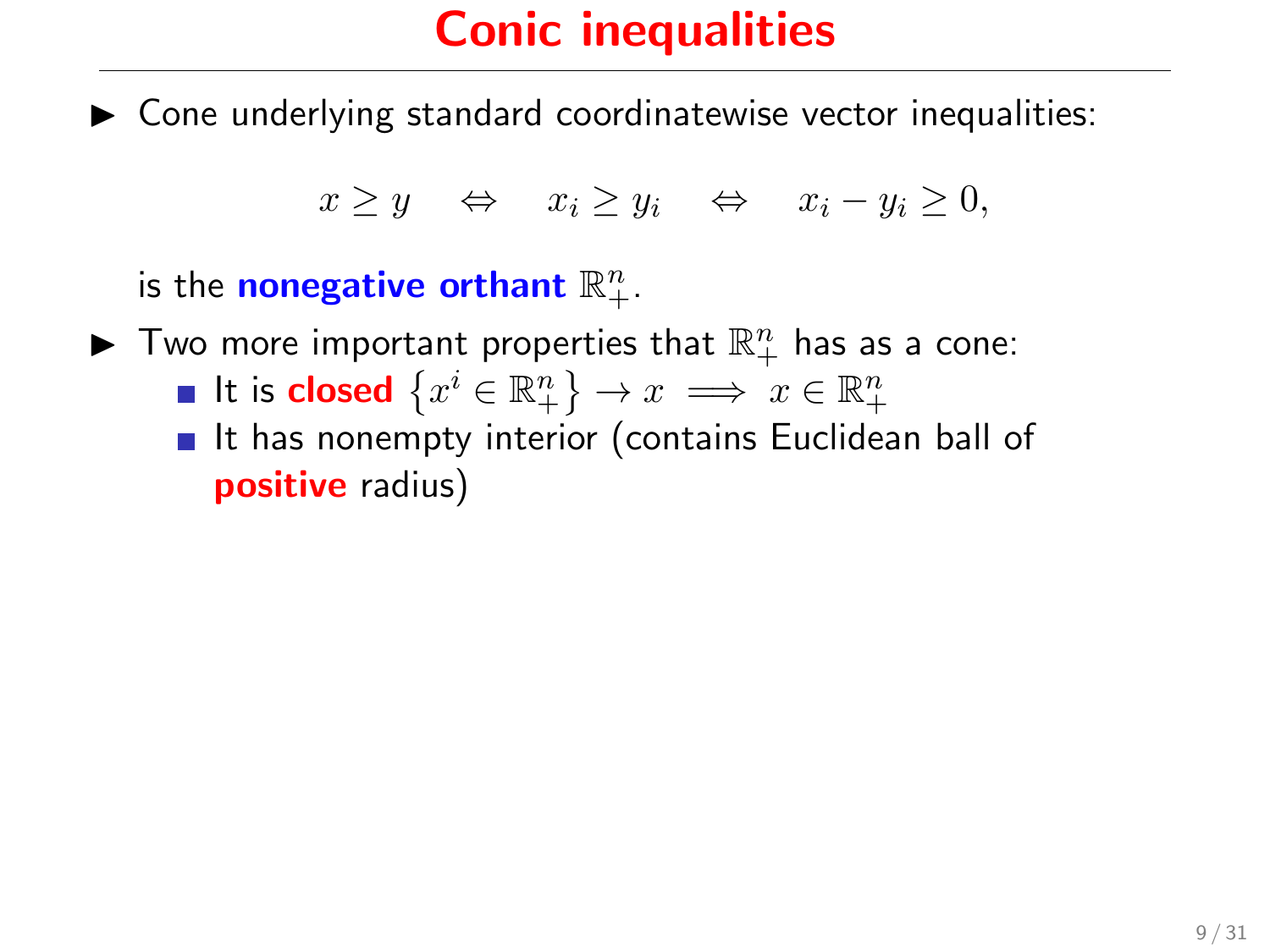$\triangleright$  Cone underlying standard coordinatewise vector inequalities:

$$
x \ge y \quad \Leftrightarrow \quad x_i \ge y_i \quad \Leftrightarrow \quad x_i - y_i \ge 0,
$$

is the nonegative orthant  $\mathbb{R}^n_+$ .

- $\blacktriangleright$  Two more important properties that  $\mathbb{R}^n_+$  has as a cone:
	- It is closed  $\left\{x^i \in \mathbb{R}^n_+\right\} \to x \implies x \in \mathbb{R}^n_+$
	- $\blacksquare$  It has nonempty interior (contains Euclidean ball of positive radius)
- $\triangleright$  We'll require our cones to also satisfy these two properties.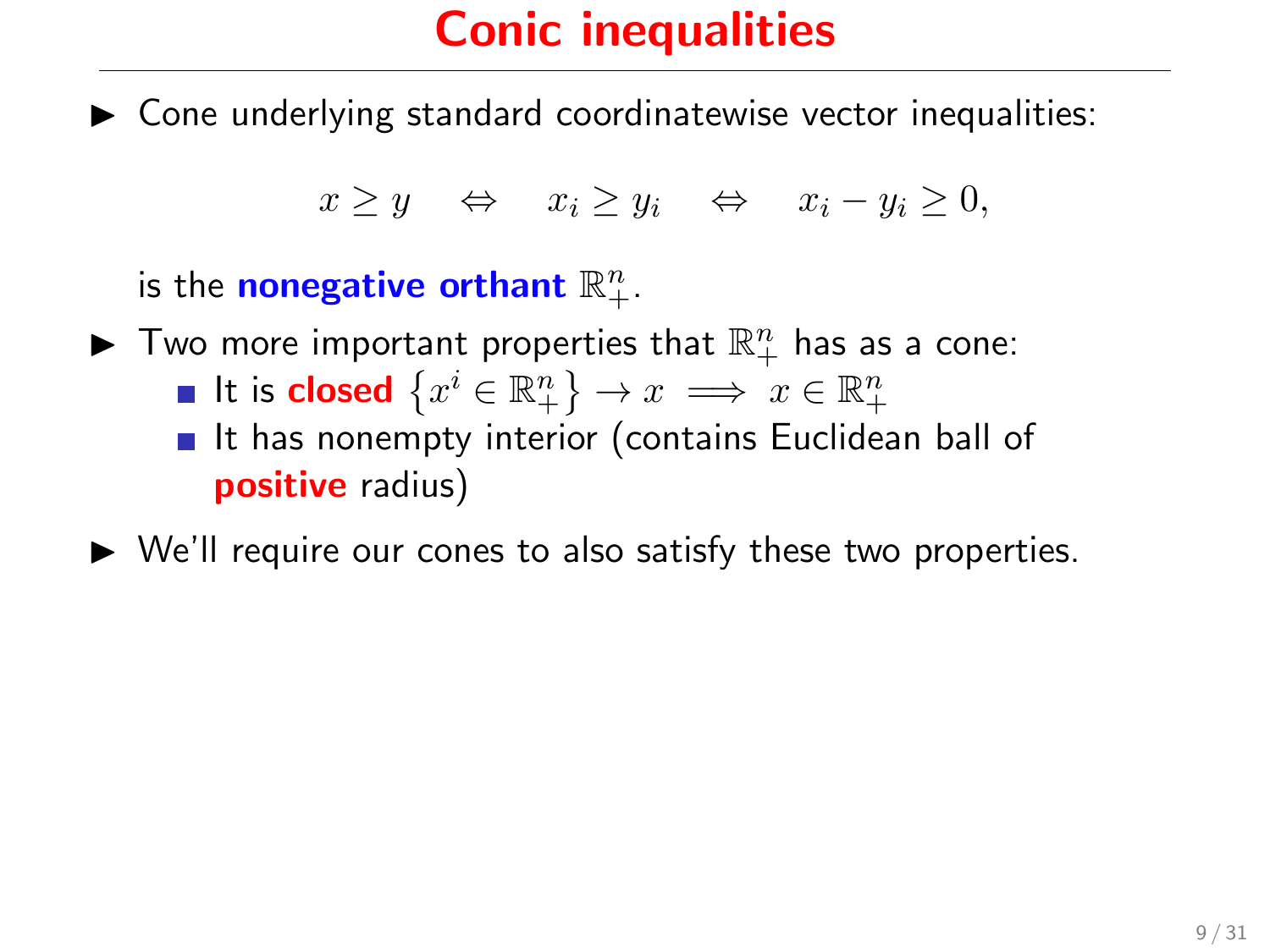#### Standard form cone program

min  $f^T x$  s.t.  $Ax = b, x \in \mathcal{K}$ min  $f^T x$  s.t.  $Ax \preceq_{\mathcal{K}} b$ .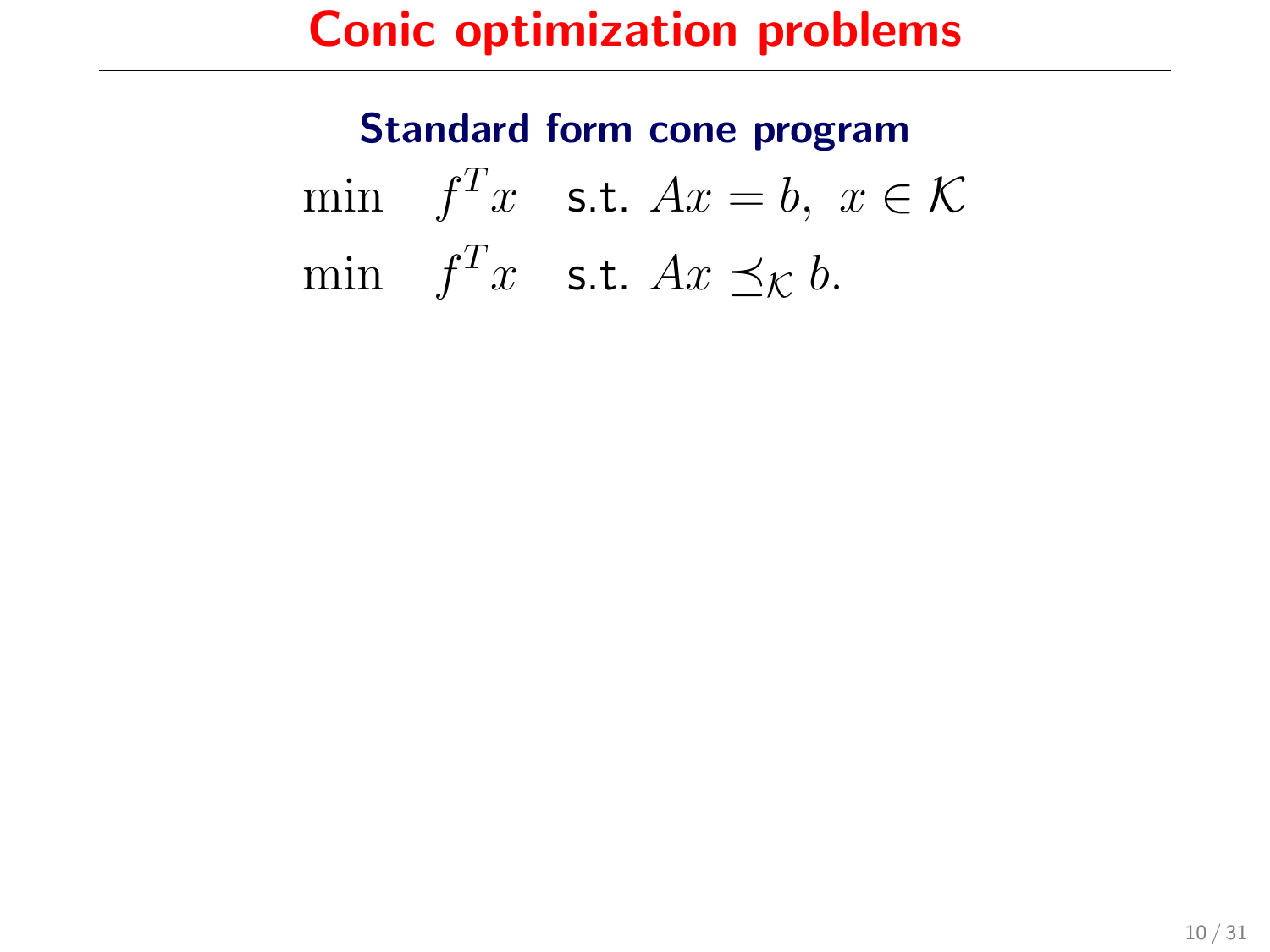$$
\begin{aligned}\n\min \quad & f^T x \quad \text{s.t. } Ax = b, \ x \in \mathcal{K} \\
\min \quad & f^T x \quad \text{s.t. } Ax \preceq_{\mathcal{K}} b.\n\end{aligned}
$$

- $\clubsuit$  The nonnegative orthant  $\mathbb{R}^n_+$
- ♣ The second order cone  $\mathcal{Q}^n := \{(x,t) \in \mathbb{R}^n \mid ||x||_2 \le t\}$
- $\clubsuit$  The semidefinite cone:  $\mathcal{S}^n_+:=\big\{X=X^T\succeq 0\big\}.$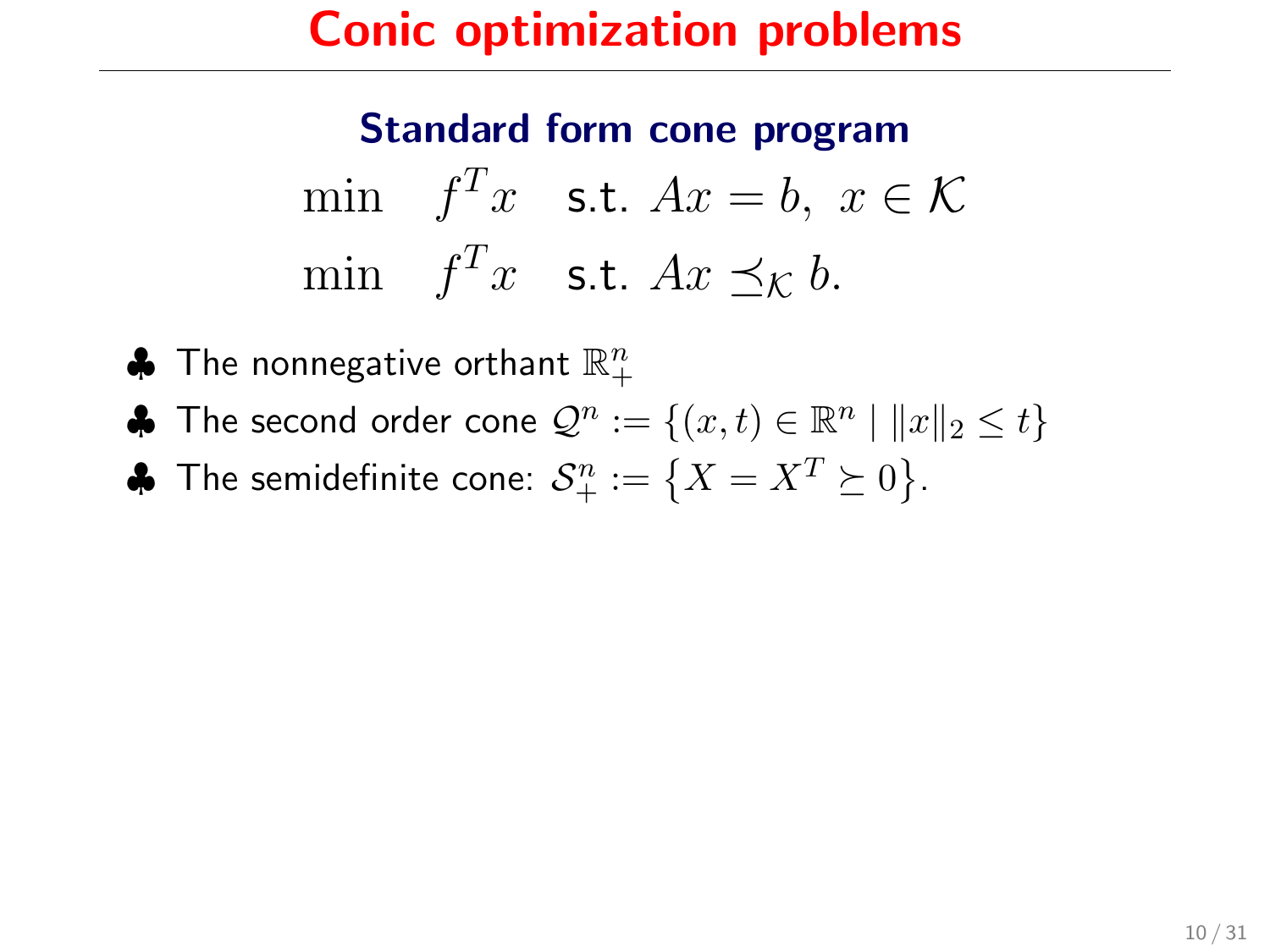$$
\min \quad f^T x \quad \text{s.t.} \quad Ax = b, \ x \in \mathcal{K}
$$
\n
$$
\min \quad f^T x \quad \text{s.t.} \ Ax \preceq_{\mathcal{K}} b.
$$

- $\clubsuit$  The nonnegative orthant  $\mathbb{R}^n_+$
- ♣ The second order cone  $\mathcal{Q}^n := \{(x,t) \in \mathbb{R}^n \mid ||x||_2 \le t\}$
- $\clubsuit$  The semidefinite cone:  $\mathcal{S}^n_+:=\big\{X=X^T\succeq 0\big\}.$
- $\triangle$  Other cones K given by Cartesian products of these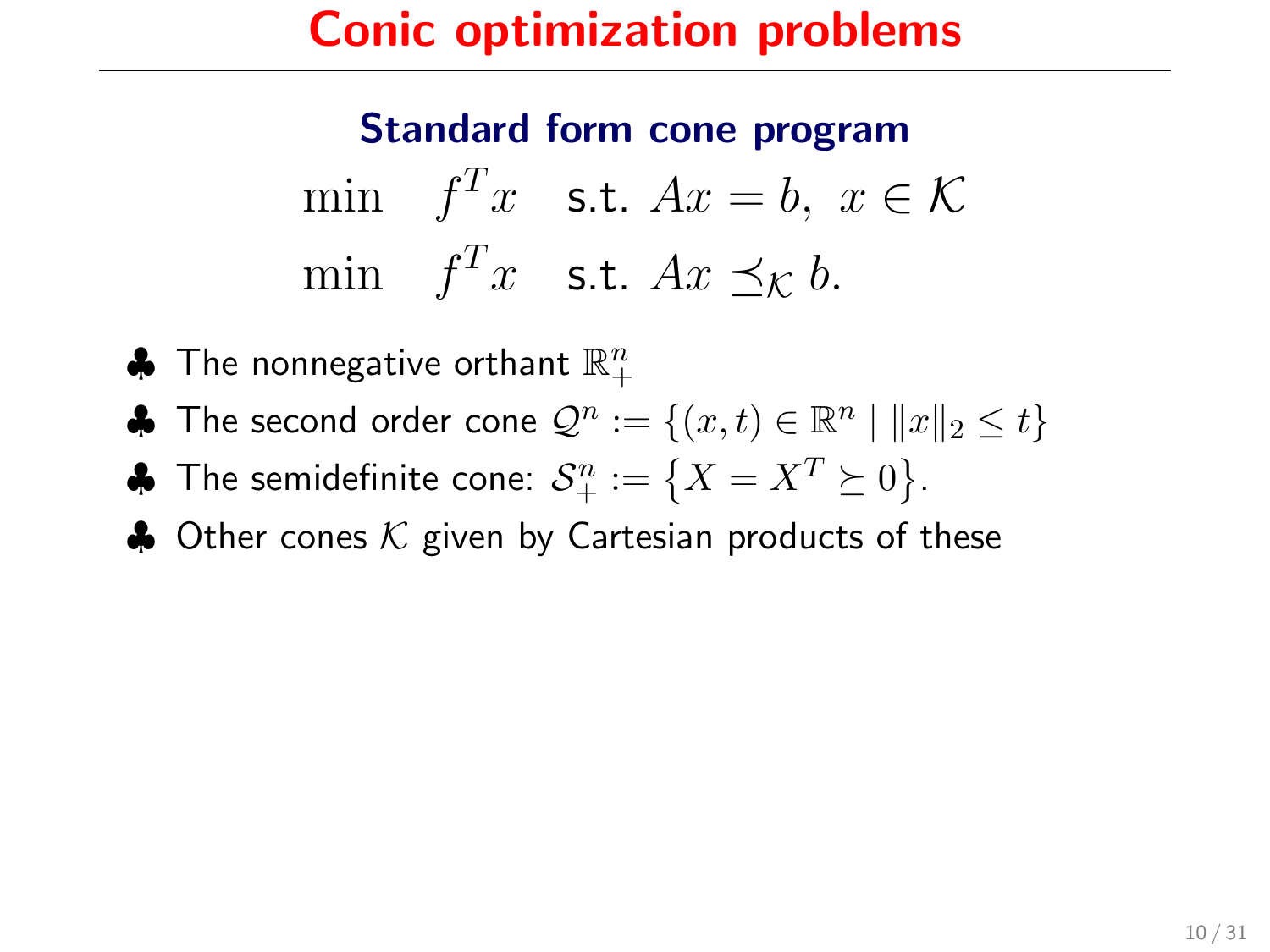$$
\min \quad f^T x \quad \text{s.t.} \quad Ax = b, \ x \in \mathcal{K}
$$
\n
$$
\min \quad f^T x \quad \text{s.t.} \ Ax \preceq_{\mathcal{K}} b.
$$

- $\clubsuit$  The nonnegative orthant  $\mathbb{R}^n_+$
- ♣ The second order cone  $\mathcal{Q}^n := \{(x,t) \in \mathbb{R}^n \mid ||x||_2 \le t\}$
- $\clubsuit$  The semidefinite cone:  $\mathcal{S}^n_+:=\big\{X=X^T\succeq 0\big\}.$
- $\triangle$  Other cones K given by Cartesian products of these
- ♣ These cones are "nice":
- ♣ LP, QP, SOCP, SDP: all are cone programs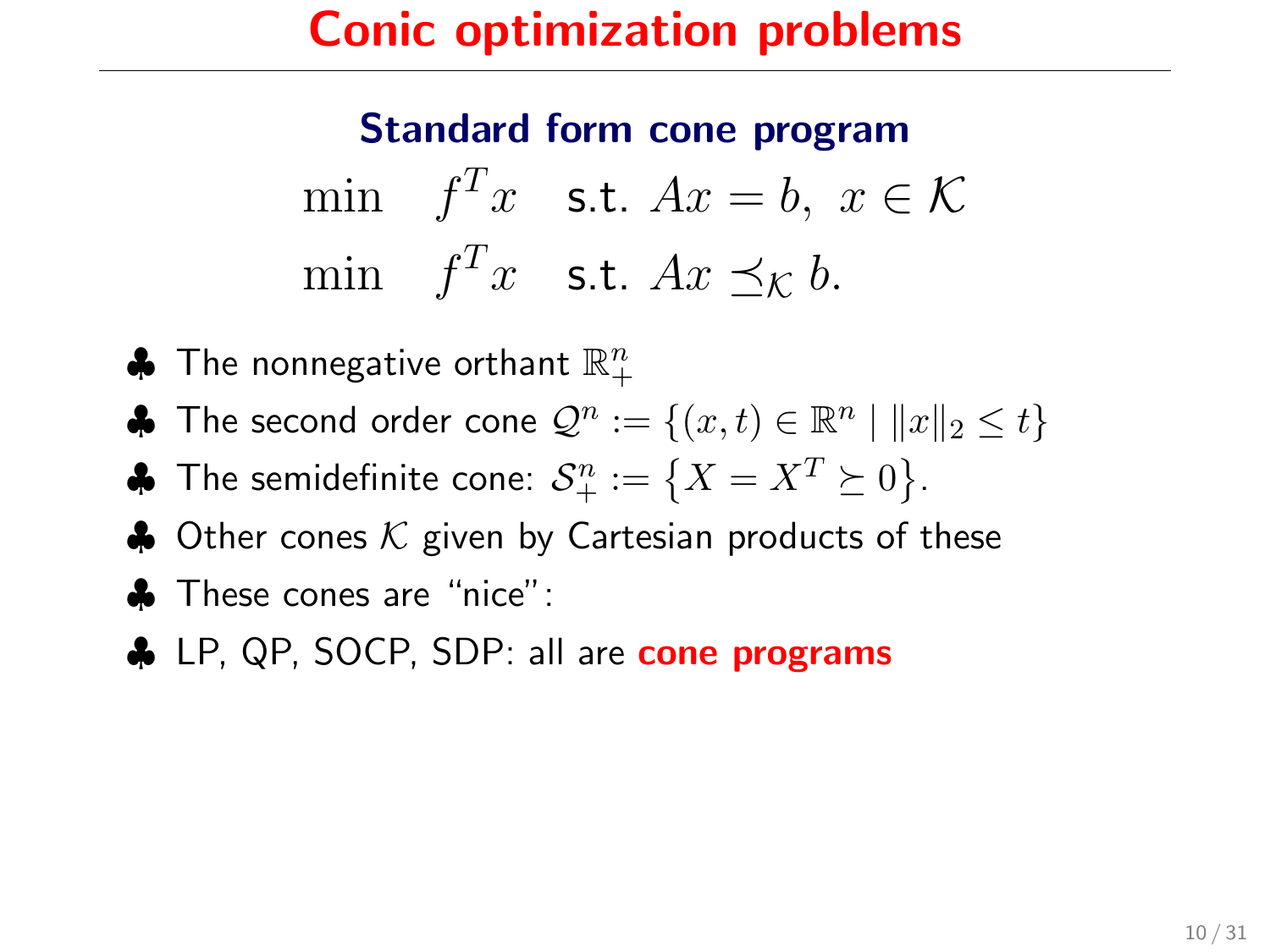$$
\min \quad f^T x \quad \text{s.t.} \quad Ax = b, \ x \in \mathcal{K}
$$
\n
$$
\min \quad f^T x \quad \text{s.t.} \ Ax \preceq_{\mathcal{K}} b.
$$

- $\clubsuit$  The nonnegative orthant  $\mathbb{R}^n_+$
- ♣ The second order cone  $\mathcal{Q}^n := \{(x,t) \in \mathbb{R}^n \mid ||x||_2 \le t\}$
- $\clubsuit$  The semidefinite cone:  $\mathcal{S}^n_+:=\big\{X=X^T\succeq 0\big\}.$
- $\triangle$  Other cones K given by Cartesian products of these
- ♣ These cones are "nice":
- ♣ LP, QP, SOCP, SDP: all are cone programs
- ♣ Can treat them theoretically in a uniform way (roughly)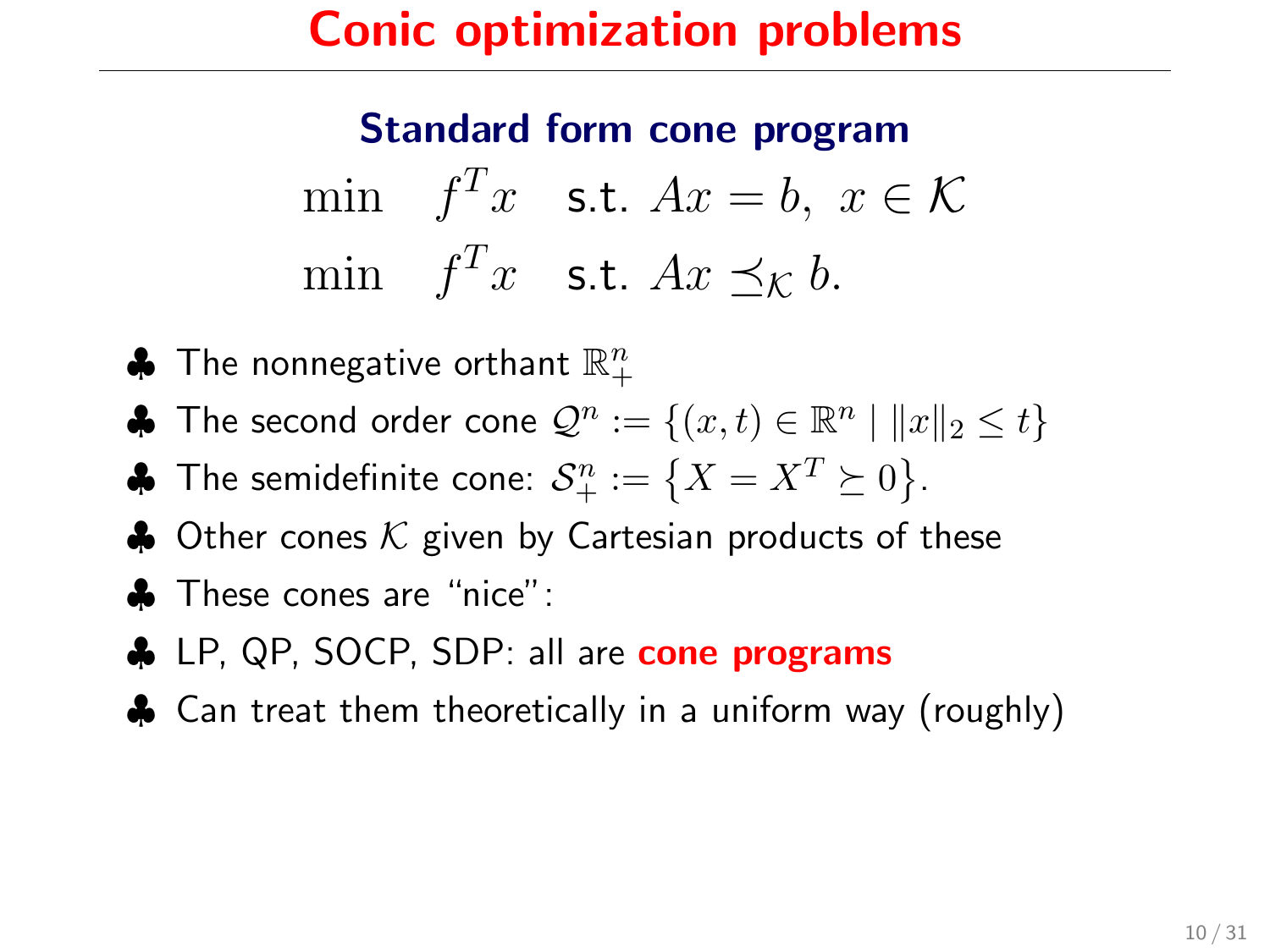$$
\min \quad f^T x \quad \text{s.t.} \quad Ax = b, \ x \in \mathcal{K}
$$
\n
$$
\min \quad f^T x \quad \text{s.t.} \ Ax \preceq_{\mathcal{K}} b.
$$

- $\clubsuit$  The nonnegative orthant  $\mathbb{R}^n_+$
- ♣ The second order cone  $\mathcal{Q}^n := \{(x,t) \in \mathbb{R}^n \mid ||x||_2 \le t\}$
- $\clubsuit$  The semidefinite cone:  $\mathcal{S}^n_+:=\big\{X=X^T\succeq 0\big\}.$
- $\triangle$  Other cones K given by Cartesian products of these
- ♣ These cones are "nice":
- ♣ LP, QP, SOCP, SDP: all are cone programs
- ♣ Can treat them theoretically in a uniform way (roughly)
- Not all cones are nice!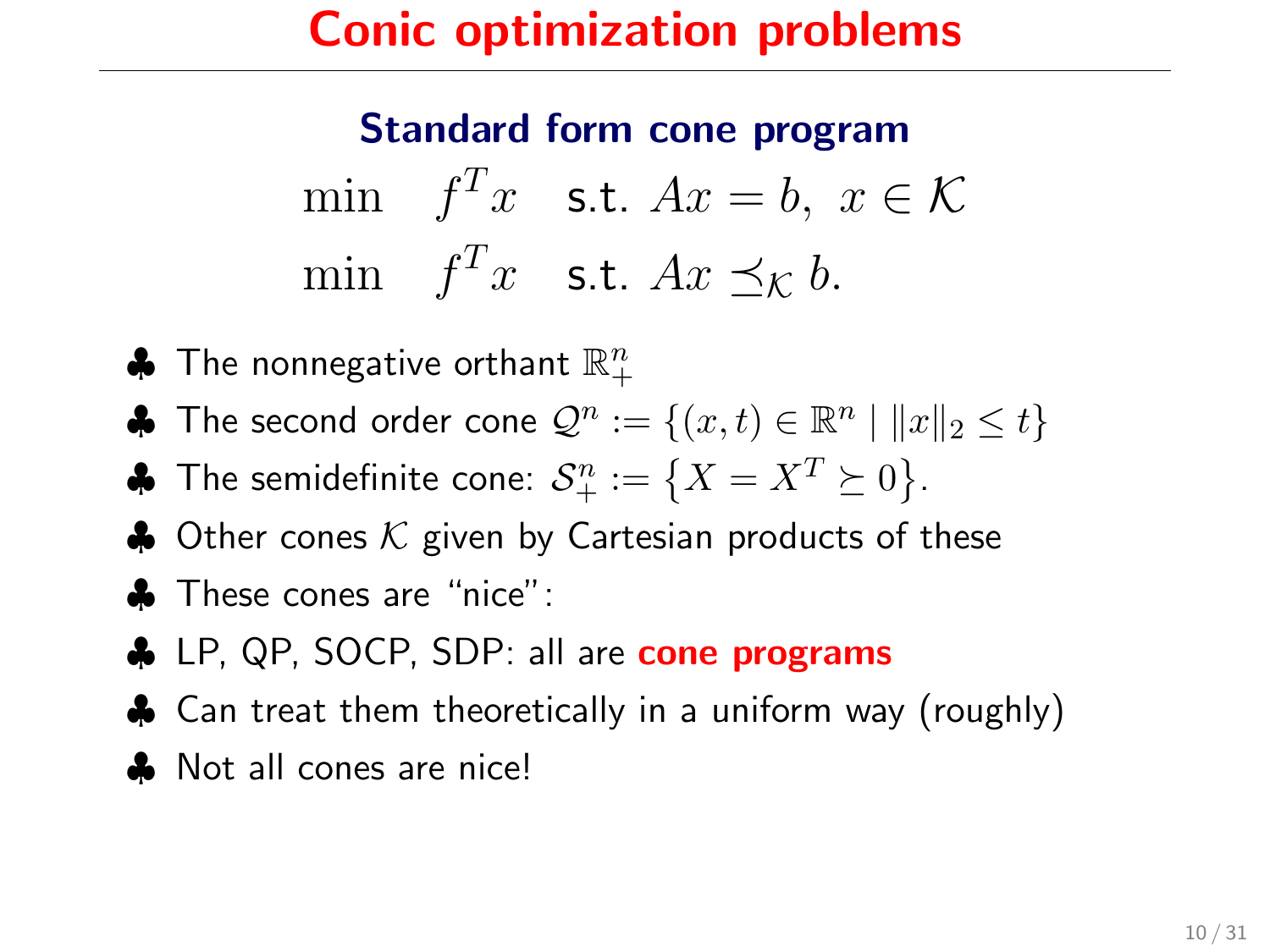**Def.** Let 
$$
CP_n := \{ A \in \mathbb{S}^{n \times n} \mid x^T A x \ge 0, \ \forall x \ge 0 \}.
$$

**Exercise:** Verify that  $CP_n$  is a convex cone.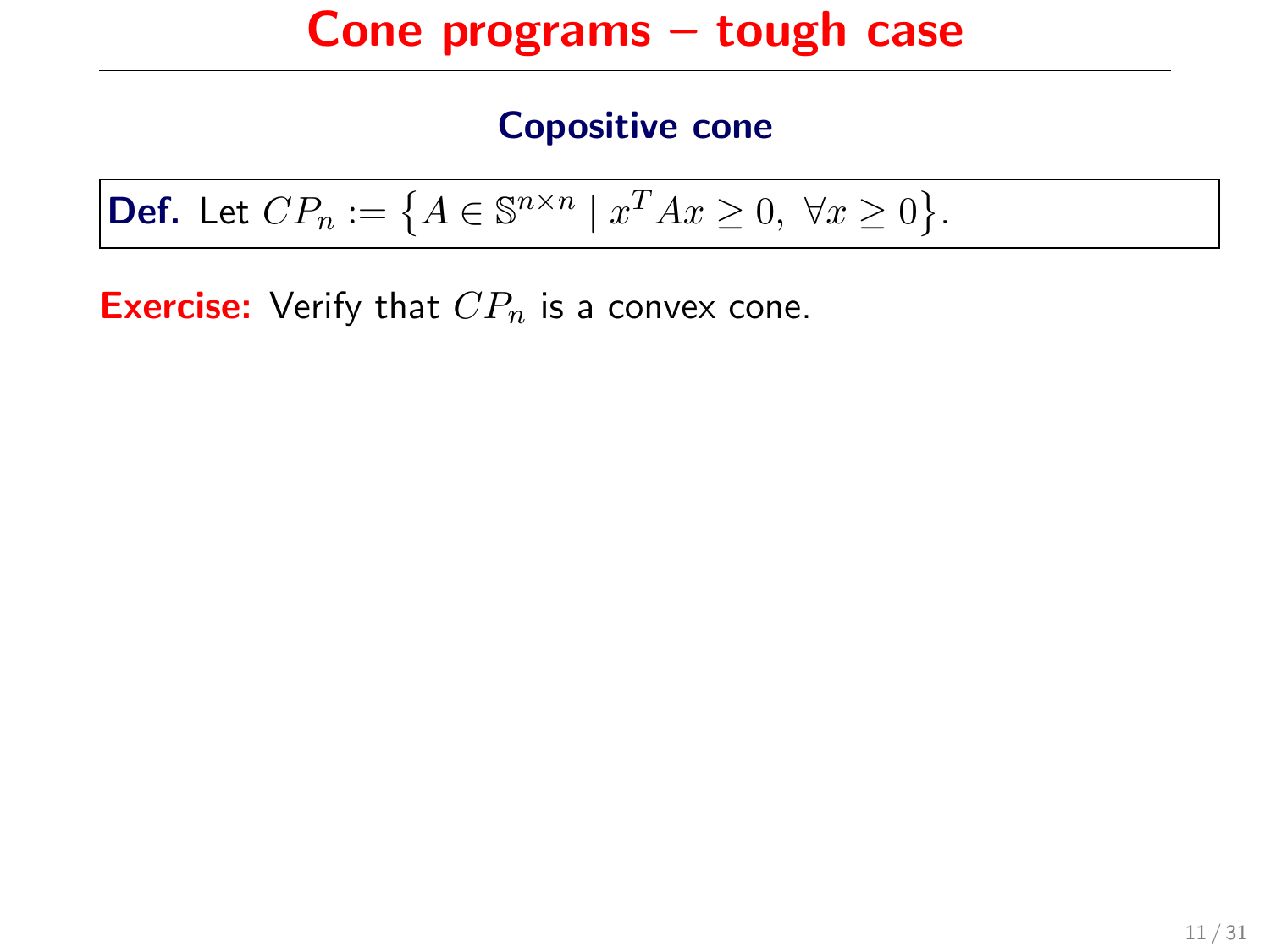**Def.** Let  $CP_n := \{ A \in \mathbb{S}^{n \times n} \mid x^T A x \ge 0, \ \forall x \ge 0 \}.$ 

**Exercise:** Verify that  $CP_n$  is a convex cone.

If someone told you convex is "easy" ... they lied!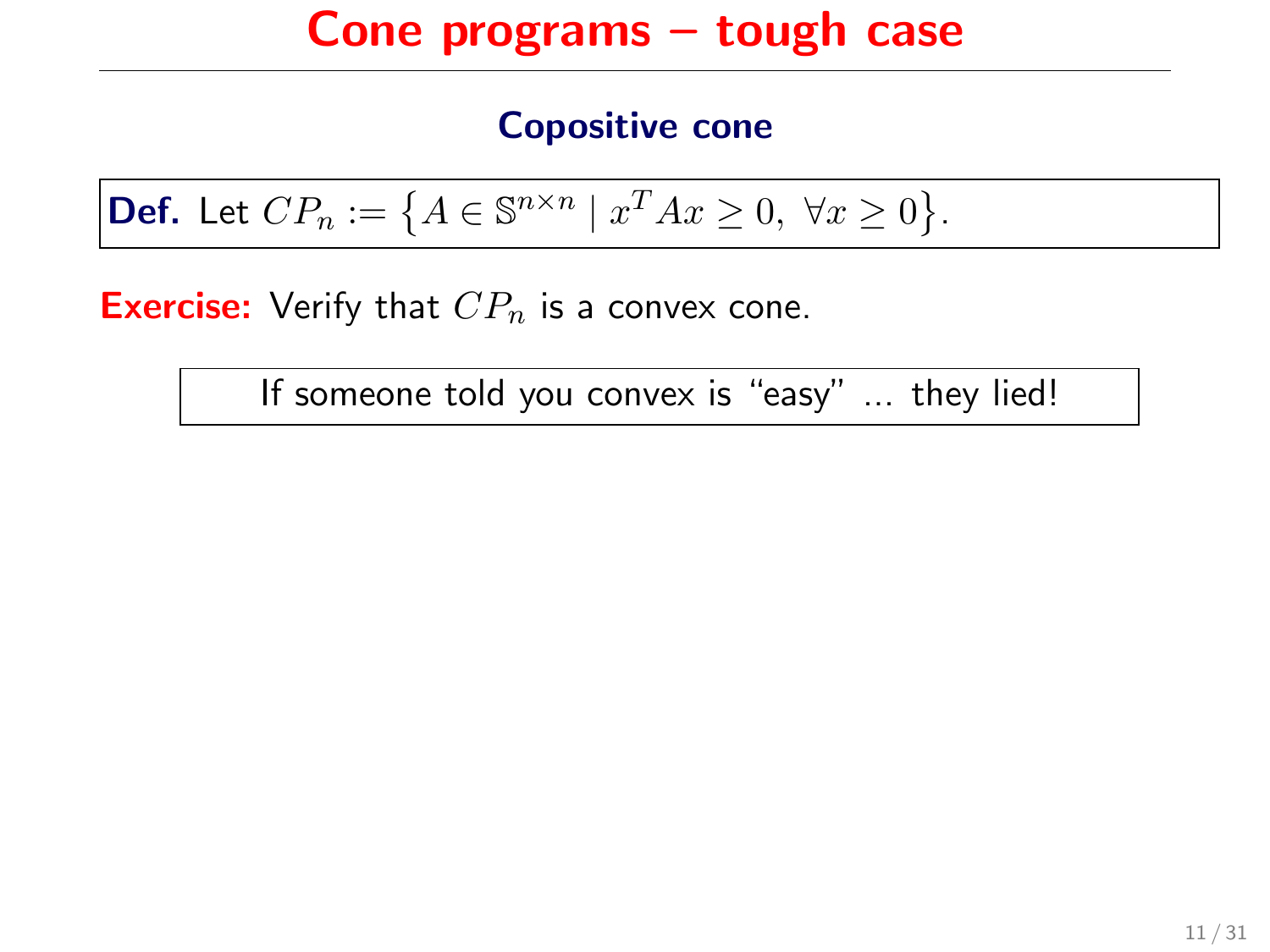**Def.** Let  $CP_n := \{ A \in \mathbb{S}^{n \times n} \mid x^T A x \ge 0, \ \forall x \ge 0 \}.$ 

**Exercise:** Verify that  $CP<sub>n</sub>$  is a convex cone.

If someone told you convex is "easy" ... they lied!

- $\blacktriangleright$  Testing membership in  $CP_n$  is co-NP complete. (Deciding whether given matrix is not copositive is NP-complete.)
- $\triangleright$  Copositive cone programming: NP-Hard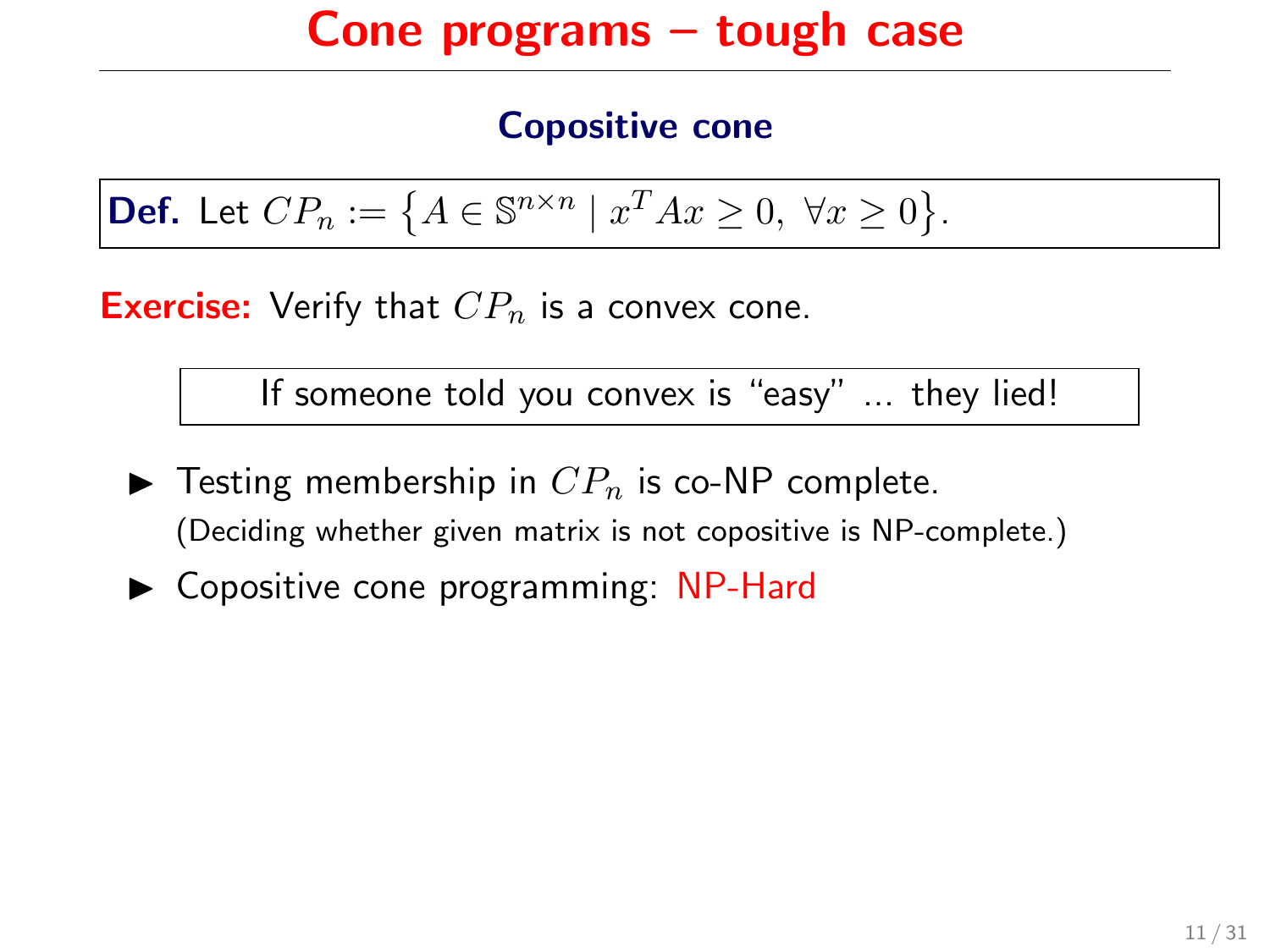**Def.** Let  $CP_n := \{ A \in \mathbb{S}^{n \times n} \mid x^T A x \ge 0, \ \forall x \ge 0 \}.$ 

**Exercise:** Verify that  $CP<sub>n</sub>$  is a convex cone.

If someone told you convex is "easy" ... they lied!

- $\blacktriangleright$  Testing membership in  $CP_n$  is co-NP complete. (Deciding whether given matrix is not copositive is NP-complete.)
- $\triangleright$  Copositive cone programming: NP-Hard

**Exercise:** Verify that the following matrix is copositive:

$$
A:=\begin{bmatrix}1&-1&1&1&-1\\-1&1&-1&1&1\\1&-1&1&-1&1\\1&1&-1&1&-1\\-1&1&1&-1&1\end{bmatrix}.
$$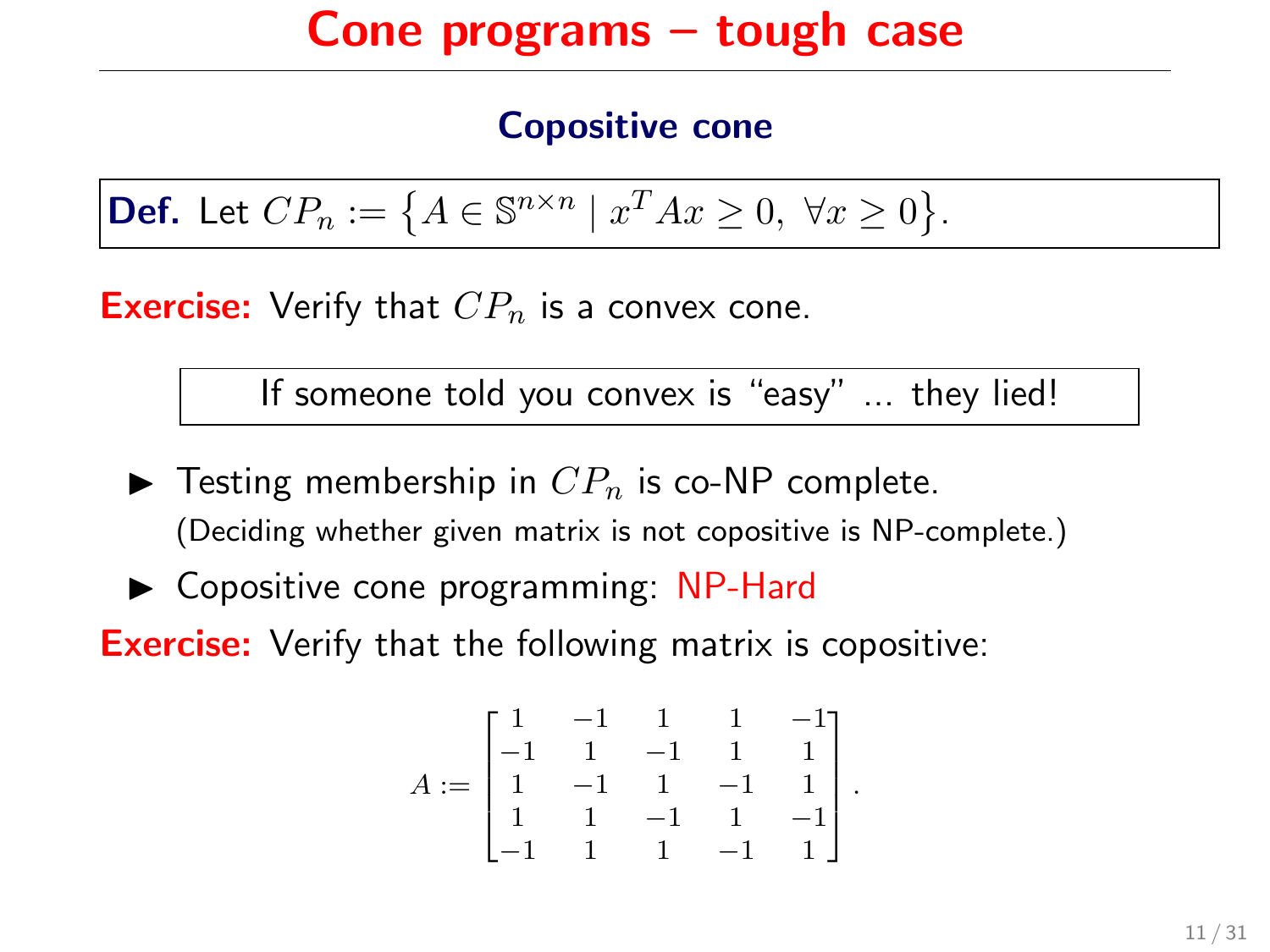#### SOCP in conic form

min  $f^T x$  s.t.  $||A_i x + b_i||_2 \le c_i^T x + d_i$   $i = 1, ..., m$ Let  $A_i \in \mathbb{R}^{n_i \times n}$ ; so  $A_i x + b_i \in \mathbb{R}^{n_i}$ .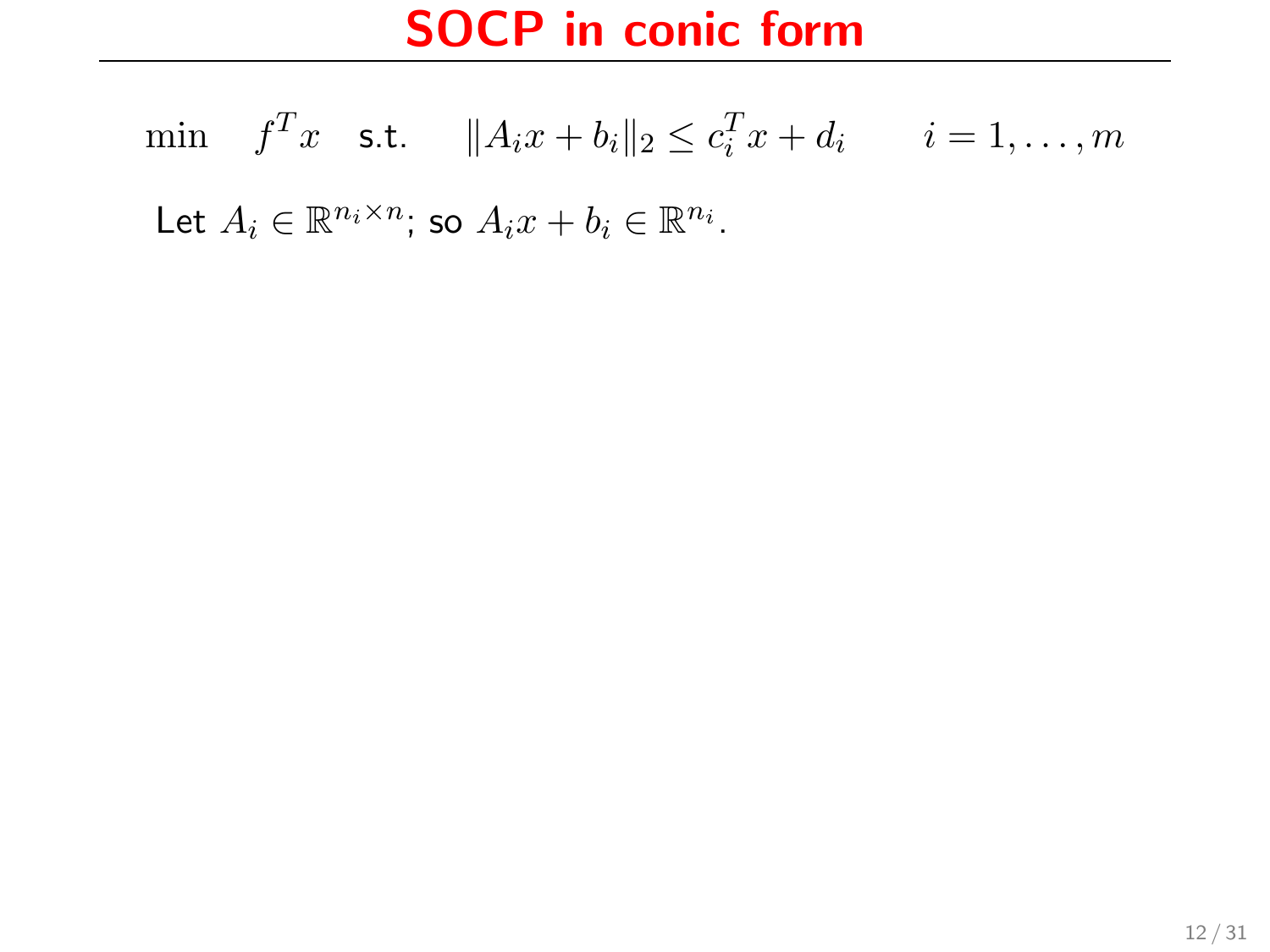SOCP in conic form

$$
\begin{aligned}\n\min \quad f^T x \quad \text{s.t.} \quad & \|A_i x + b_i\|_2 \le c_i^T x + d_i \qquad i = 1, \dots, m \\
\text{Let } A_i \in \mathbb{R}^{n_i \times n}; \text{ so } A_i x + b_i \in \mathbb{R}^{n_i} \\
\text{Let } A_i \in \mathbb{R}^{n_i \times n}; \text{ so } A_i x + b_i \in \mathbb{R}^{n_i} \\
\left[\begin{bmatrix} -A_1 \\ -c_1^T \end{bmatrix} \\ \begin{bmatrix} -A_2 \\ -c_2^T \end{bmatrix} \\ \vdots \\ \begin{bmatrix} -A_2 \\ -c_2^T \end{bmatrix} \\ \vdots \\ \begin{bmatrix} -A_m \\ \vdots \\ -c_m^T \end{bmatrix}\right], \qquad b = \begin{bmatrix} b_1 \\ d_1 \\ b_2 \\ \vdots \\ b_m \\ d_m \end{bmatrix}.\n\end{aligned}
$$

#### SOCP in conic form

min  $f^T x$   $Ax \preceq_{\mathcal{K}} b$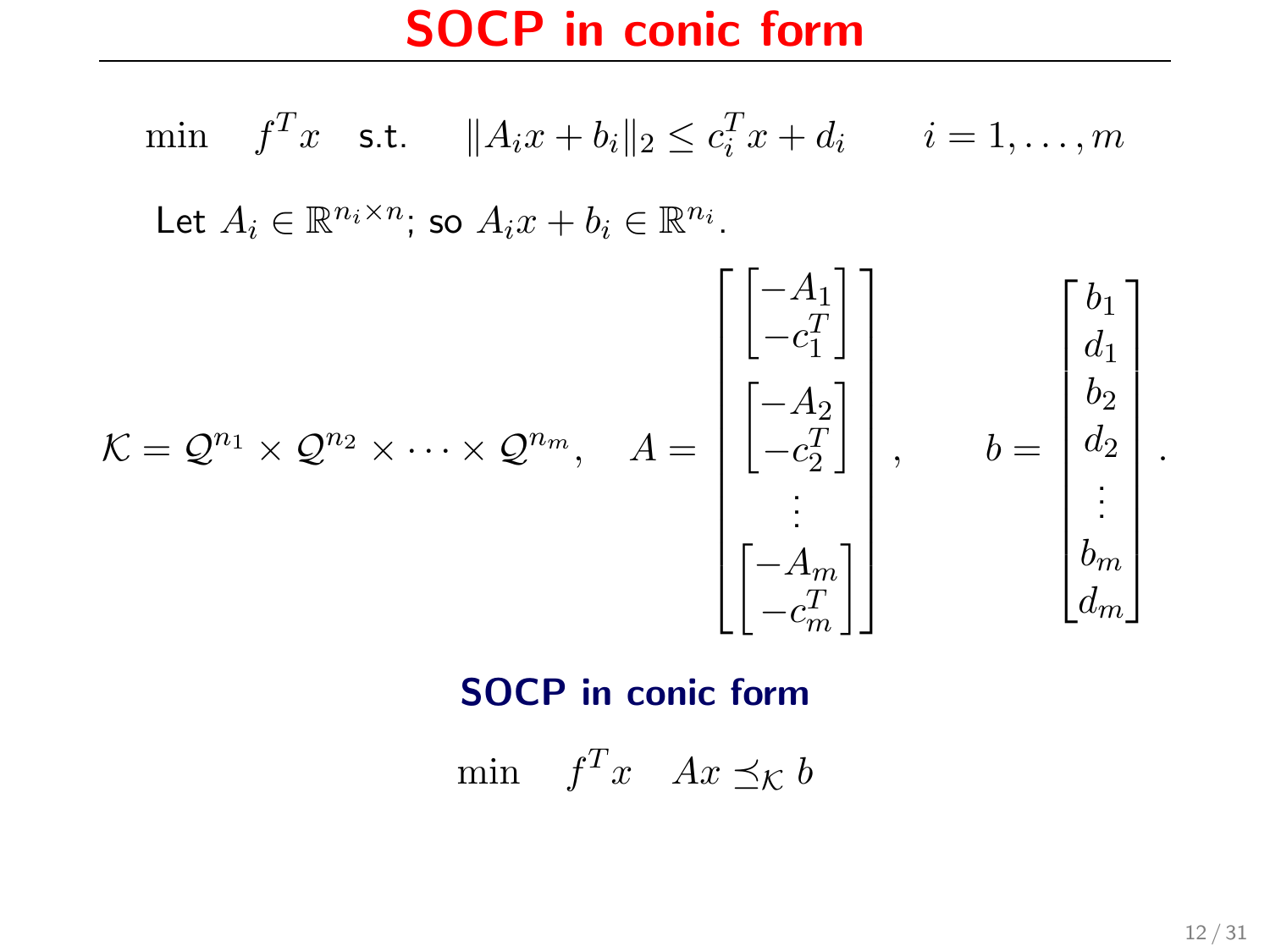## SOCP representation

**Exercise:** Let  $0 \prec Q = LL^T$ , then show that

 $x^T Q x + b^T x + c \leq 0 \Leftrightarrow \|L^T x + L^{-1} b\|_2 \leq \sqrt{b^T Q^{-1} b - c}$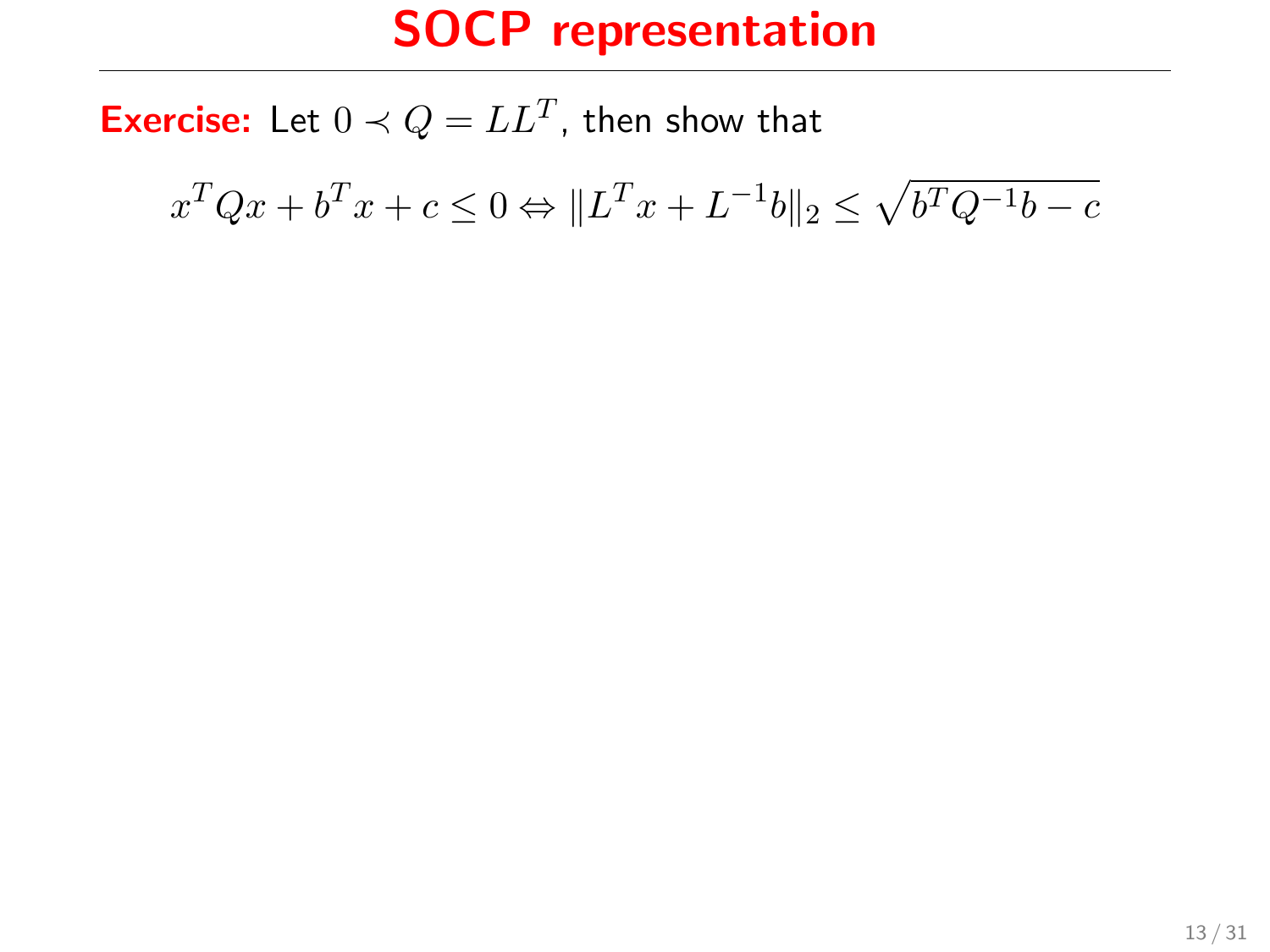## SOCP representation

**Exercise:** Let  $0 \prec Q = LL^T$ , then show that

$$
x^TQx+b^Tx+c\leq 0 \Leftrightarrow \|L^Tx+L^{-1}b\|_2\leq \sqrt{b^TQ^{-1}b-c}
$$

Rotated second-order cone

$$
\mathcal{Q}_r^n := \left\{ (x, y, z) \in \mathbb{R}^{n+1} \mid ||x||_2 \leq \sqrt{yz}, y \geq 0, z \geq 0 \right\}.
$$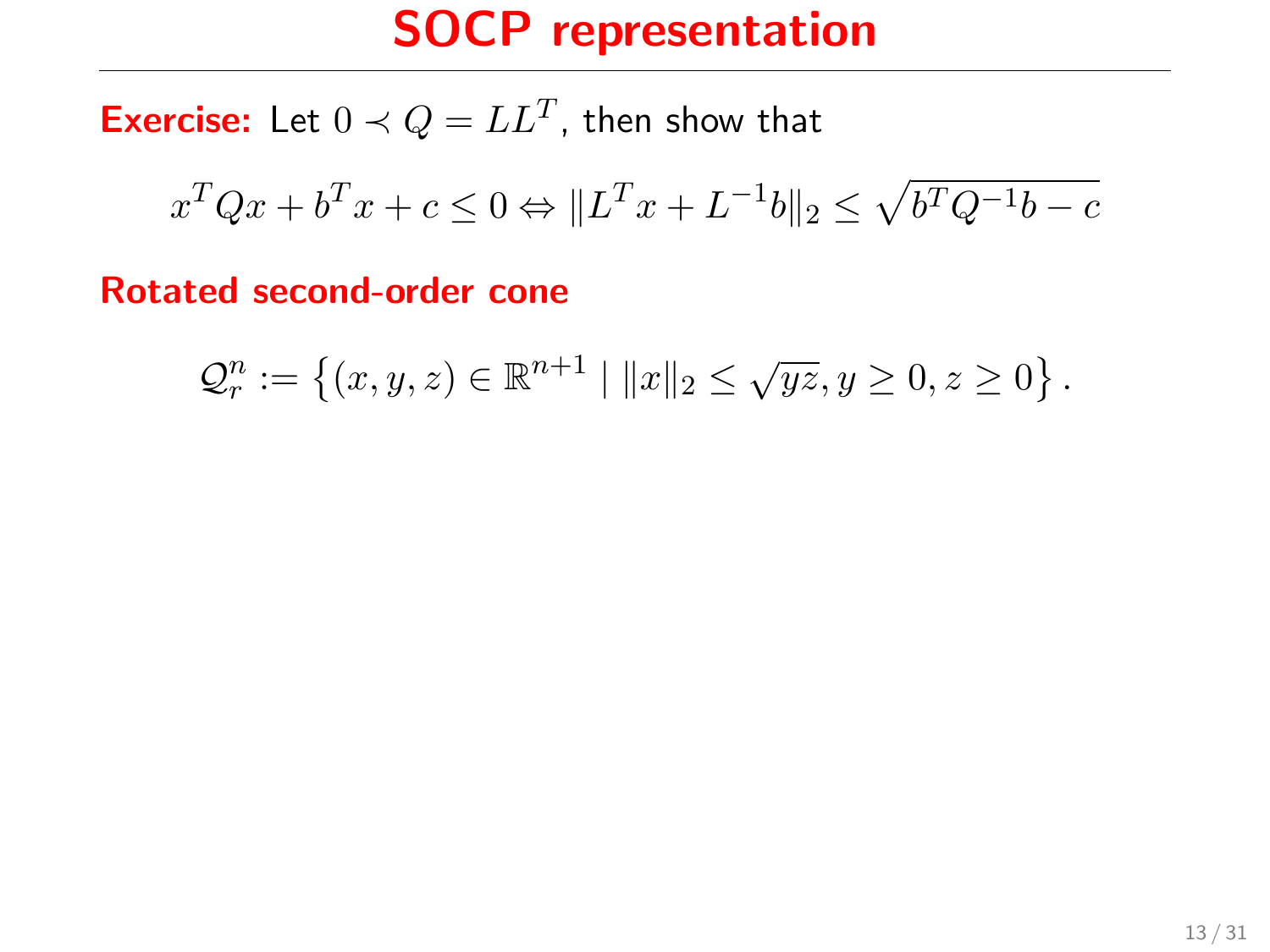## SOCP representation

**Exercise:** Let  $0 \prec Q = LL^T$ , then show that

$$
x^TQx+b^Tx+c\leq 0 \Leftrightarrow \|L^Tx+L^{-1}b\|_2\leq \sqrt{b^TQ^{-1}b-c}
$$

Rotated second-order cone

$$
\mathcal{Q}_r^n := \left\{ (x, y, z) \in \mathbb{R}^{n+1} \mid ||x||_2 \leq \sqrt{yz}, y \geq 0, z \geq 0 \right\}.
$$

Convert into standard SOC (verify!)

$$
\left\| \begin{bmatrix} 2x \\ y-z \end{bmatrix} \right\|_2 \le (y+z) \quad \Longleftrightarrow \|x\|_2 \le \sqrt{yz}.
$$

**Exercise:** Rewrite the constraint  $x^T Q x \leq t$ , where **both** x and t are variables using the rotated second order cone.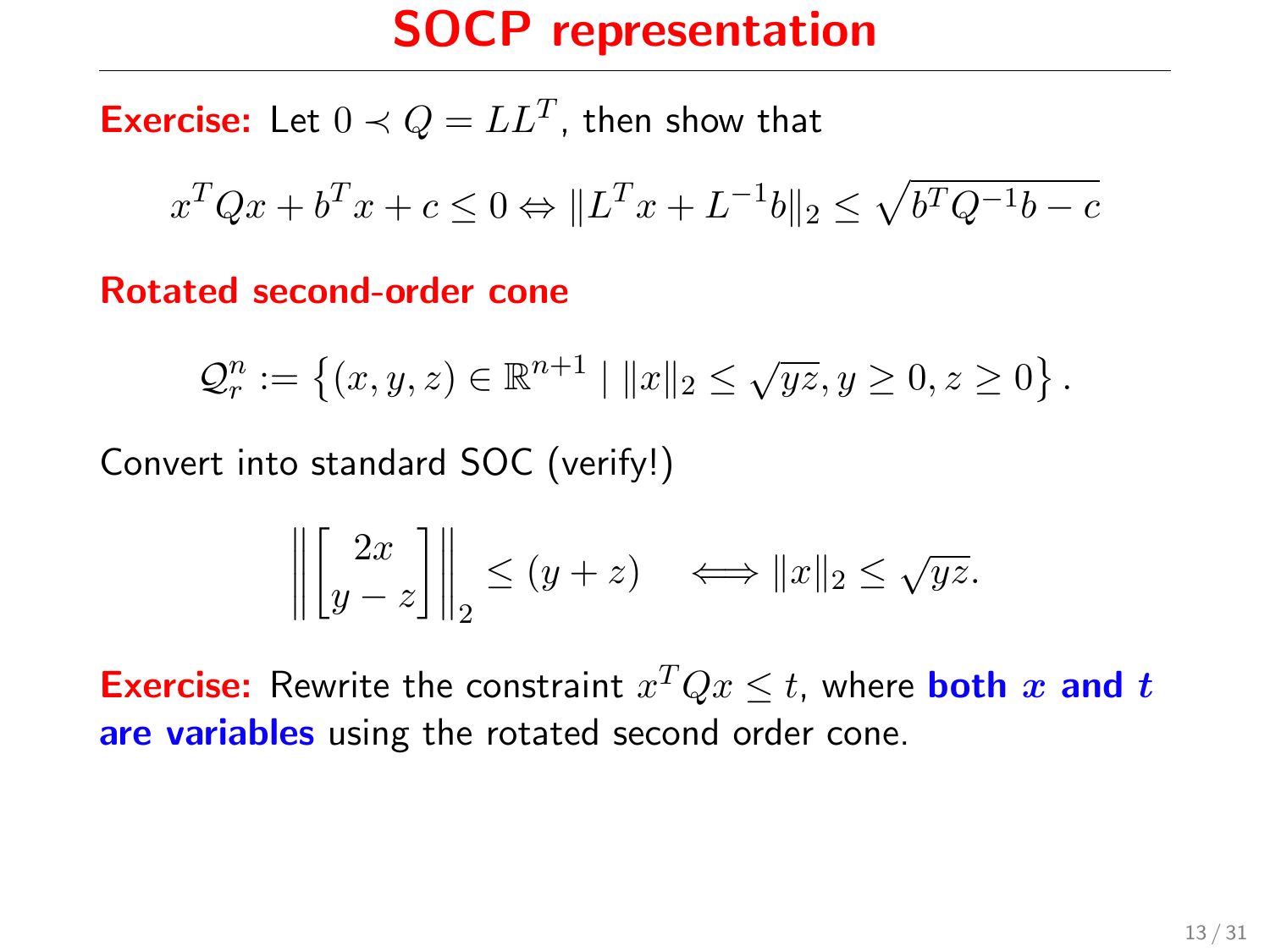## Convex QP as SOCP

$$
\min \quad x^T Q x + c^T x \quad \text{s.t. } Ax = b.
$$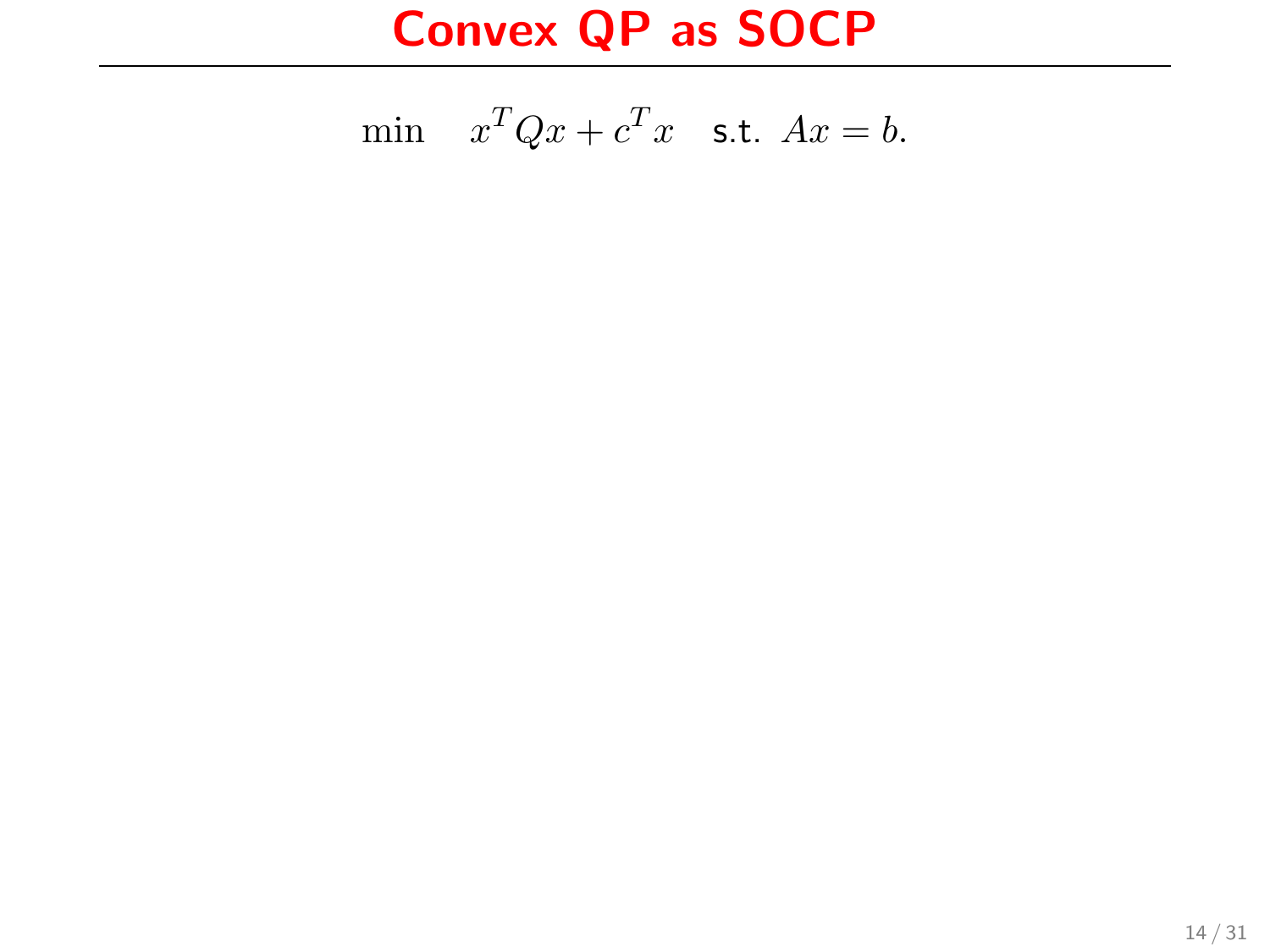# Convex QP as SOCP

$$
\begin{aligned}\n\min \quad & x^T Q x + c^T x \quad \text{s.t. } Ax = b. \\
\min \quad & c^T x + t \\
\text{s.t.} \quad & Ax = b, \quad x^T Q x \le t.\n\end{aligned}
$$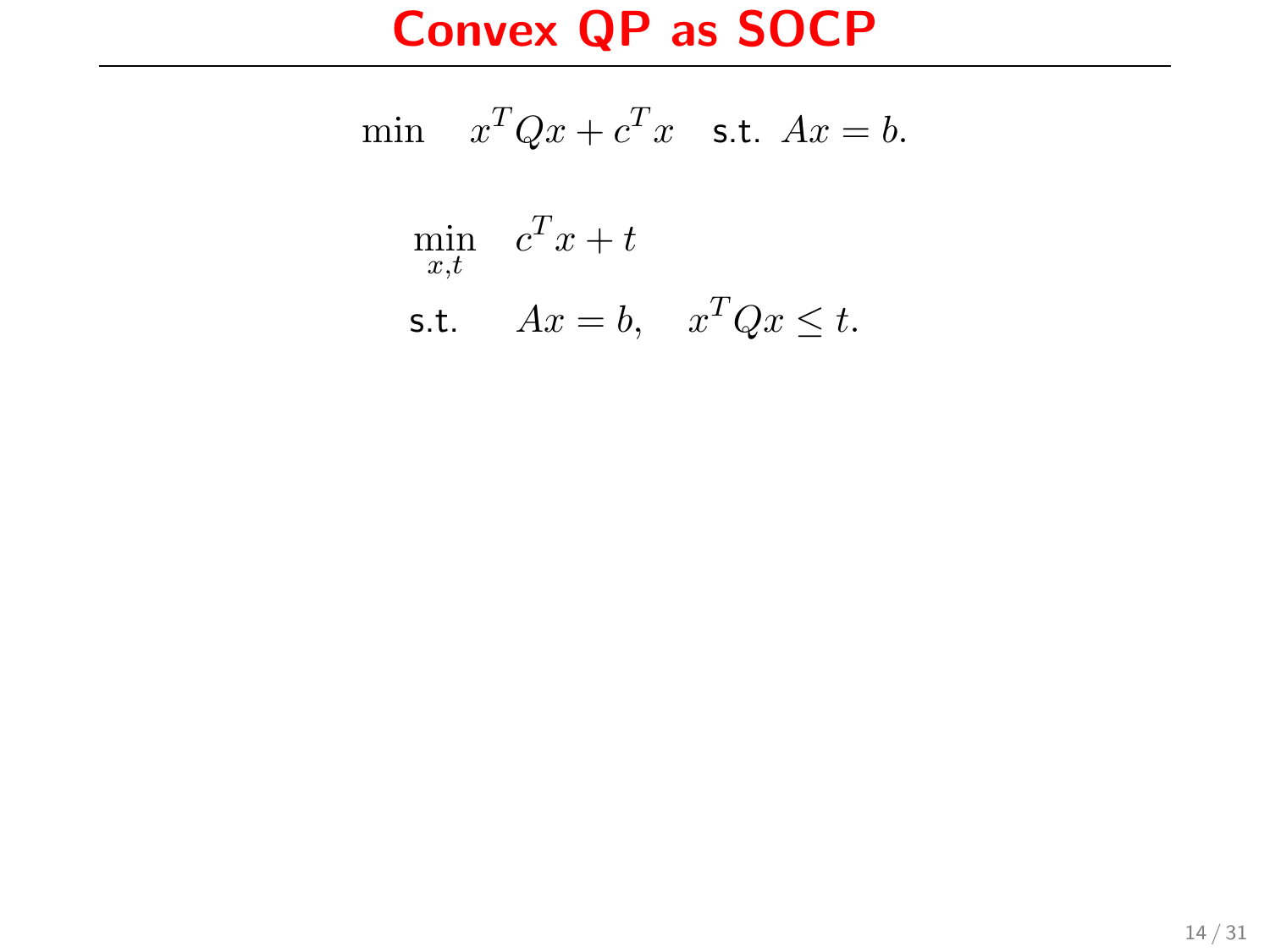## Convex QP as SOCP

$$
\begin{aligned}\n\min \quad & x^T Q x + c^T x \quad \text{s.t. } Ax = b. \\
\min \quad & c^T x + t \\
\text{s.t.} \quad & Ax = b, \quad x^T Q x \le t. \\
\min \quad & c^T x + t \\
\text{s.t.} \quad & Ax = b, \quad (2L^T x, t, 1) \in \mathcal{Q}_r^n. \\
\text{Since, } & x^T Q x = x^T L L^T x = \|L^T x\|_2^2\n\end{aligned}
$$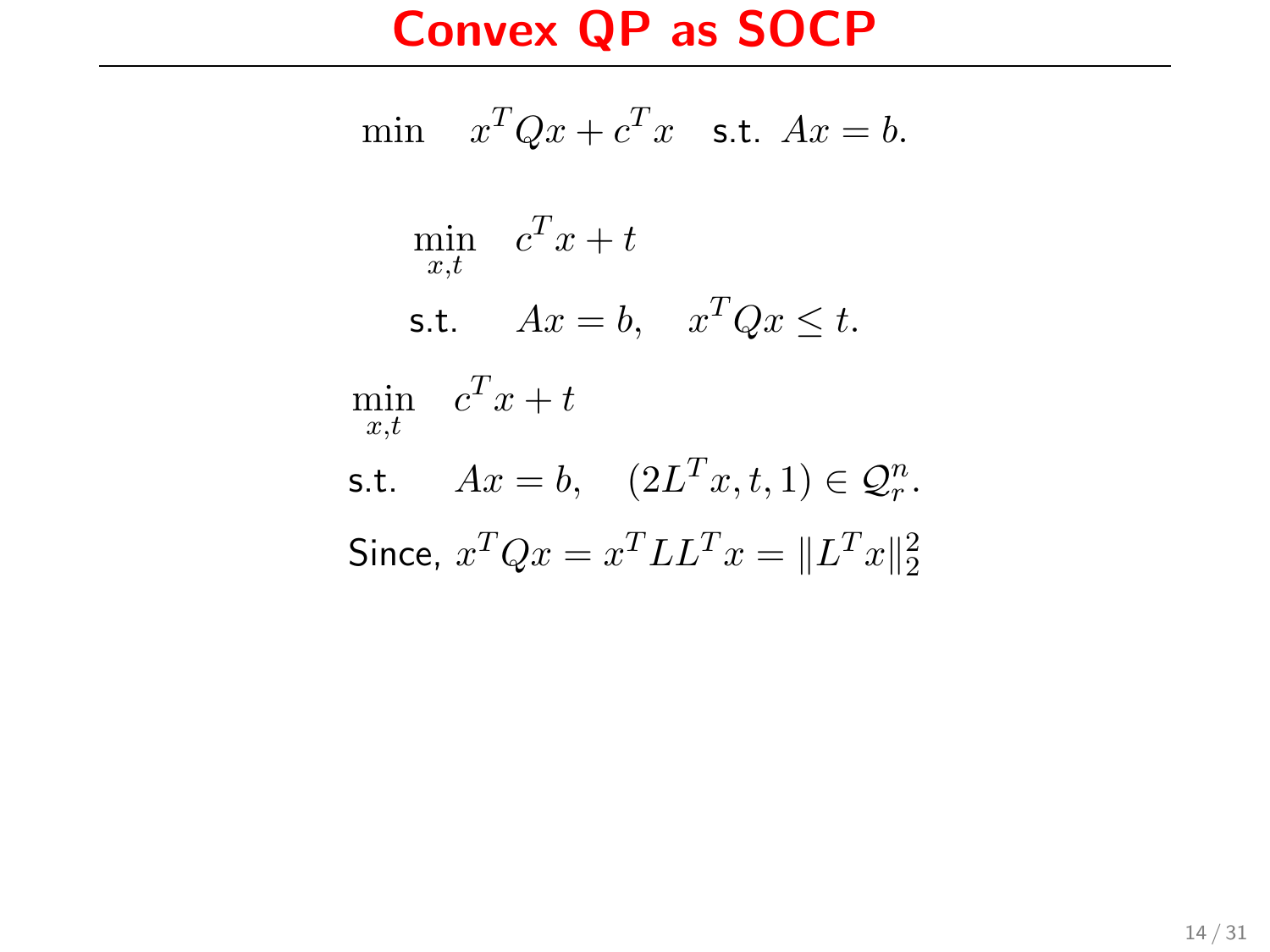### Quadratically Constrained QP

min  $q_0(x)$  s.t.  $q_i(x) \leq 0, \quad i = 1, ..., m$ where each  $q_i(x) = x^T P_i x + b_i^T x + c_i$  is a convex quadratic.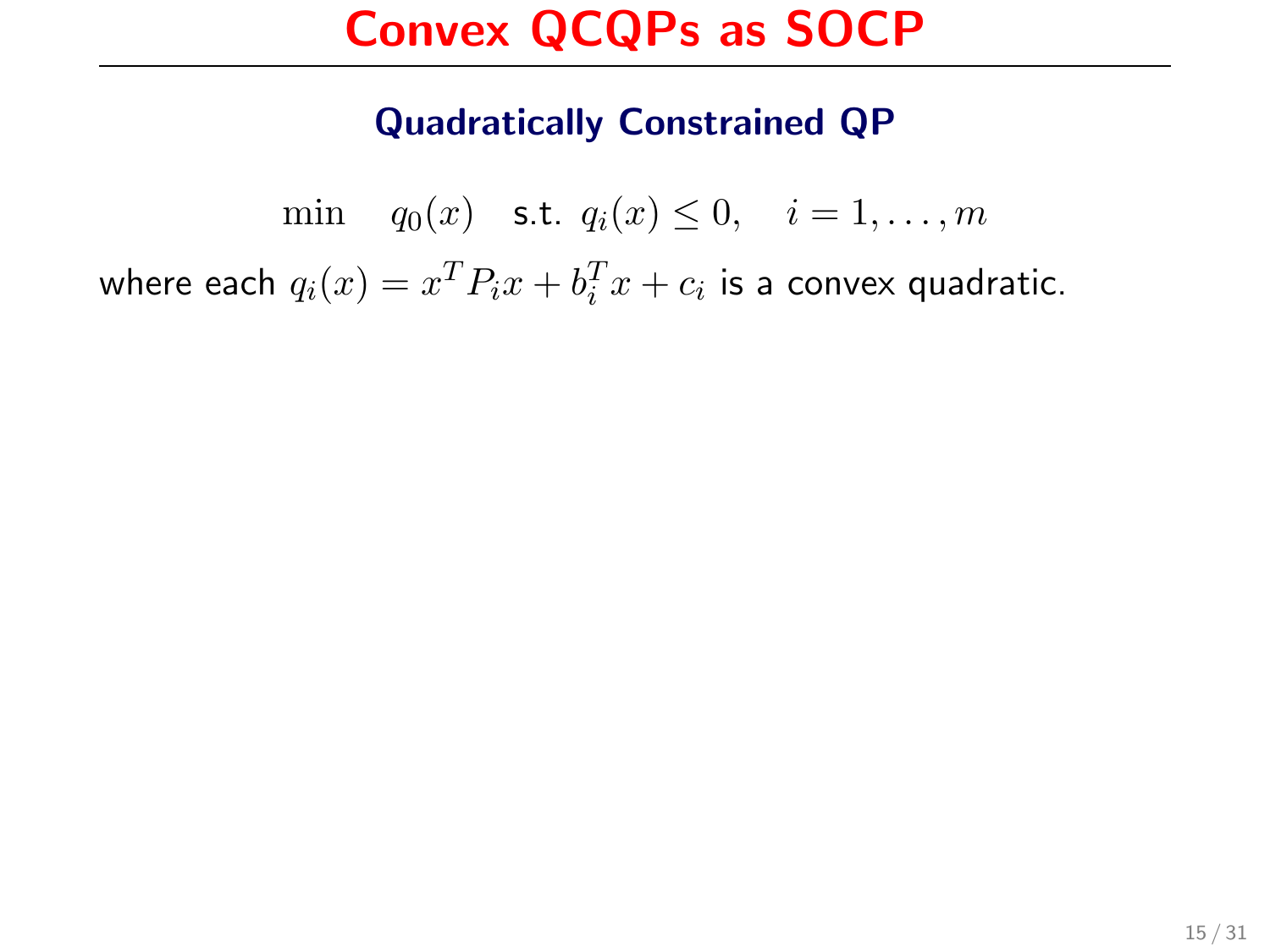#### Quadratically Constrained QP

min  $q_0(x)$  s.t.  $q_i(x) \leq 0$ ,  $i = 1, ..., m$ 

where each  $q_i(x) = x^T P_i x + b_i^T x + c_i$  is a convex quadratic.

**Exercise:** Show how QCQPs can be cast at SOCPs using  $Q_r^n$ Hint: See Lecture 5!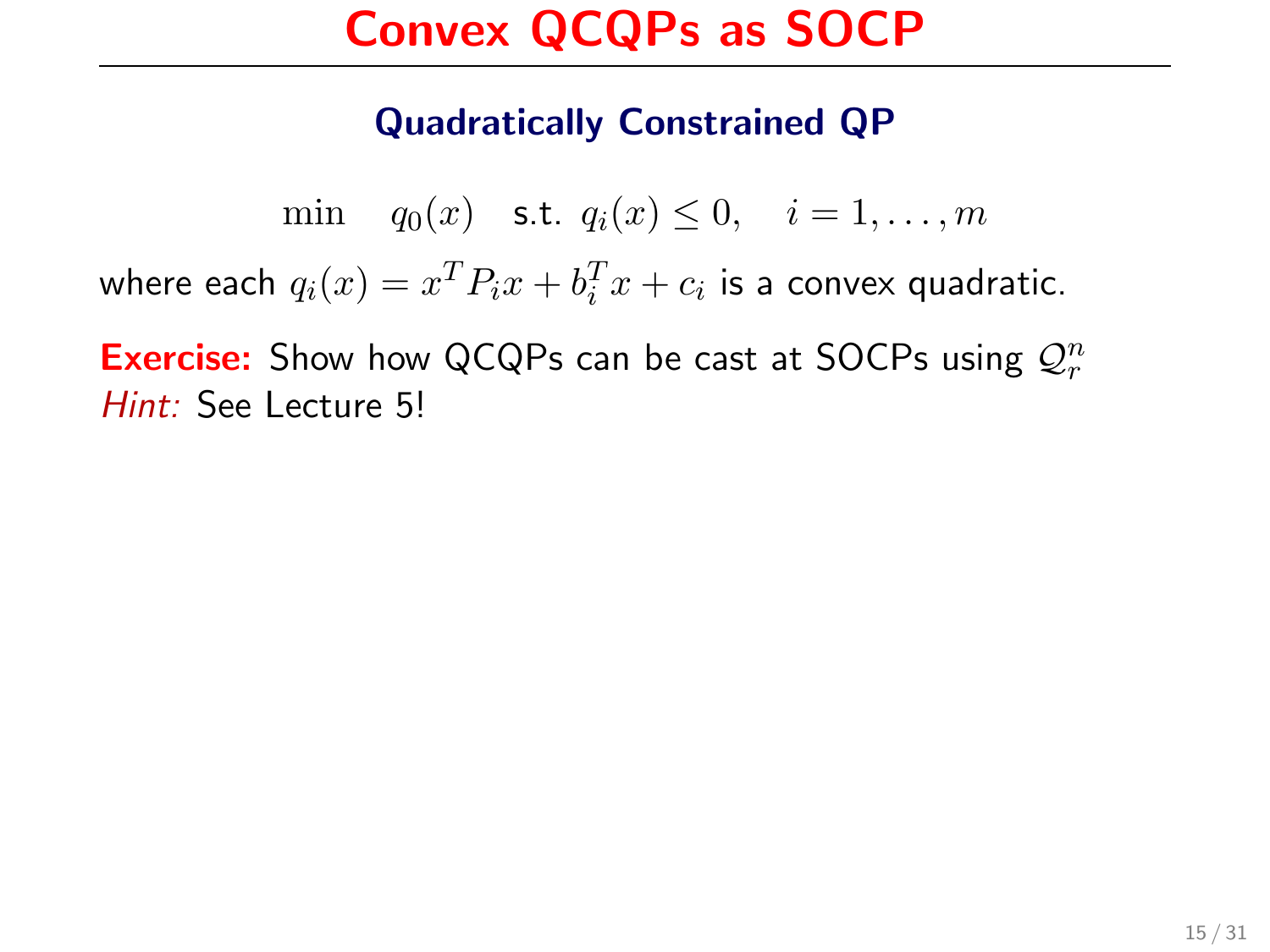#### Quadratically Constrained QP

min  $q_0(x)$  s.t.  $q_i(x) \leq 0$ ,  $i = 1, ..., m$ 

where each  $q_i(x) = x^T P_i x + b_i^T x + c_i$  is a convex quadratic.

**Exercise:** Show how QCQPs can be cast at SOCPs using  $Q_r^n$ Hint: See Lecture 5!

**Exercise:** Explain why we cannot cast SOCPs as QCQPs. That is, why cannot we simply use the equivalence

$$
||Ax + b||_2 \le c^T x + d \Leftrightarrow ||Ax + b||_2^2 \le (c^T x + d)^2, \ c^T x + d \ge 0.
$$

Hint: Look carefully at the inequality!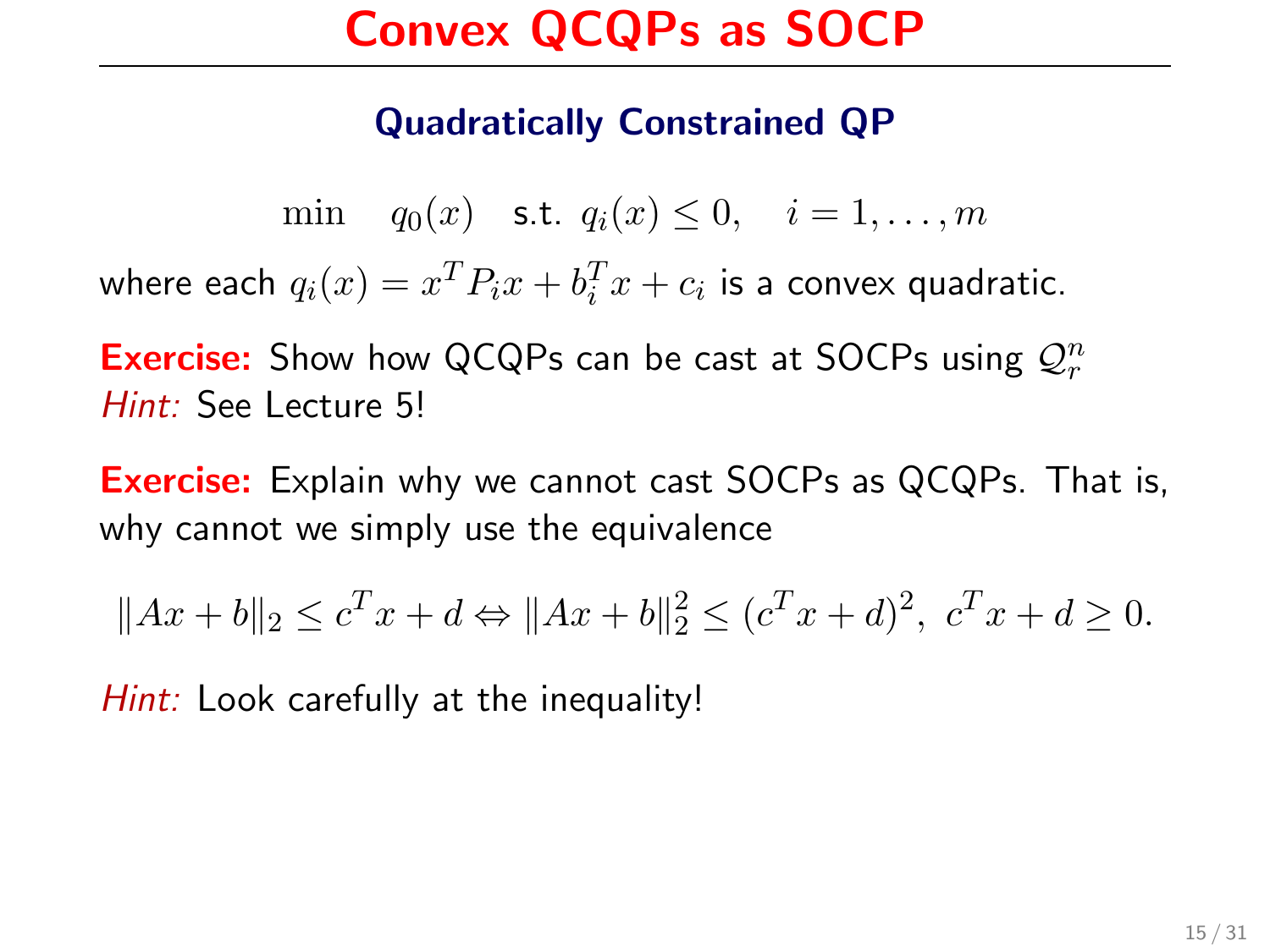$$
\begin{aligned}\n\min \quad & c^T x \\
\text{s.t.} \quad & a_i^T x \le b_i \quad \forall a_i \in \mathcal{E}_i \\
\text{where} \quad & \mathcal{E}_i := \{ \bar{a}_i + P_i u \mid \|u\|_2 \le 1 \} \,. \n\end{aligned}
$$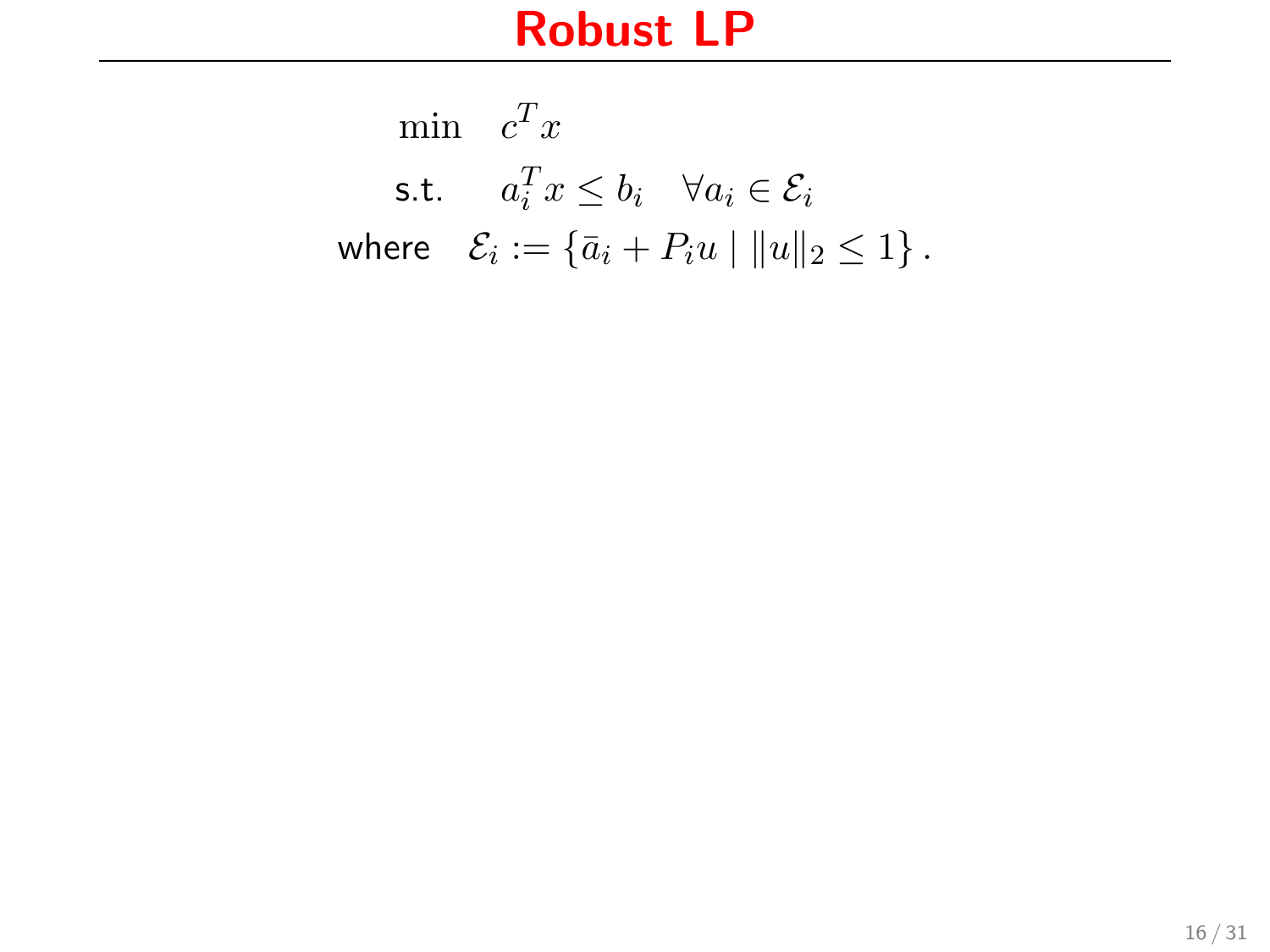$$
\begin{aligned}\n\min \quad & c^T x \\
\text{s.t.} \quad & a_i^T x \le b_i \quad \forall a_i \in \mathcal{E}_i \\
\text{where} \quad & \mathcal{E}_i := \{ \bar{a}_i + P_i u \mid \|u\|_2 \le 1 \} \,. \n\end{aligned}
$$

### Robust half-space constraint:

 $\blacktriangleright$  Wish to ensure  $a_i^T x \leq b_i$  holds irrespective of which  $a_i$  we pick from the *uncertainty set*  $\mathcal{E}_i$ .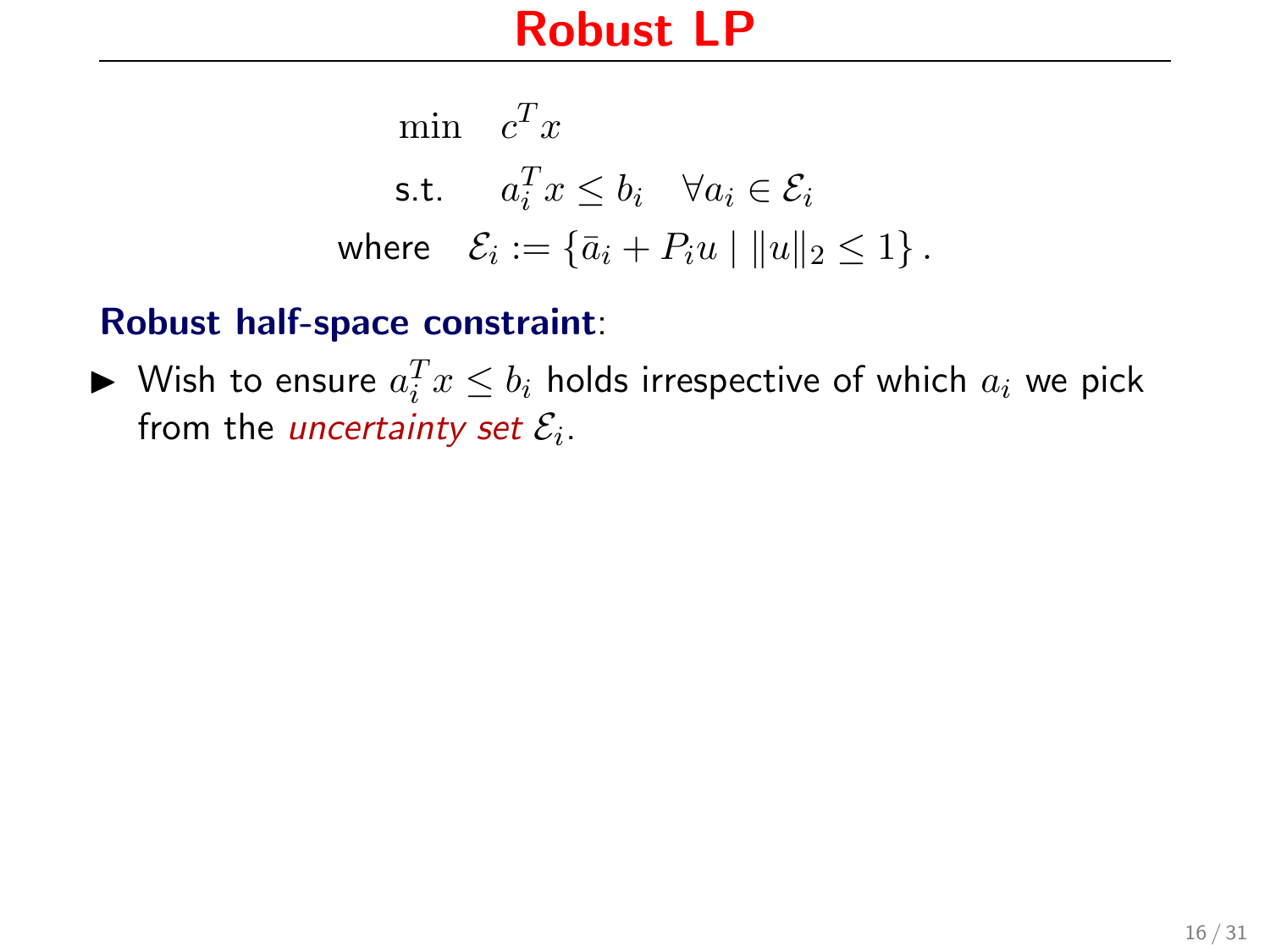$$
\begin{aligned}\n\min \quad & c^T x \\
\text{s.t.} \quad & a_i^T x \le b_i \quad \forall a_i \in \mathcal{E}_i \\
\text{where} \quad & \mathcal{E}_i := \{ \bar{a}_i + P_i u \mid \|u\|_2 \le 1 \} \,. \n\end{aligned}
$$

#### Robust half-space constraint:

▶ Wish to ensure  $a_i^T x \leq b_i$  holds irrespective of which  $a_i$  we pick from the *uncertainty set*  $\mathcal{E}_i$ . This happens, if  $b_i \geq \sup_{a_i \in \mathcal{E}_i} a_i^T x.$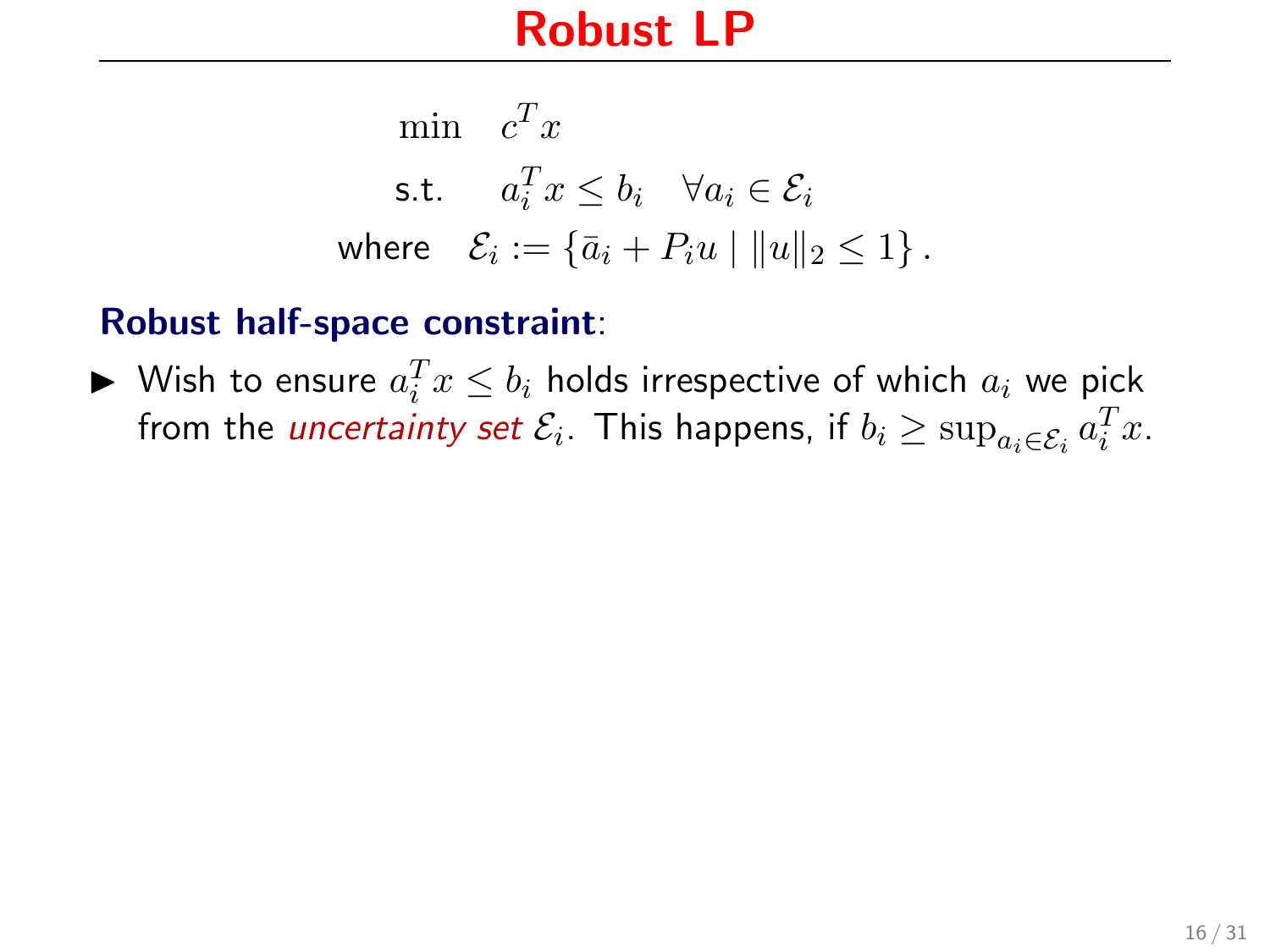$$
\begin{aligned}\n\min \quad & c^T x \\
\text{s.t.} \quad & a_i^T x \le b_i \quad \forall a_i \in \mathcal{E}_i \\
\text{where} \quad & \mathcal{E}_i := \{ \bar{a}_i + P_i u \mid \|u\|_2 \le 1 \} \,. \n\end{aligned}
$$

#### Robust half-space constraint:

▶ Wish to ensure  $a_i^T x \leq b_i$  holds irrespective of which  $a_i$  we pick from the *uncertainty set*  $\mathcal{E}_i$ . This happens, if  $b_i \geq \sup_{a_i \in \mathcal{E}_i} a_i^T x.$ 

$$
\sup_{\|u\|_2 \le 1} (\bar{a}_i + P_i u)^T x = \bar{a}_i^T x + \|P_i^T x\|_2.
$$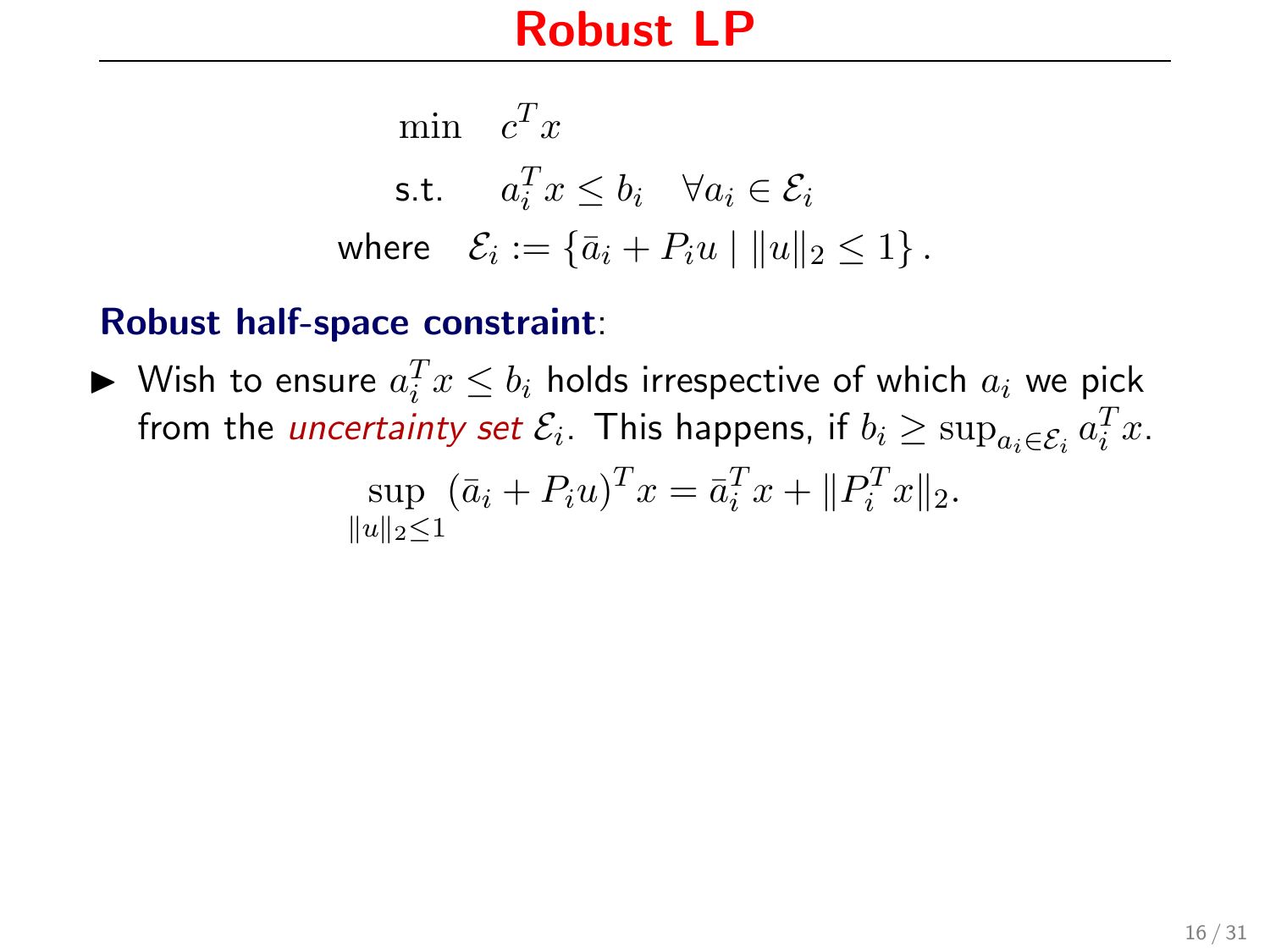$$
\begin{aligned}\n\min \quad & c^T x \\
\text{s.t.} \quad & a_i^T x \le b_i \quad \forall a_i \in \mathcal{E}_i \\
\text{where} \quad & \mathcal{E}_i := \{ \bar{a}_i + P_i u \mid \|u\|_2 \le 1 \} \,. \n\end{aligned}
$$

### Robust half-space constraint:

▶ Wish to ensure  $a_i^T x \leq b_i$  holds irrespective of which  $a_i$  we pick from the *uncertainty set*  $\mathcal{E}_i$ . This happens, if  $b_i \geq \sup_{a_i \in \mathcal{E}_i} a_i^T x.$ 

$$
\sup_{\|u\|_2 \le 1} (\bar{a}_i + P_i u)^T x = \bar{a}_i^T x + \|P_i^T x\|_2.
$$

▶ We used the fact that  $\sup_{\|u\|_2\le1} u^Tv=\|v\|_2$  (recall dual-norms)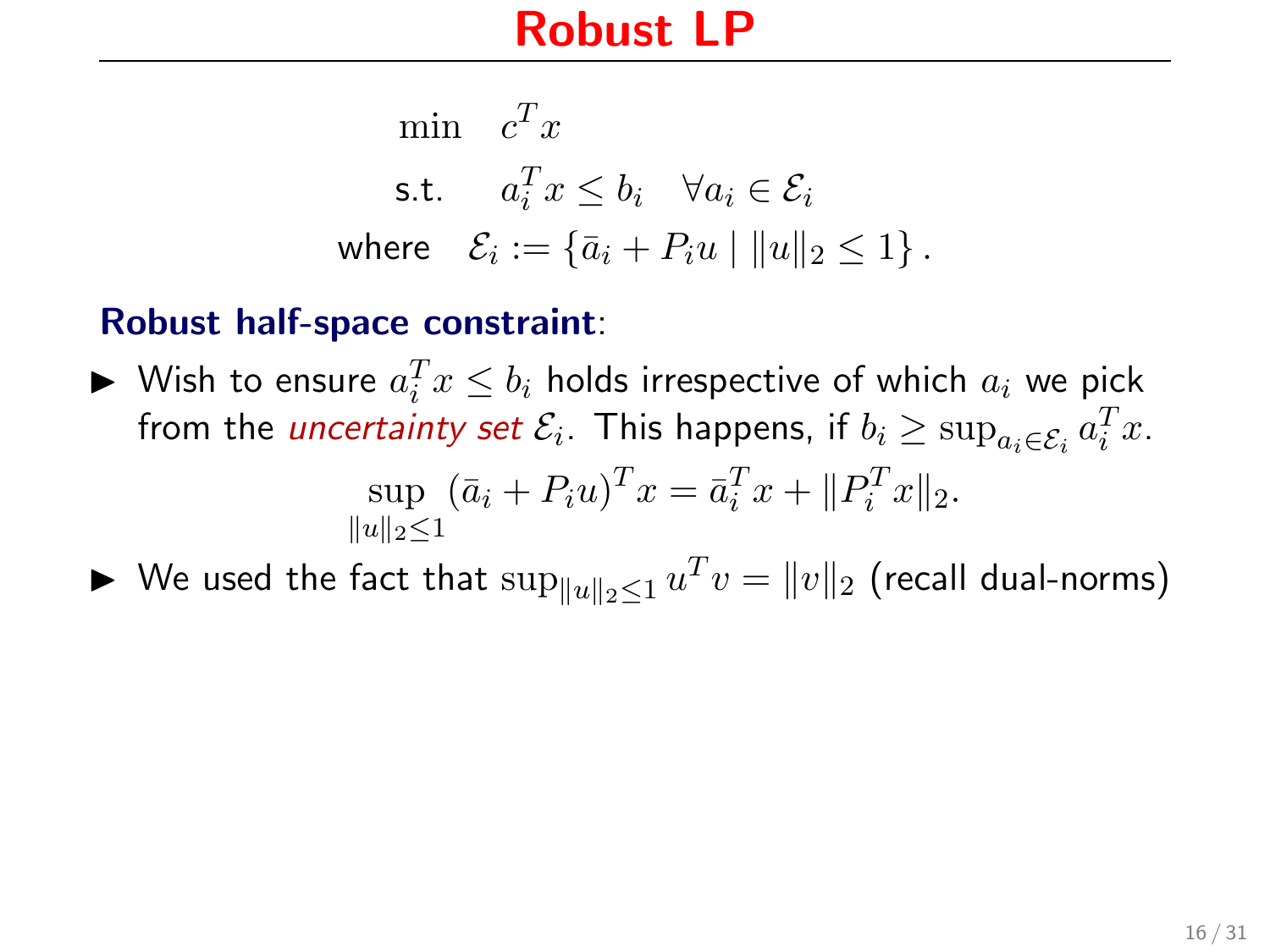$$
\begin{aligned}\n\min \quad & c^T x \\
\text{s.t.} \quad & a_i^T x \le b_i \quad \forall a_i \in \mathcal{E}_i \\
\text{where} \quad & \mathcal{E}_i := \{ \bar{a}_i + P_i u \mid \|u\|_2 \le 1 \} \,. \n\end{aligned}
$$

### Robust half-space constraint:

▶ Wish to ensure  $a_i^T x \leq b_i$  holds irrespective of which  $a_i$  we pick from the *uncertainty set*  $\mathcal{E}_i$ . This happens, if  $b_i \geq \sup_{a_i \in \mathcal{E}_i} a_i^T x.$ 

$$
\sup_{\|u\|_2 \le 1} (\bar{a}_i + P_i u)^T x = \bar{a}_i^T x + \|P_i^T x\|_2.
$$

▶ We used the fact that  $\sup_{\|u\|_2\le1} u^Tv=\|v\|_2$  (recall dual-norms)

#### SOCP formulation

min  $c^T x$ , s.t.  $\bar{a}_i^T x + ||P_i^T x||_2 \le b_i$ ,  $i = 1, ..., m$ .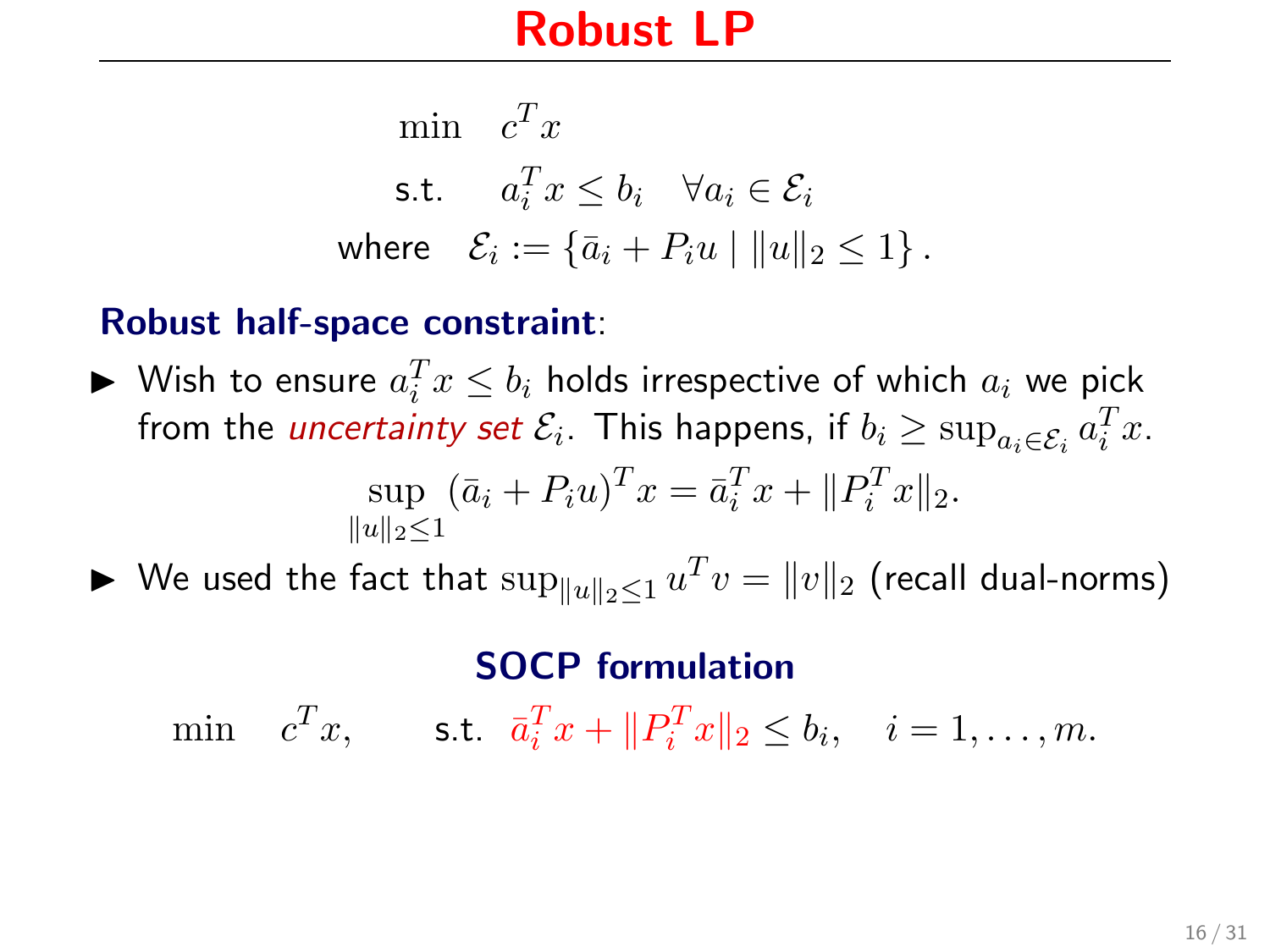### Cone program (semidefinite)

min  $c^T x$  s.t.  $Ax = b$ ,  $x \in \mathcal{K}$ ,

where  $K$  is a product of semidefinite cones.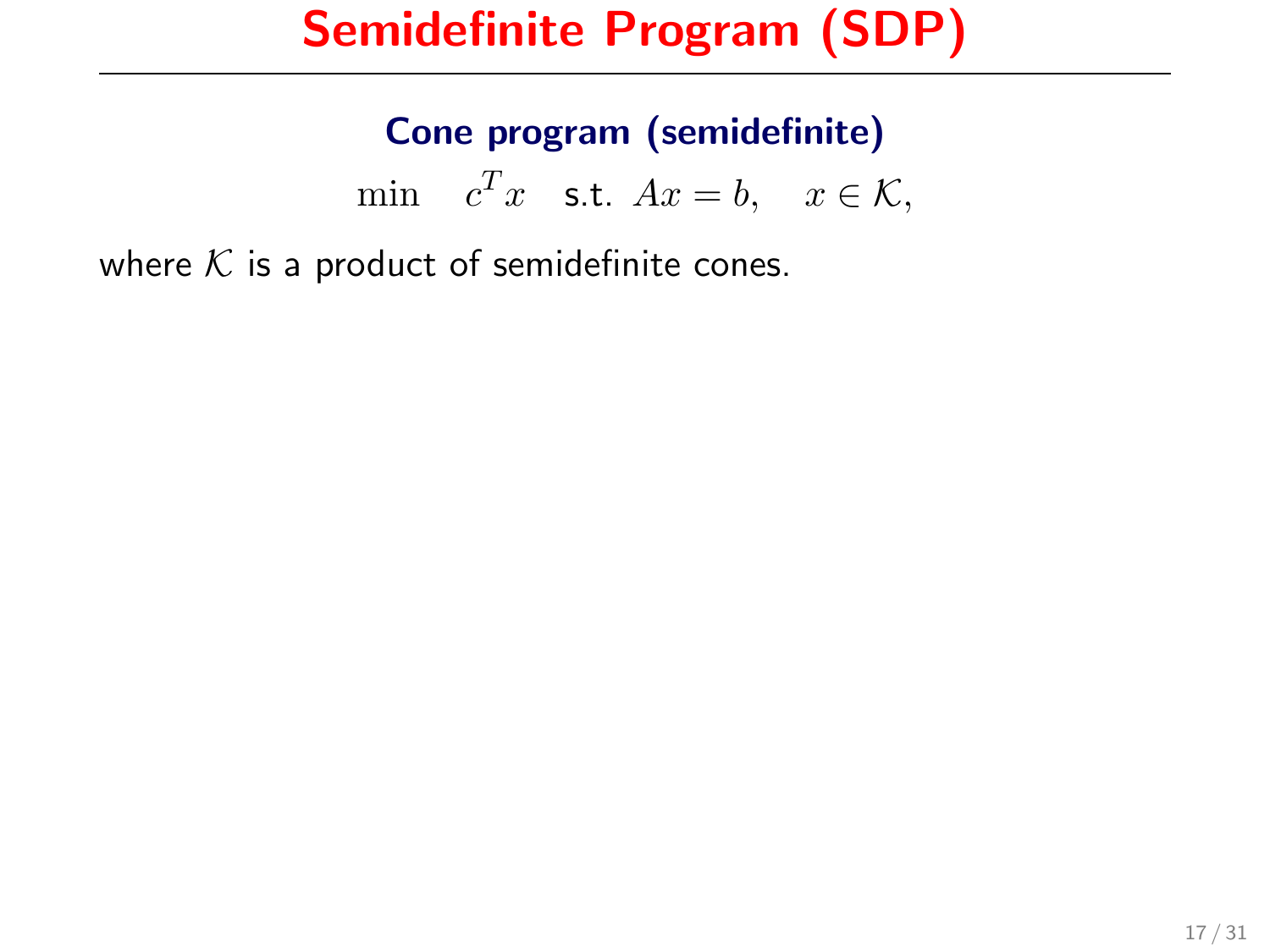### Cone program (semidefinite)

min  $c^T x$  s.t.  $Ax = b$ ,  $x \in \mathcal{K}$ ,

where  $K$  is a product of semidefinite cones.

### Standard form

 $\blacktriangleright$  Think of x as a matrix variable X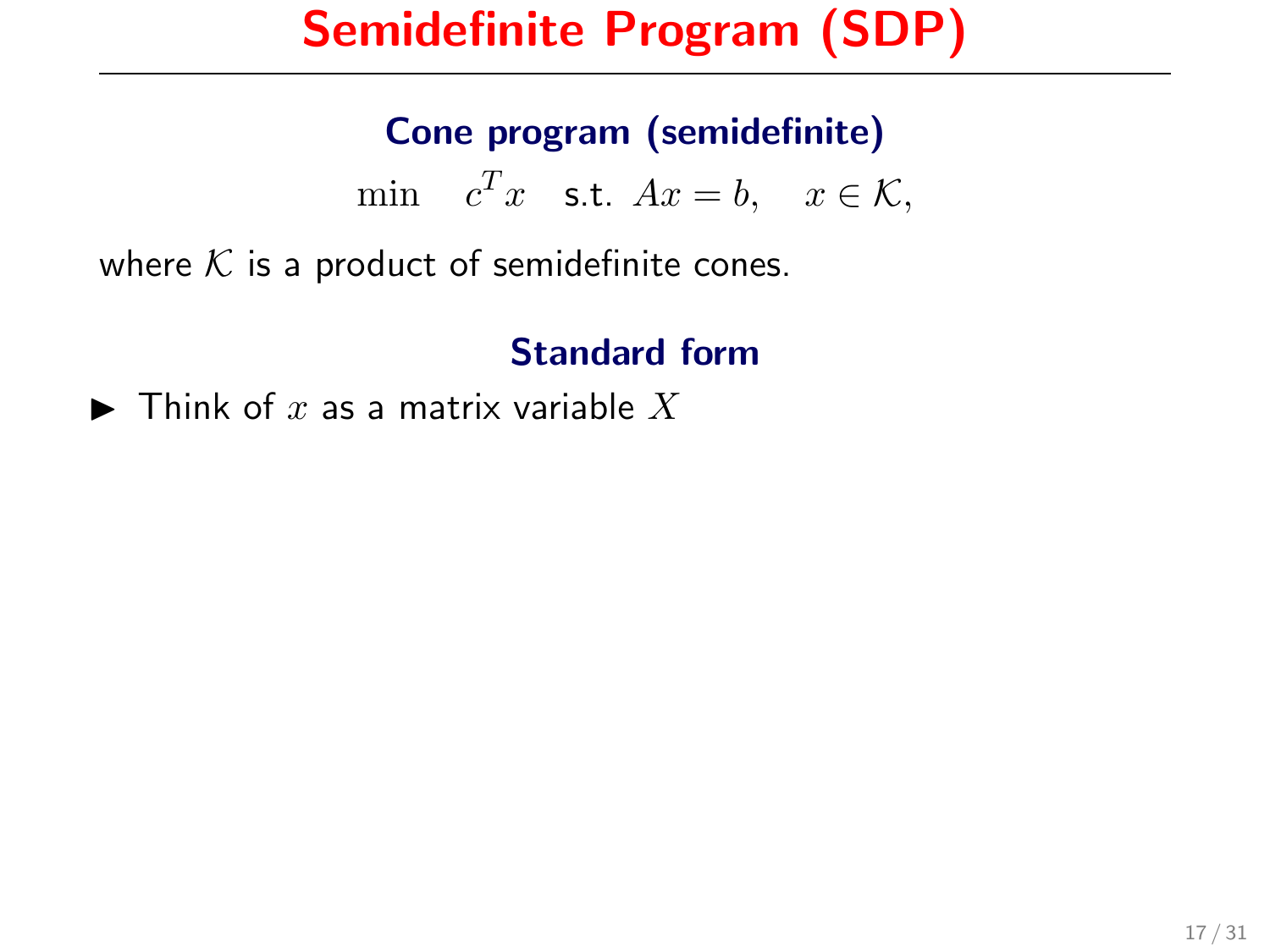### Cone program (semidefinite)

min  $c^T x$  s.t.  $Ax = b$ ,  $x \in \mathcal{K}$ ,

where  $K$  is a product of semidefinite cones.

- $\blacktriangleright$  Think of  $x$  as a matrix variable  $X$
- $\blacktriangleright$  Wlog we may assume  $\mathcal{K} = \mathcal{S}_{+}^{n}$  (Why?)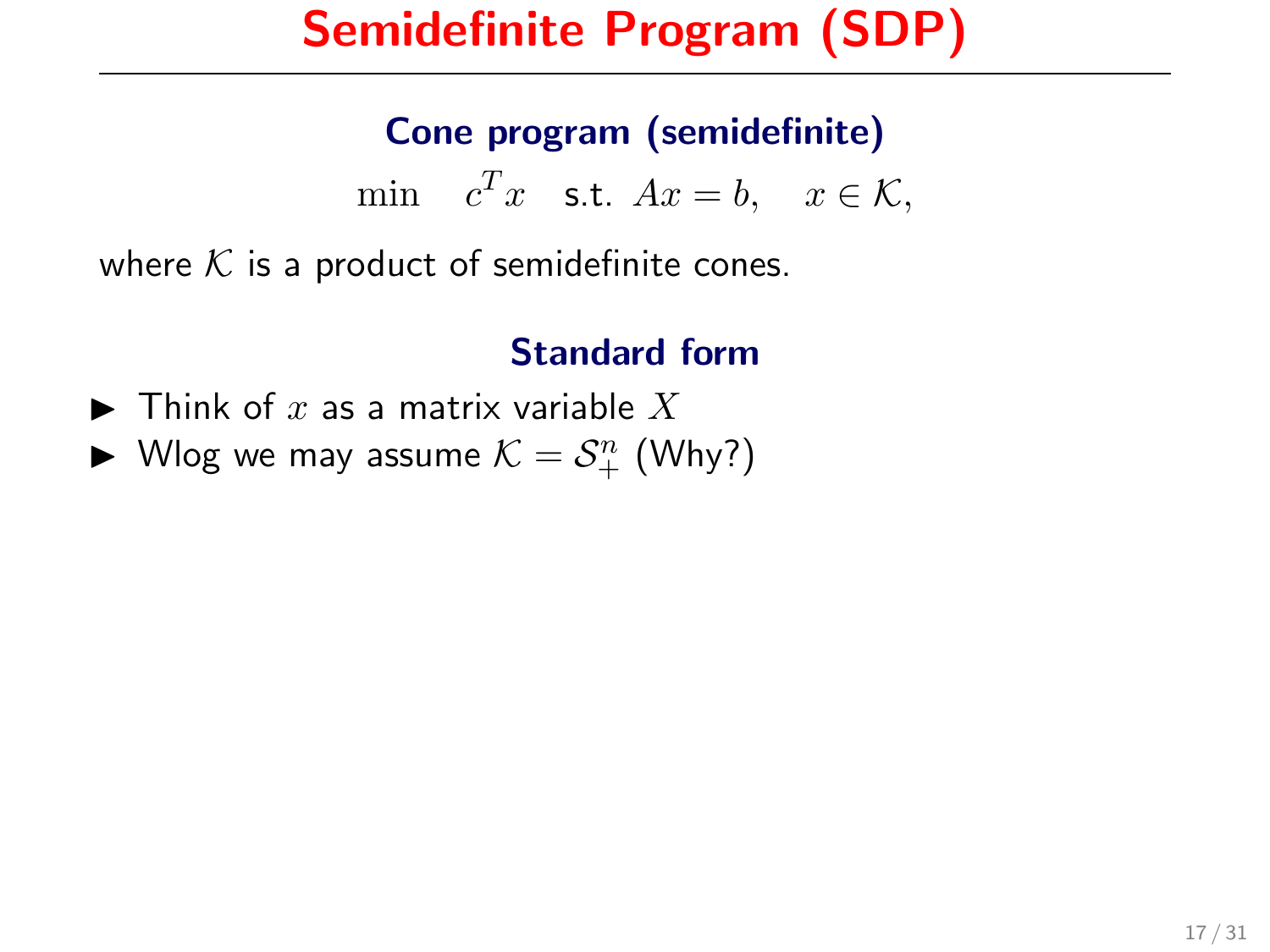#### Cone program (semidefinite)

min  $c^T x$  s.t.  $Ax = b$ ,  $x \in \mathcal{K}$ ,

where  $K$  is a product of semidefinite cones.

- $\blacktriangleright$  Think of x as a matrix variable X
- $\blacktriangleright$  Wlog we may assume  $\mathcal{K} = \mathcal{S}_{+}^{n}$  (Why?)
- $\blacktriangleright$  Say  $K = S_+^{n_1} \times S_+^{n_2}$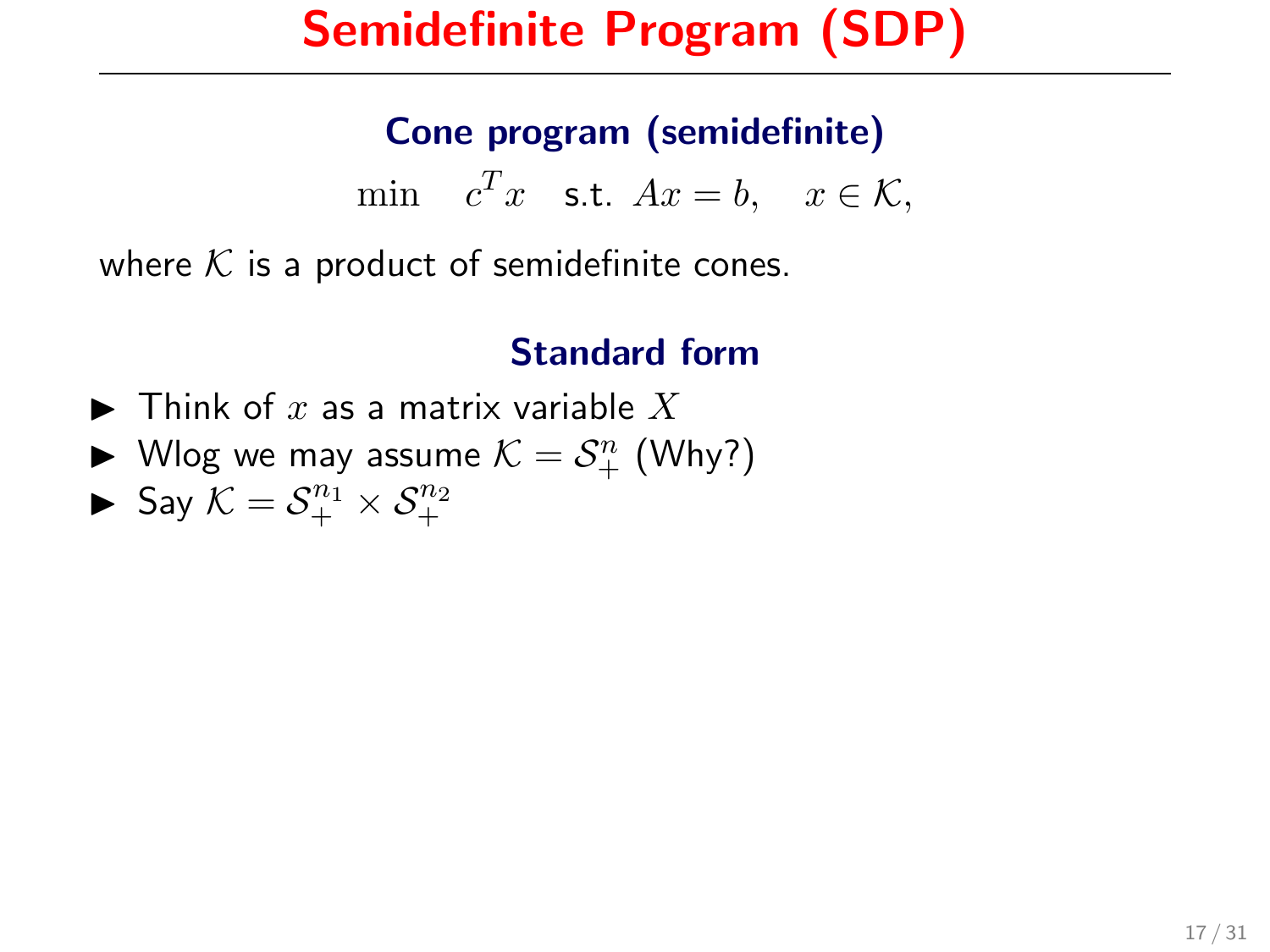### Cone program (semidefinite)

min  $c^T x$  s.t.  $Ax = b$ ,  $x \in \mathcal{K}$ ,

where  $K$  is a product of semidefinite cones.

- $\blacktriangleright$  Think of x as a matrix variable X
- $\blacktriangleright$  Wlog we may assume  $\mathcal{K} = \mathcal{S}_{+}^{n}$  (Why?)
- $\blacktriangleright$  Say  $K = S_+^{n_1} \times S_+^{n_2}$
- ▶ The condition  $(X_1, X_2) \in \mathcal{K} \Leftrightarrow X := \mathsf{Diag}(X_1, X_2) \in \mathcal{S}_+^{n_1+n_2}$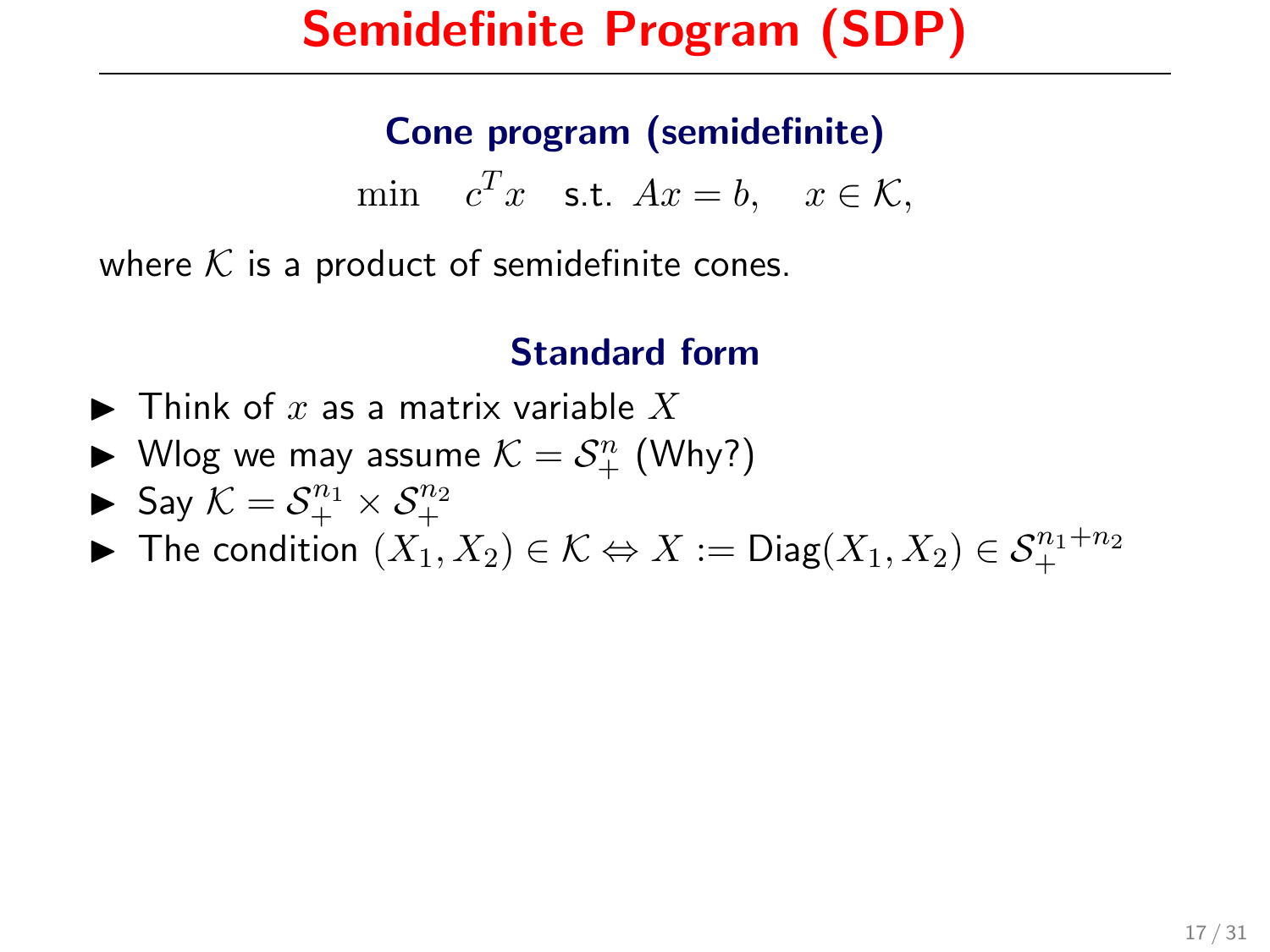### Cone program (semidefinite)

min  $c^T x$  s.t.  $Ax = b$ ,  $x \in \mathcal{K}$ ,

where  $K$  is a product of semidefinite cones.

- $\blacktriangleright$  Think of x as a matrix variable X
- $\blacktriangleright$  Wlog we may assume  $\mathcal{K} = \mathcal{S}_{+}^{n}$  (Why?)
- $\blacktriangleright$  Say  $K = S_+^{n_1} \times S_+^{n_2}$
- ▶ The condition  $(X_1, X_2) \in \mathcal{K} \Leftrightarrow X := \mathsf{Diag}(X_1, X_2) \in \mathcal{S}_+^{n_1+n_2}$
- $\triangleright$  Thus, by imposing non diagonals blocks to be zero, we reduce to where  $K$  is the semidefinite cone itself (of suitable dimension).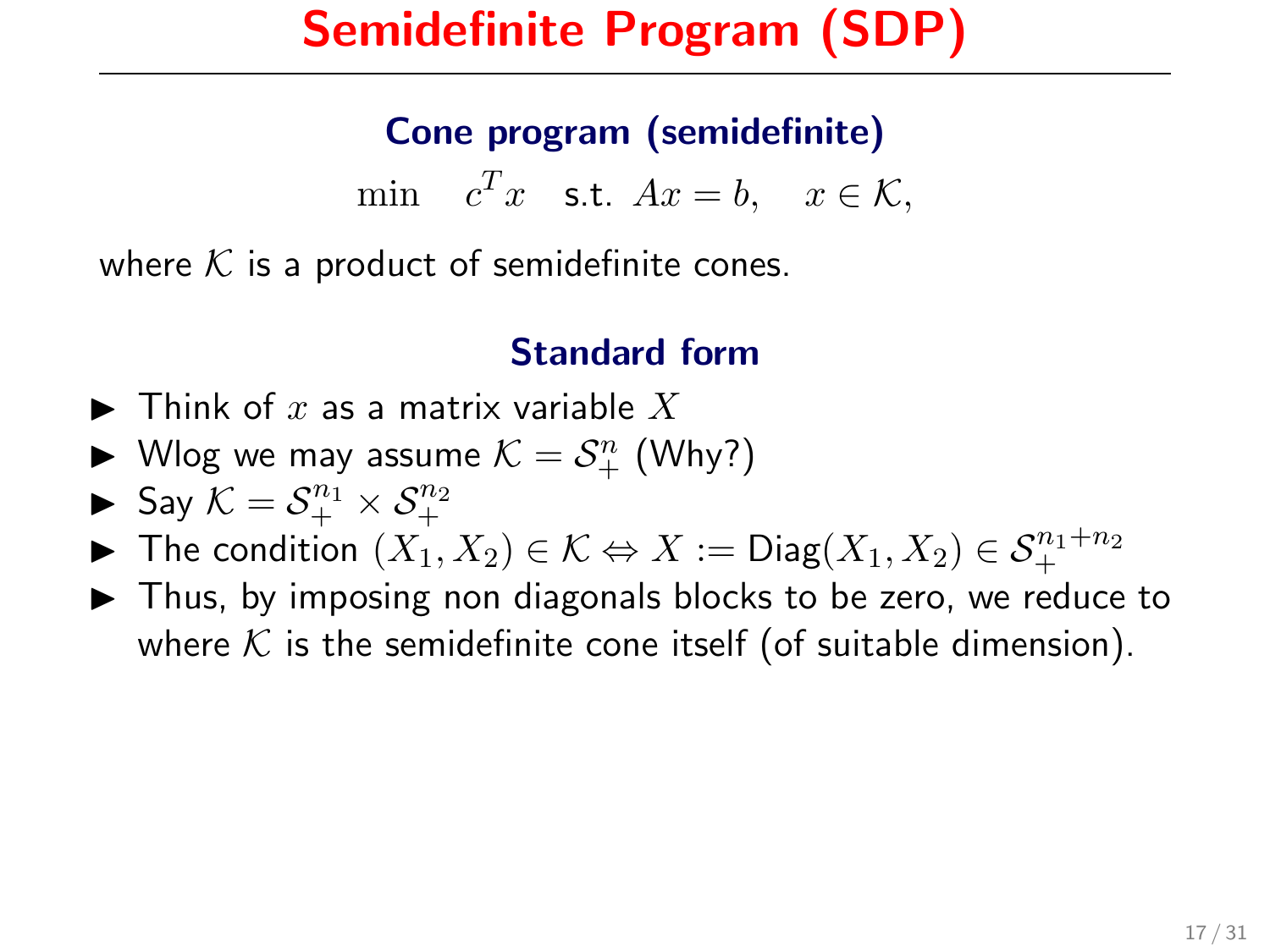### Cone program (semidefinite)

min  $c^T x$  s.t.  $Ax = b$ ,  $x \in \mathcal{K}$ ,

where  $K$  is a product of semidefinite cones.

## Standard form

- $\blacktriangleright$  Think of x as a matrix variable X
- $\blacktriangleright$  Wlog we may assume  $\mathcal{K} = \mathcal{S}_{+}^{n}$  (Why?)
- $\blacktriangleright$  Say  $K = S_+^{n_1} \times S_+^{n_2}$
- ▶ The condition  $(X_1, X_2) \in \mathcal{K} \Leftrightarrow X := \mathsf{Diag}(X_1, X_2) \in \mathcal{S}_+^{n_1+n_2}$
- $\triangleright$  Thus, by imposing non diagonals blocks to be zero, we reduce to where  $K$  is the semidefinite cone itself (of suitable dimension).
- $\blacktriangleright$  So, in matrix notation:

$$
e^T x \to \text{Tr}(CX);
$$

$$
a_i^T x = b_i \to \text{Tr}(A_i X) = b_i; \text{ and}
$$

■  $x \in \mathcal{K}$  as  $X \succeq 0$ .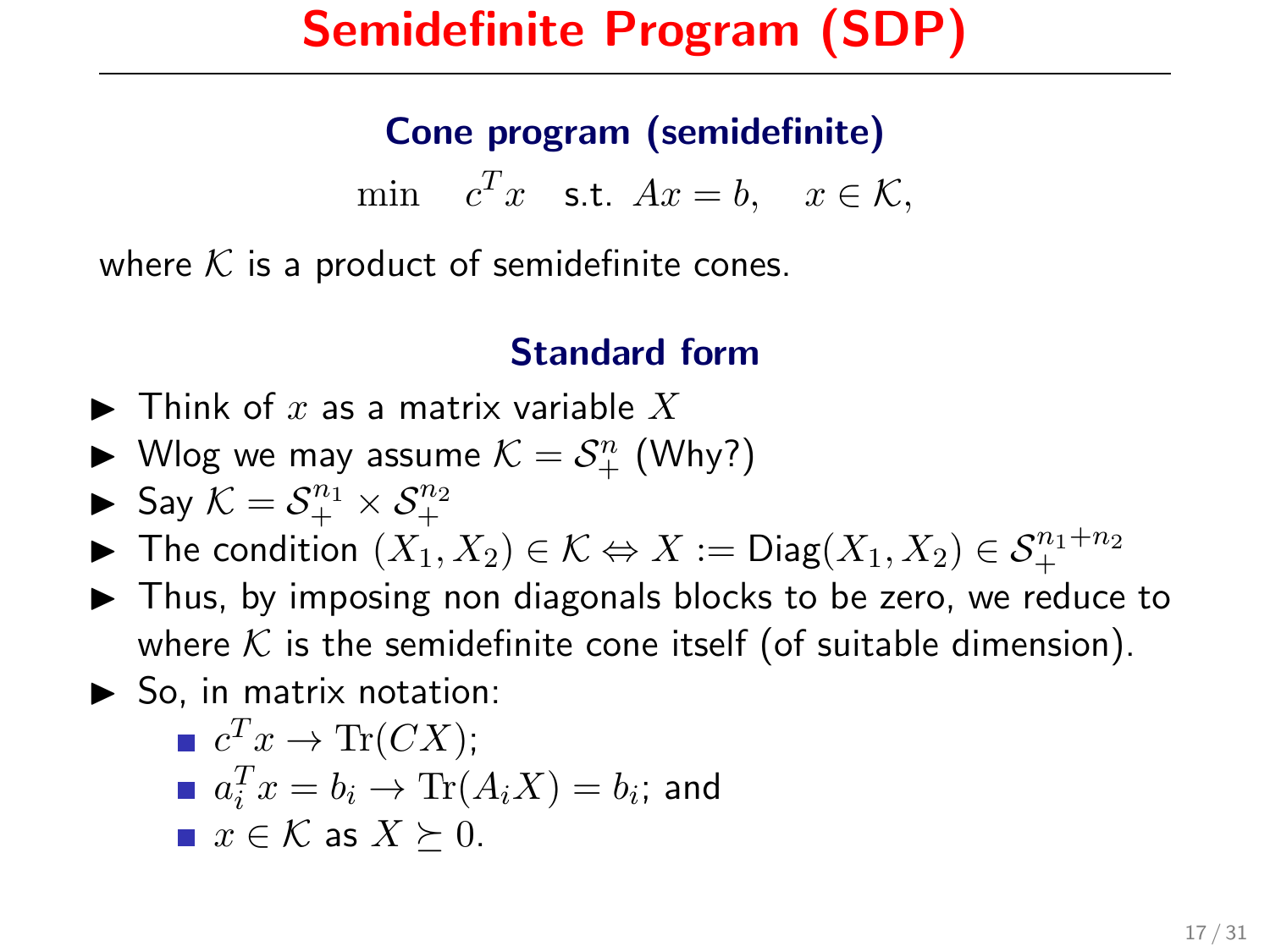## SDP

## SDP (conic form)

$$
\min_{y \in \mathbb{R}^n} c^T y
$$
  
s.t.  $A(y) := A_0 + y_1 A_1 + y_2 A_2 + \ldots + y_n A_n \succeq 0.$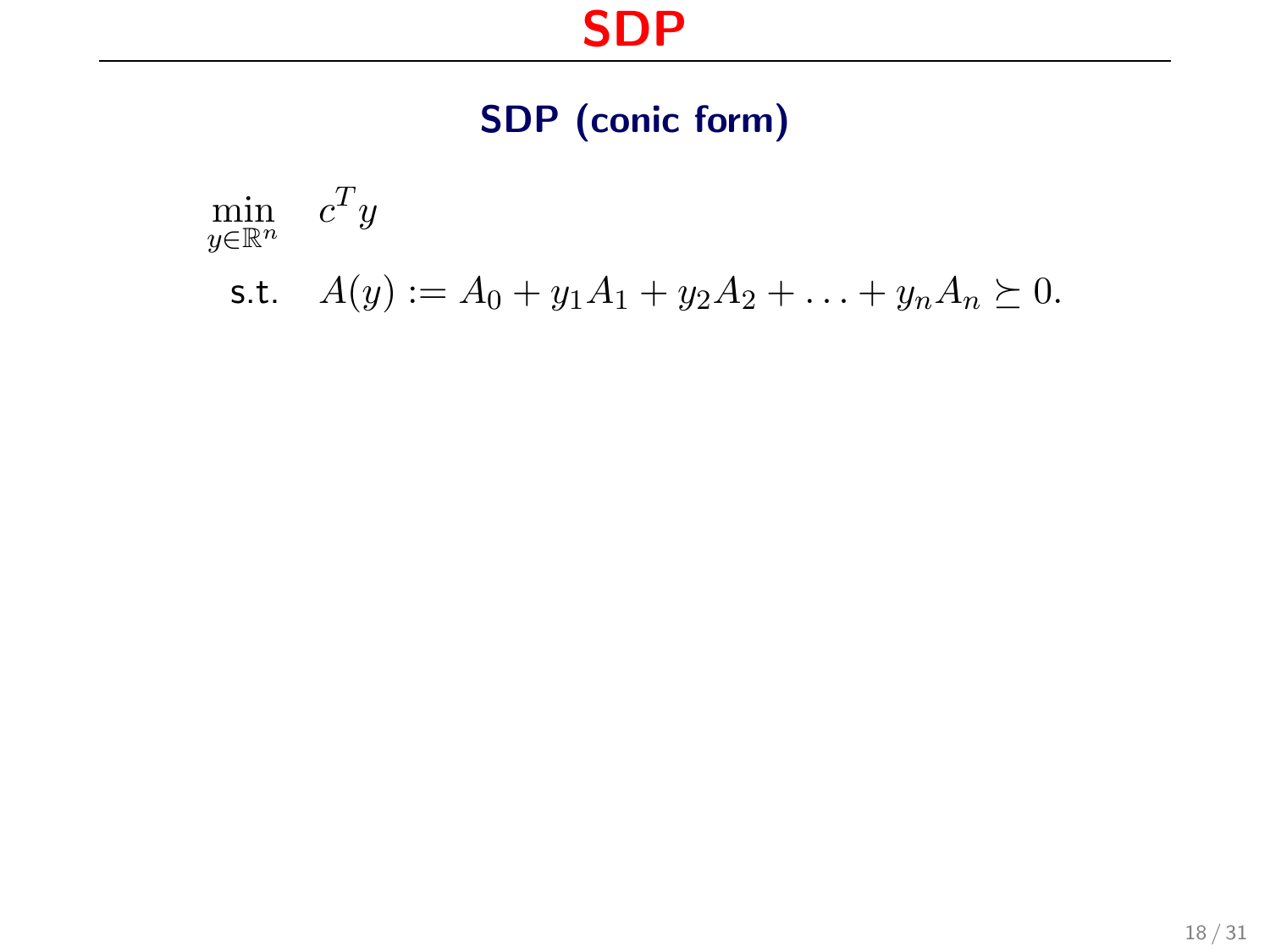## SDP

## SDP (conic form)

$$
\min_{y \in \mathbb{R}^n} c^T y
$$
  
s.t.  $A(y) := A_0 + y_1 A_1 + y_2 A_2 + \ldots + y_n A_n \succeq 0.$ 

### Standard form SDP

min Tr(CX)  
\n**s.t.** Tr(A<sub>i</sub>X) = b<sub>i</sub>, 
$$
i = 1,..., m
$$
  
\n $X \succeq 0$ .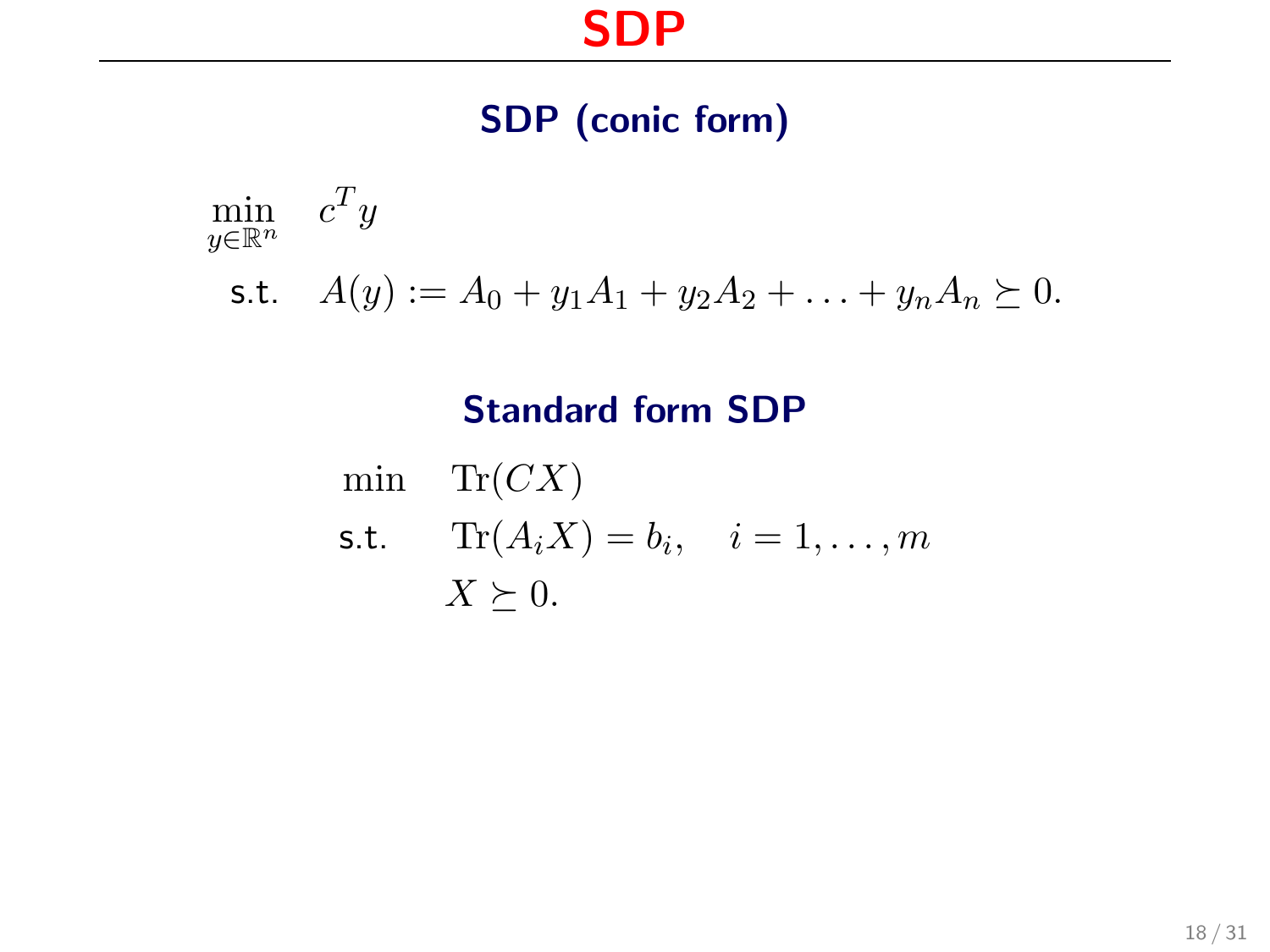## SDP

## SDP (conic form)

$$
\min_{y \in \mathbb{R}^n} c^T y
$$
  
s.t.  $A(y) := A_0 + y_1 A_1 + y_2 A_2 + \ldots + y_n A_n \succeq 0.$ 

### Standard form SDP

 $\min$  Tr( $CX$ ) s.t.  $\text{Tr}(A_i X) = b_i, \quad i = 1, \ldots, m$  $X \succeq 0.$ 

#### One can be converted into another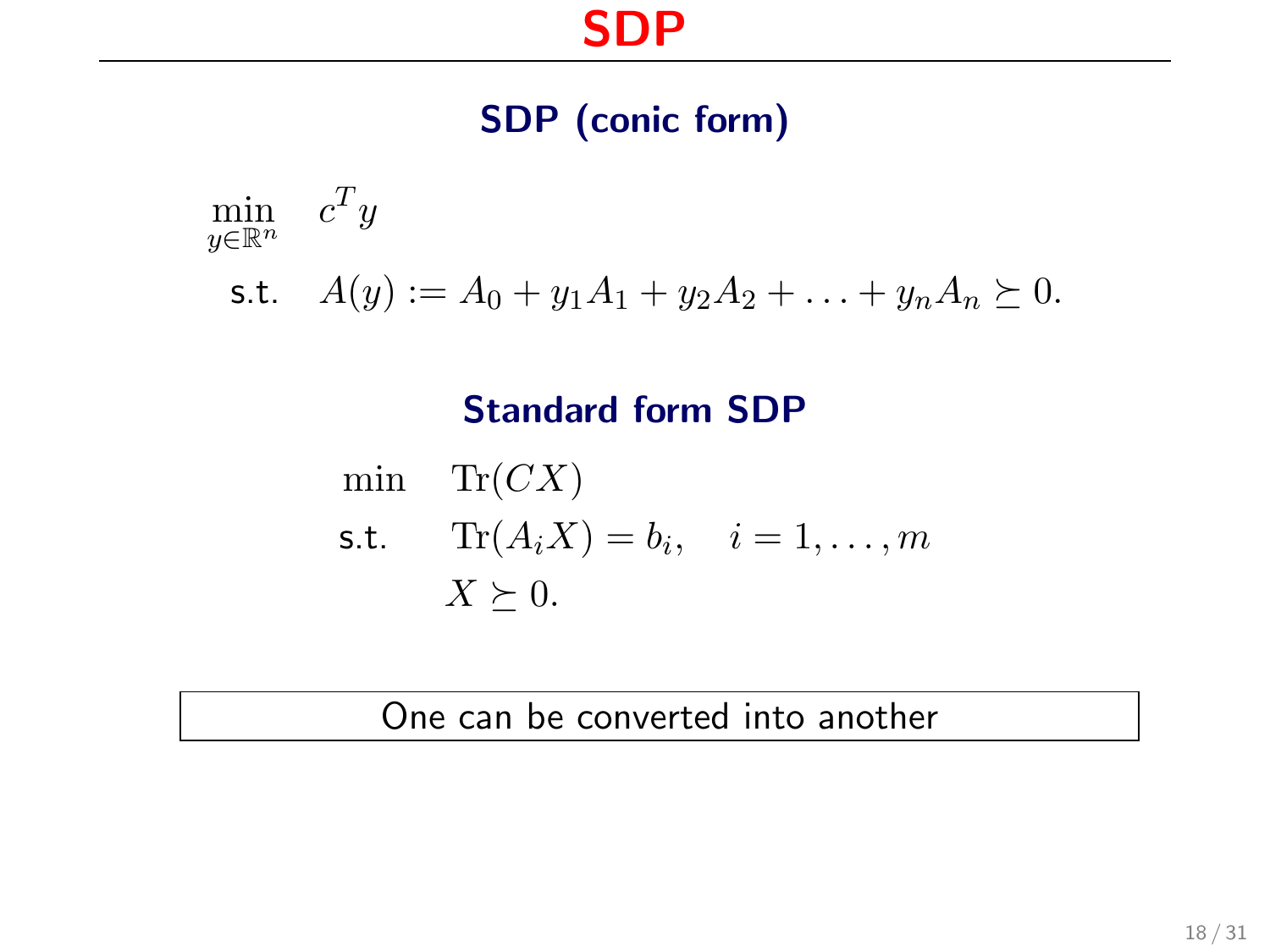```
cvx_begin
    variables X(n, n) symmetric;
    minimize (trace ( C*X ) )subject to
       for i = 1:m,
            trace(A{i} * X) == b(i);
       end
       X = semidefinite (n);
cvx_end
```
Note: remember symmetric and semidefinite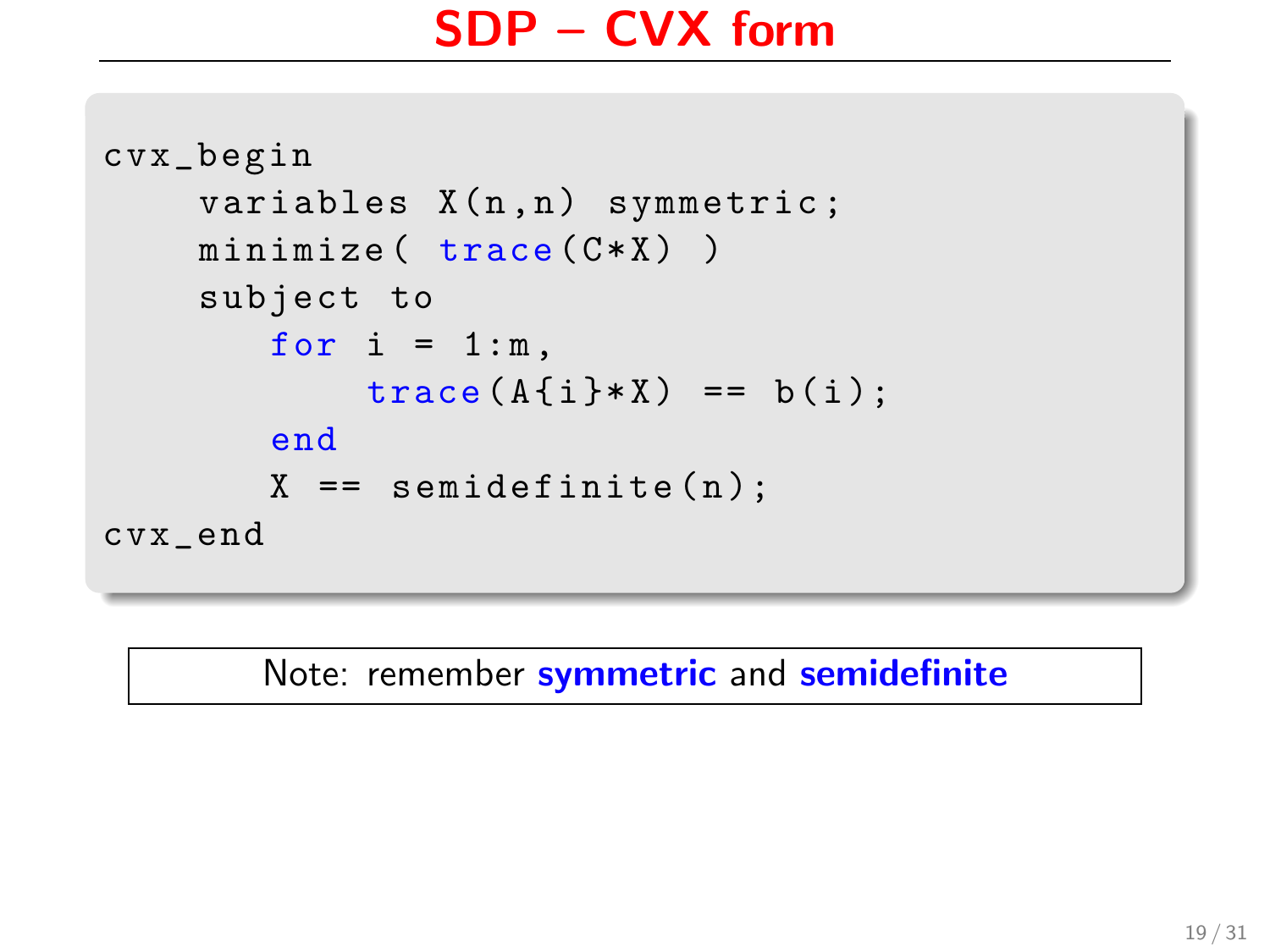## SDP representation – LP

### LP as SDP

min  $f^T x$  s.t.  $Ax \leq b$ .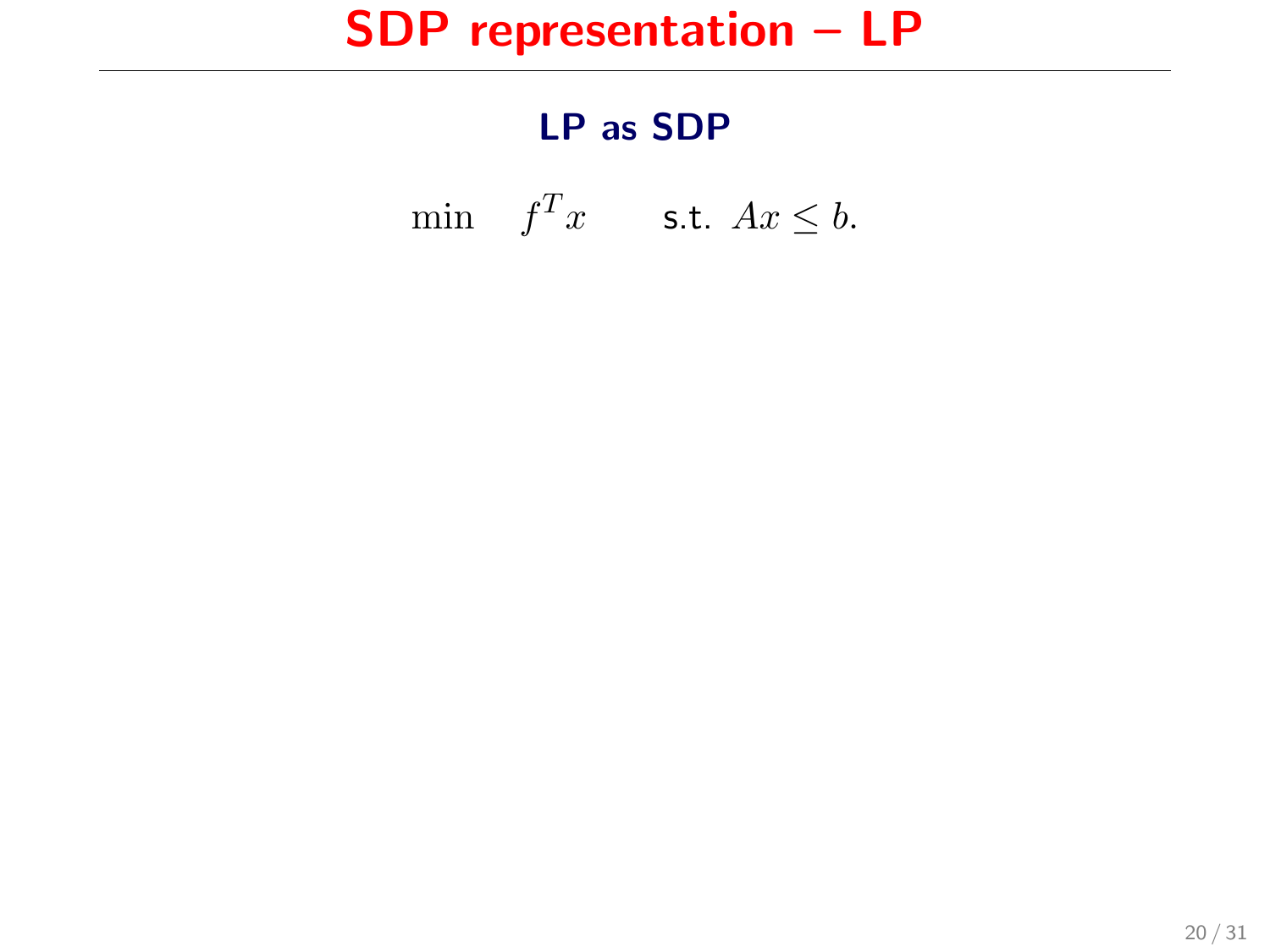## SDP representation – LP

### LP as SDP

$$
\min \quad f^T x \qquad \text{s.t. } Ax \leq b.
$$

### SDP formulation

$$
\begin{aligned}\n\min \quad & f^T x \\
\text{s.t.} \quad & A(x) := \text{diag}(b_1 - a_1^T x, \dots, b_m - a_m^T x) \succeq 0.\n\end{aligned}
$$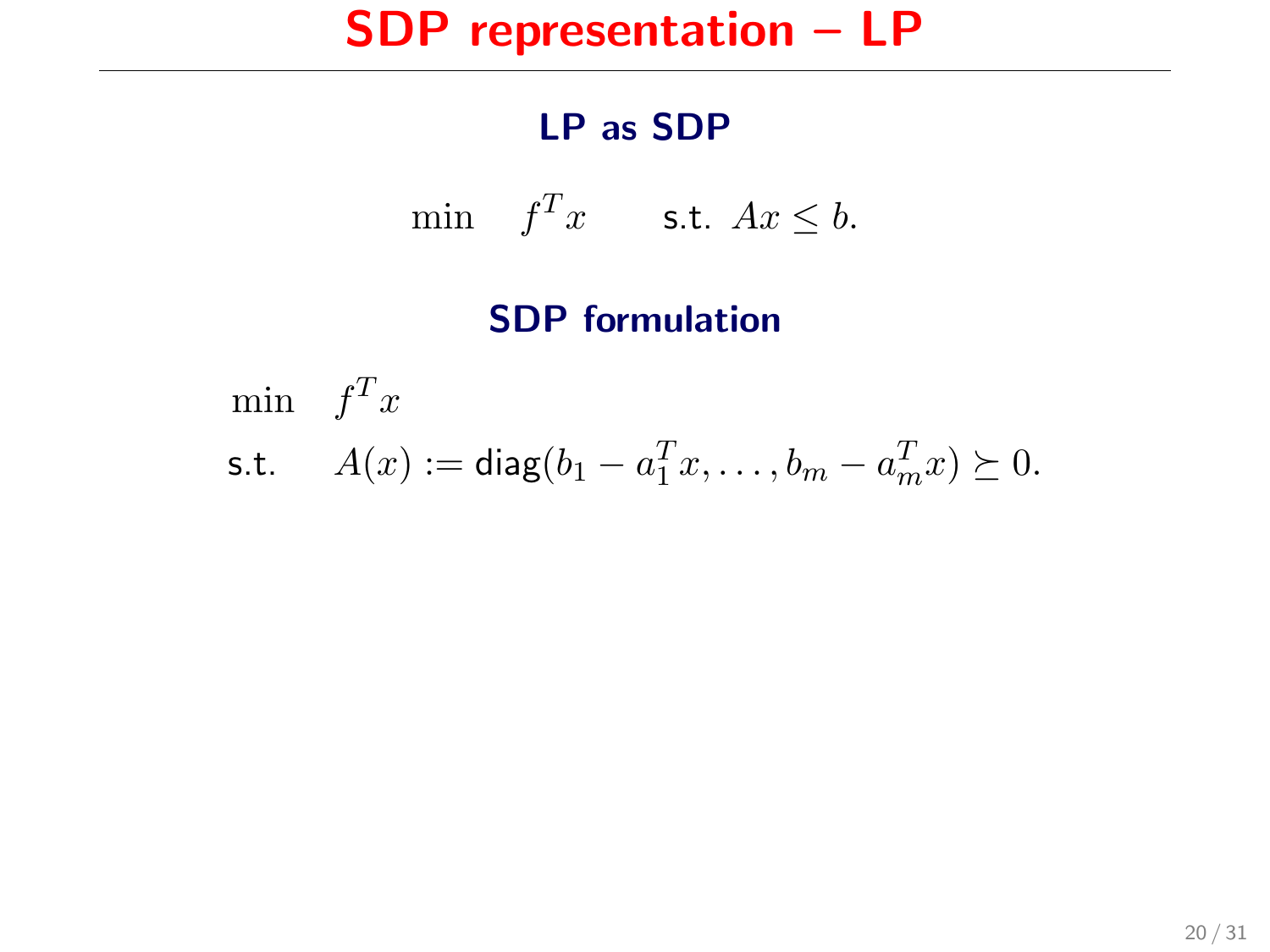## SDP representation – SOCP

### SOCP as SDP

min  $f^T x$  s.t.  $||A_i^T x + b_i|| \le c_i^T x + d_i$ ,  $i = 1, ..., m$ .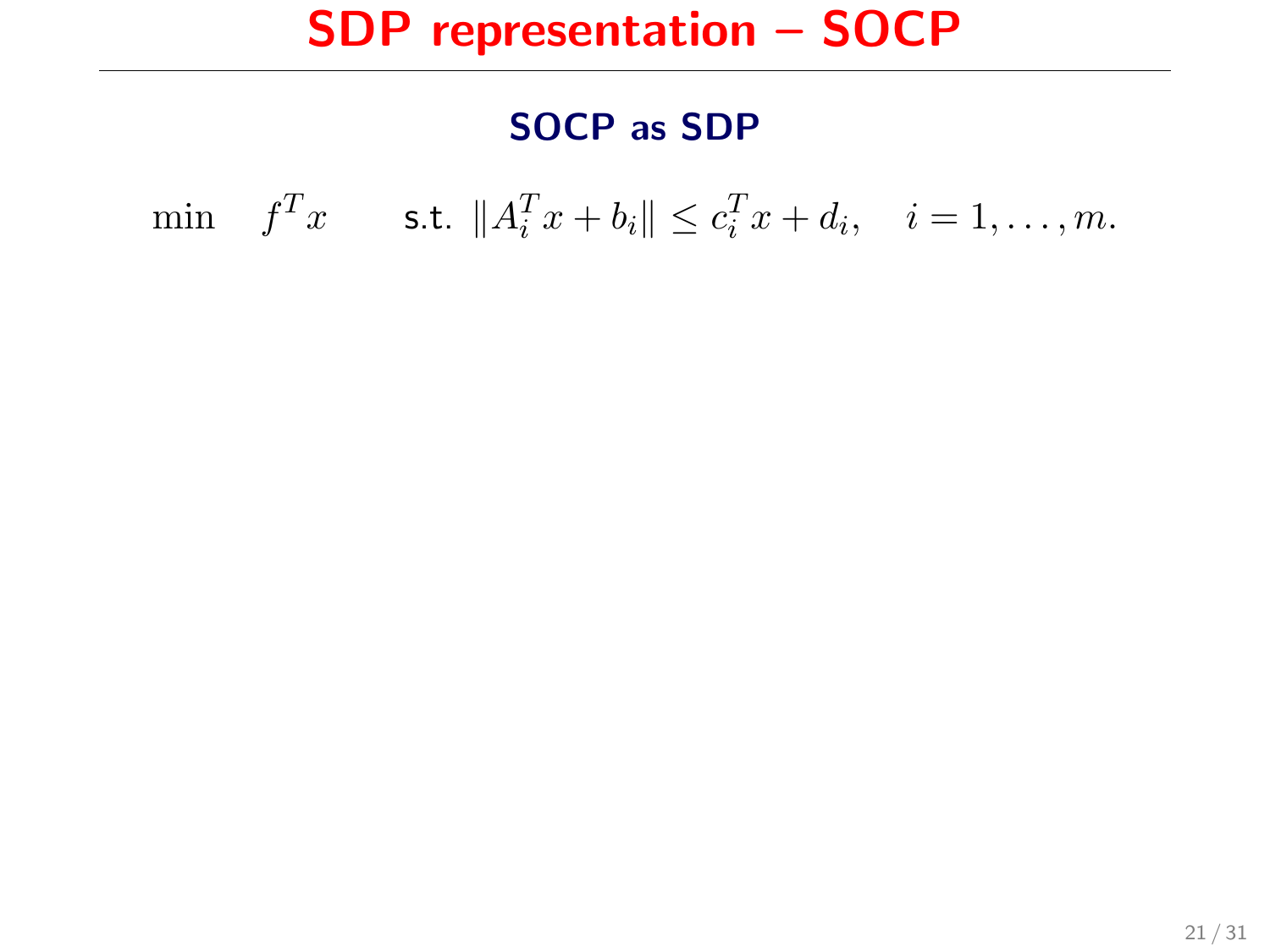## SDP representation – SOCP

### SOCP as SDP

min  $f^T x$  s.t.  $||A_i^T x + b_i|| \le c_i^T x + d_i$ ,  $i = 1, ..., m$ .

SDP formulation

$$
||x||_2 \le t \Longleftrightarrow \begin{bmatrix} t & x^T \\ x & tI \end{bmatrix} \succeq 0
$$
  
Schur-complements: 
$$
\begin{bmatrix} A & B^T \\ B & C \end{bmatrix} \succeq 0 \Longleftrightarrow A - B^T C^{-1} B \succeq 0.
$$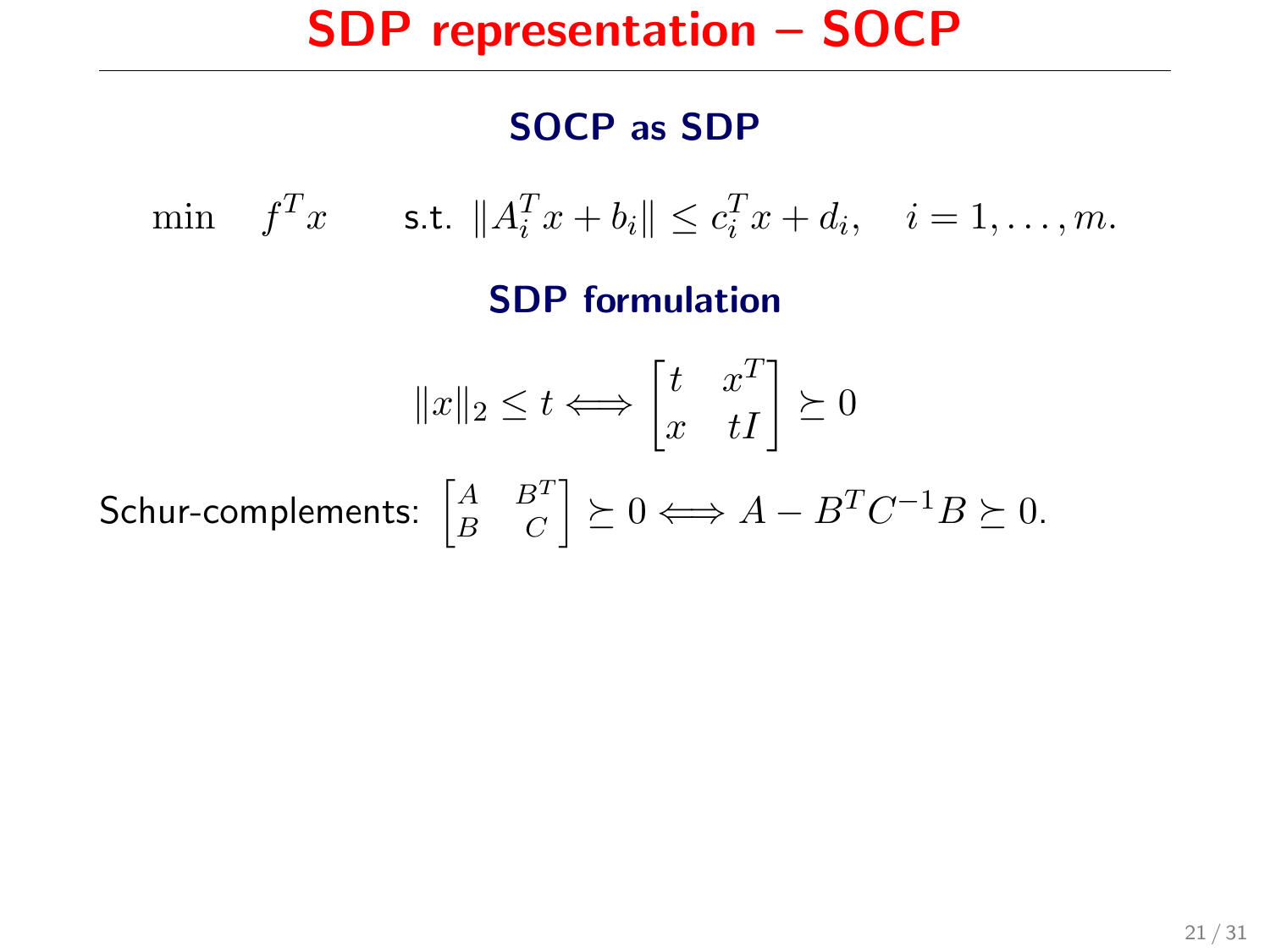## SDP representation – SOCP

#### SOCP as SDP

min  $f^T x$  s.t.  $||A_i^T x + b_i|| \le c_i^T x + d_i$ ,  $i = 1, ..., m$ .

#### SDP formulation

$$
||x||_2 \le t \Longleftrightarrow \begin{bmatrix} t & x^T \\ x & tI \end{bmatrix} \succeq 0
$$

Schur-complements:  $\begin{bmatrix} A & B^T \ B & C \end{bmatrix} \succeq 0 \Longleftrightarrow A - B^T C^{-1} B \succeq 0.$ 

$$
||A_i^T x + b_i|| \le c_i^T x + d_i \Longleftrightarrow \begin{bmatrix} c_i^T x + d_i & (A_i^T x + b_i)^T \\ A_i^T x + b_i & (c_i^T x + d_i) \end{bmatrix} \succeq 0.
$$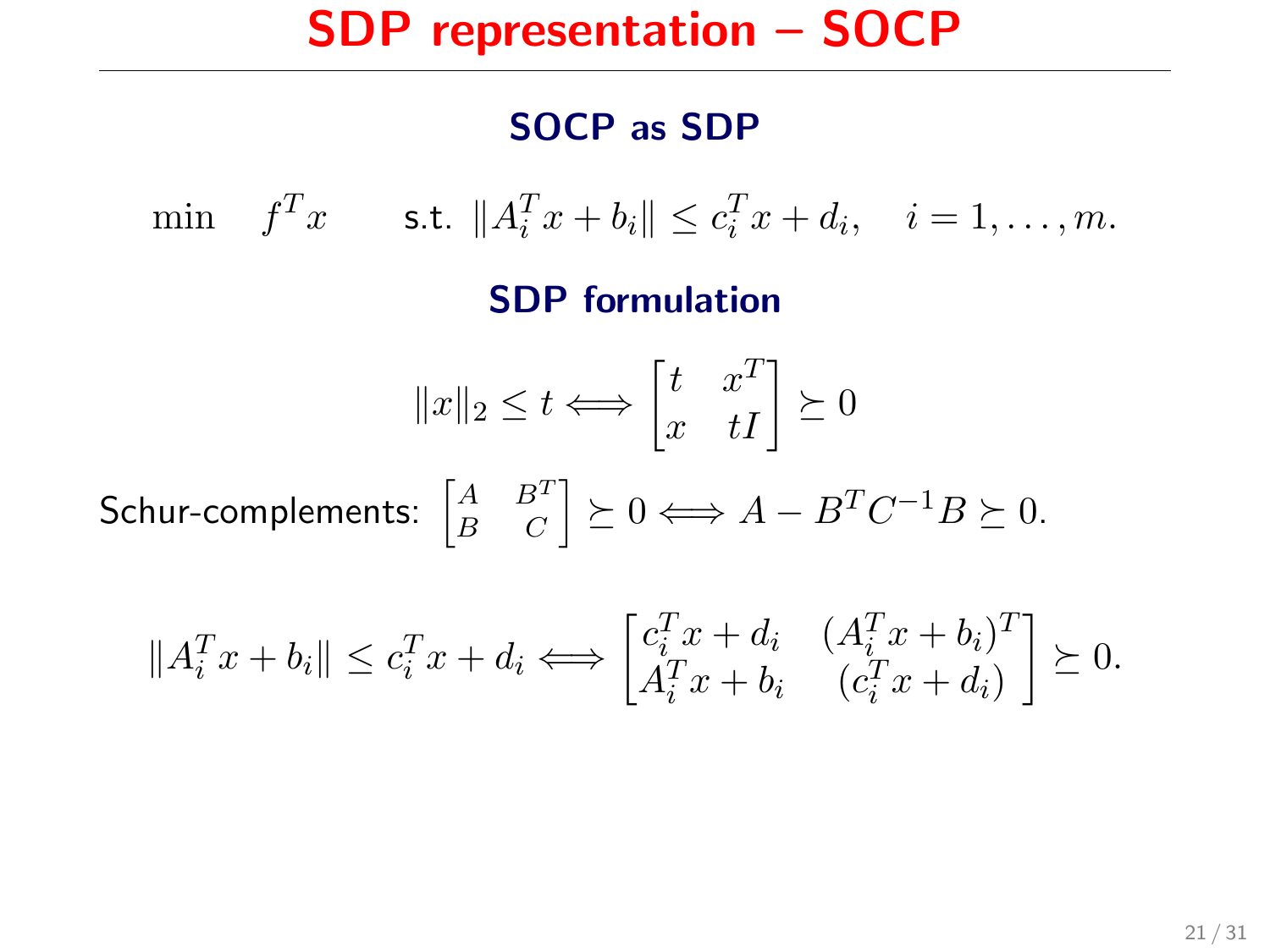Def. A set  $S \subset \mathbb{R}^n$  is called linear matrix inequality (LMI) representable if there exist symmetric matrices  $A_0, \ldots, A_n$  such that

$$
S = \{x \in \mathbb{R}^n \mid A_0 + x_1 A_1 + \dots + x_n A_n \succeq 0\}.
$$

 $S$  is called **SDP representable** if it equals the projection of some higher dimensional LMI representable set.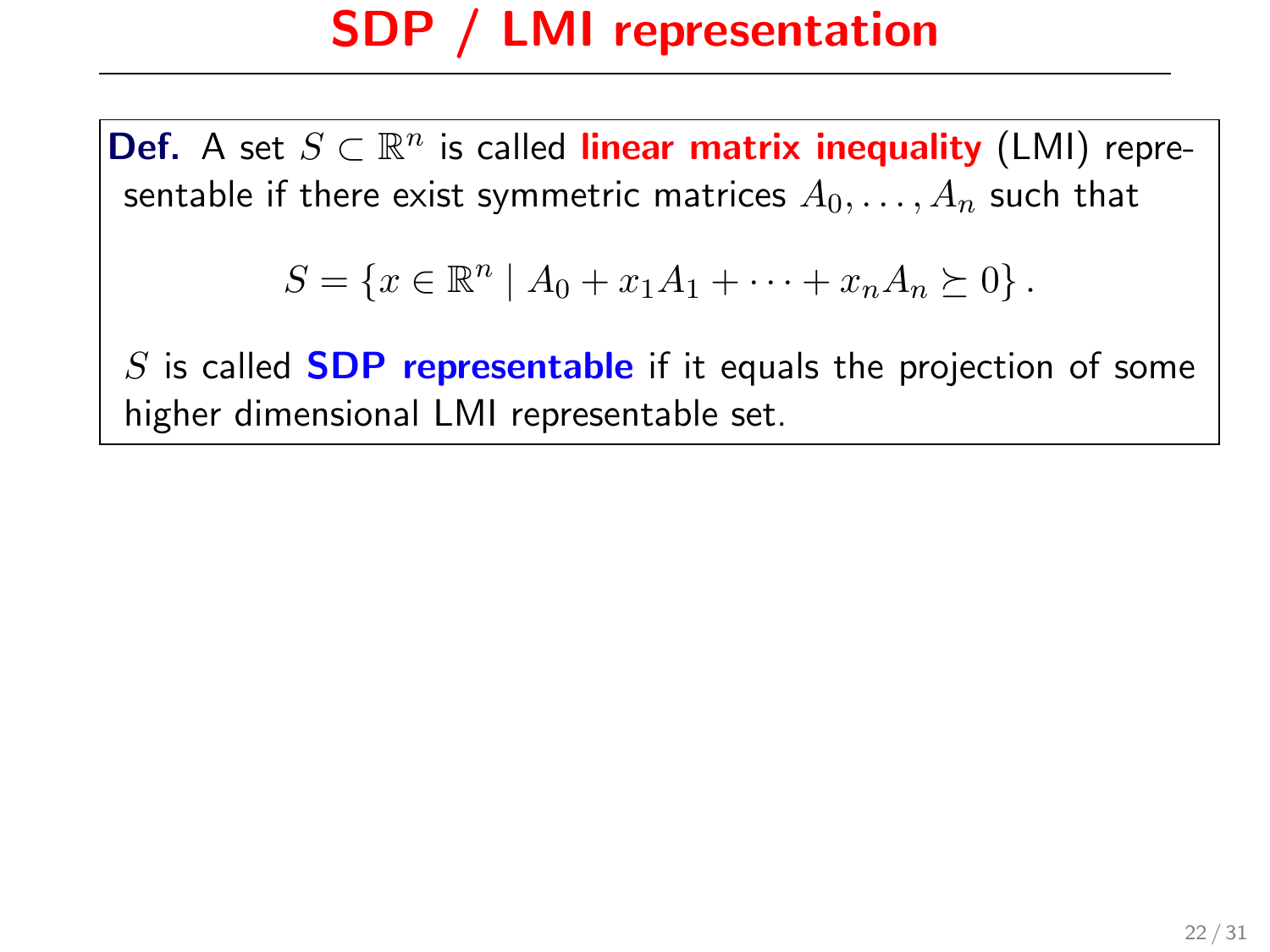Def. A set  $S \subset \mathbb{R}^n$  is called linear matrix inequality (LMI) representable if there exist symmetric matrices  $A_0, \ldots, A_n$  such that

$$
S = \{x \in \mathbb{R}^n \mid A_0 + x_1 A_1 + \dots + x_n A_n \succeq 0\}.
$$

 $S$  is called **SDP** representable if it equals the projection of some higher dimensional LMI representable set.

**♦ Linear inequalities:**  $Ax \leq b$  iff

$$
\begin{bmatrix} b_1 - a_1^T x & & \\ & \ddots & \\ & & b_m - a_m^T x \end{bmatrix} \succeq 0.
$$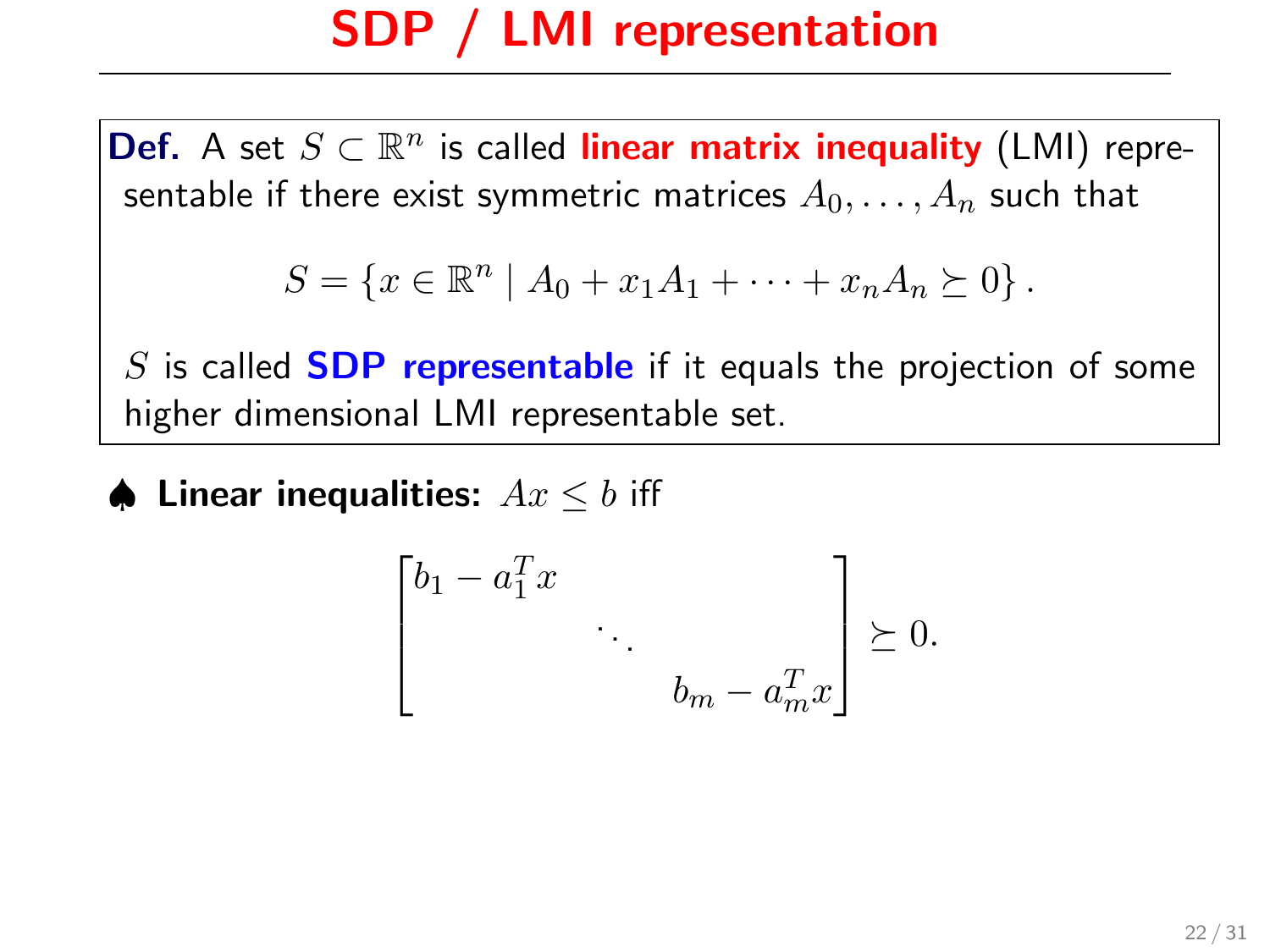$\spadesuit$  Convex quadratics:  $x^TLL^Tx + b^Tx \leq c$  iff

$$
\begin{bmatrix} I & L^T x \\ x^T L & c - b^T x \end{bmatrix} \succeq 0
$$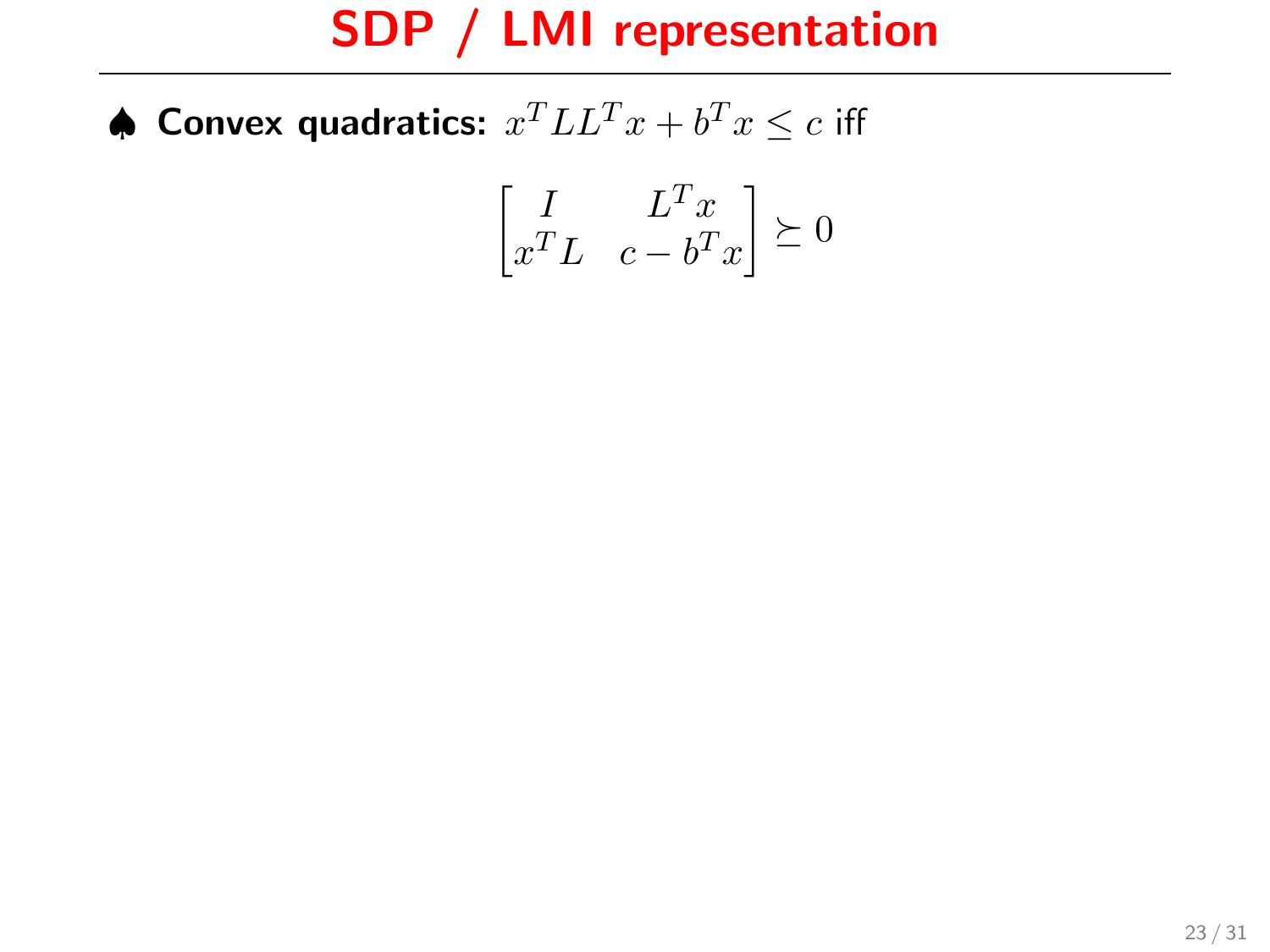$\spadesuit$  Convex quadratics:  $x^TLL^Tx + b^Tx \leq c$  iff

$$
\begin{bmatrix} I & L^T x \\ x^T L & c-b^T x \end{bmatrix} \succeq 0
$$

♠ Eigenvalue inequalities:

$$
\lambda_{\max}(X) \leq t, \quad \text{iff} \quad tI - X \succeq 0
$$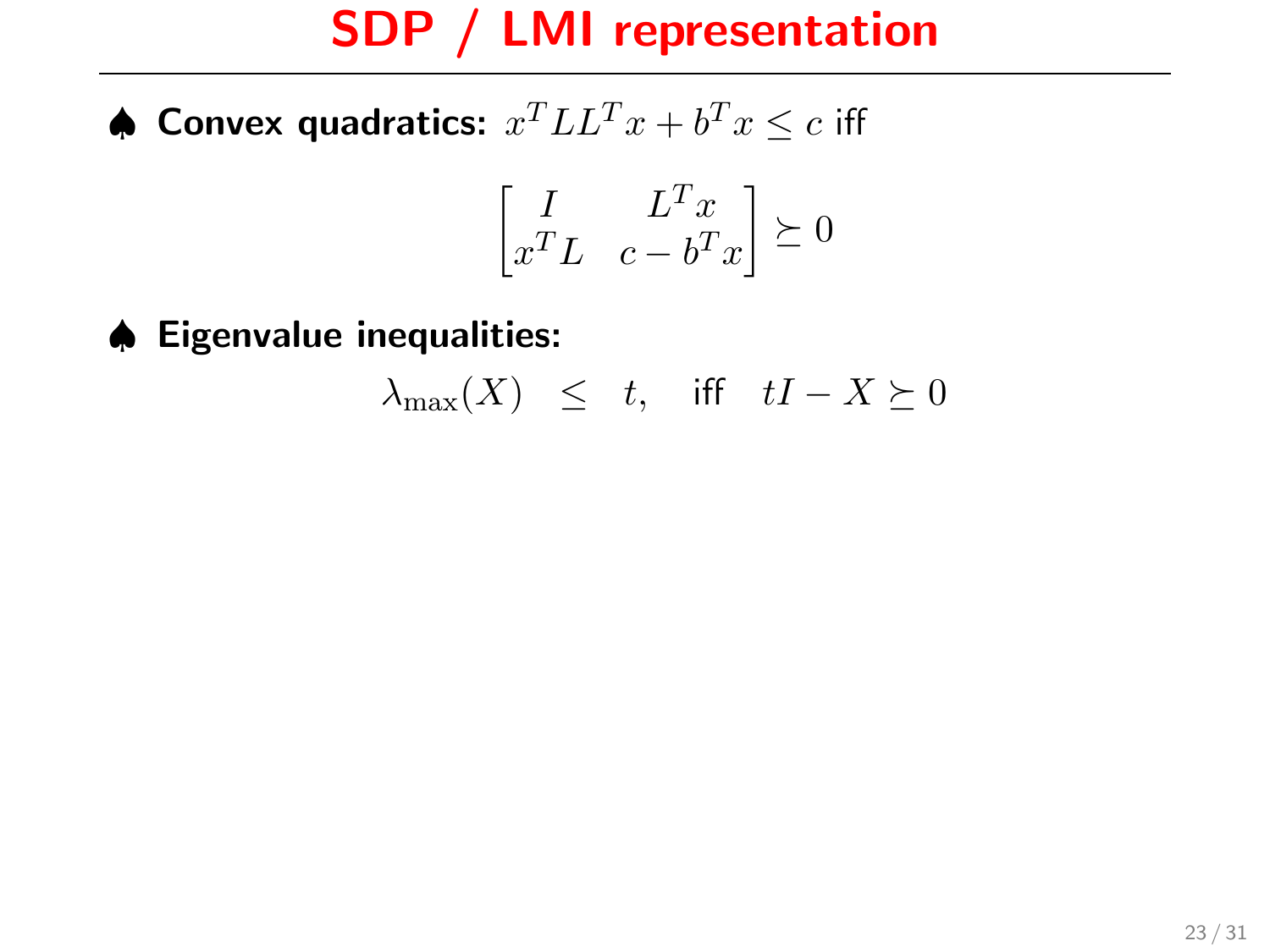$\spadesuit$  Convex quadratics:  $x^TLL^Tx + b^Tx \leq c$  iff

$$
\begin{bmatrix} I & L^T x \\ x^T L & c - b^T x \end{bmatrix} \succeq 0
$$

### ♠ Eigenvalue inequalities:

 $\lambda_{\max}(X) \leq t$ , iff  $tI - X \succeq 0$  $\lambda_{\min}(X) \geq t$  iff $X - tI \succeq 0$  $\lambda_{\text{max}}$  cvx  $\lambda_{\text{min}}$  concave.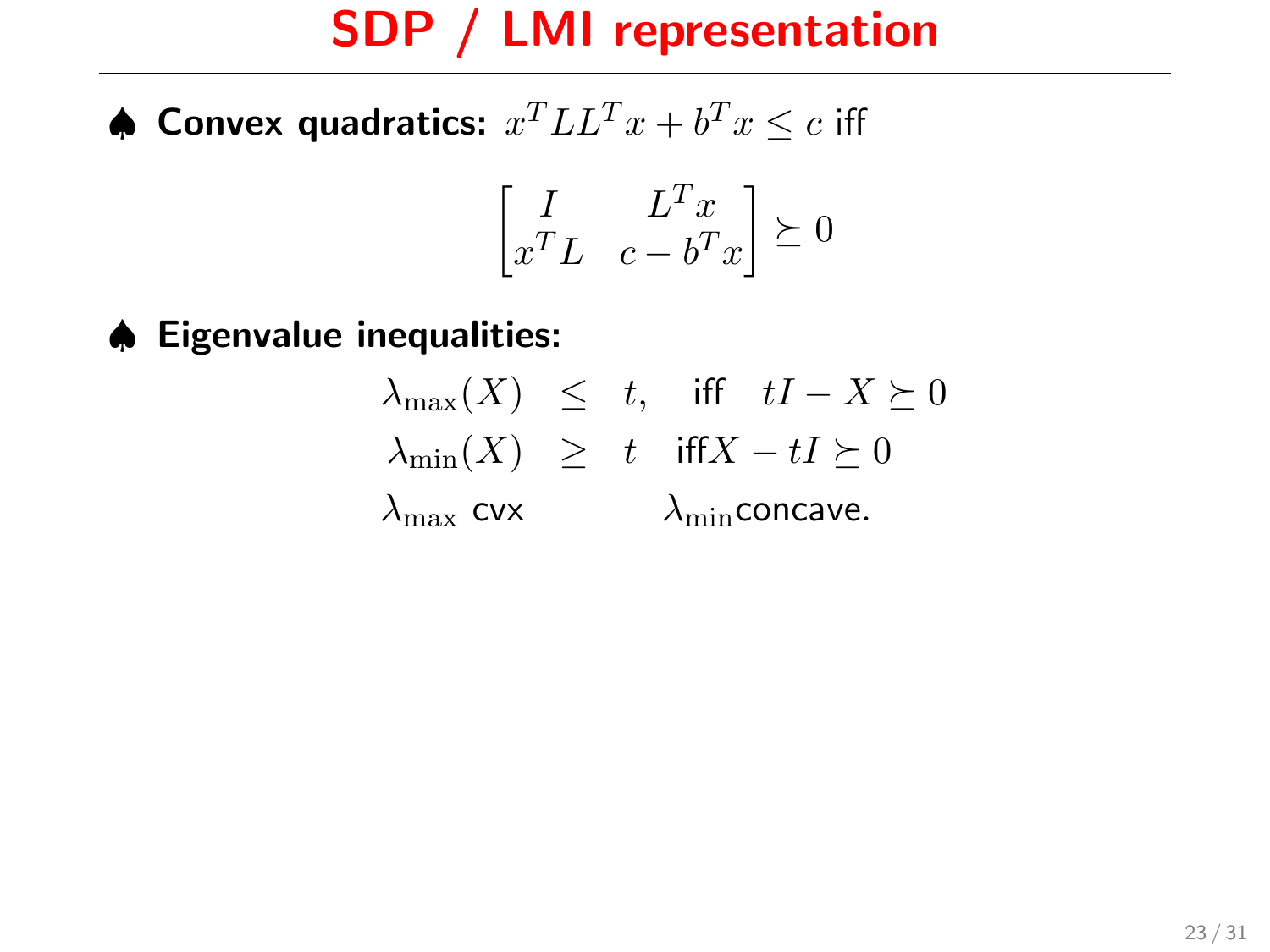$\spadesuit$  Convex quadratics:  $x^TLL^Tx + b^Tx \leq c$  iff

$$
\begin{bmatrix} I & L^T x \\ x^T L & c - b^T x \end{bmatrix} \succeq 0
$$

### ♠ Eigenvalue inequalities:

- $\lambda_{\max}(X) \leq t$ , iff  $tI X \succeq 0$  $\lambda_{\min}(X) \geq t$  iff $X - tI \succeq 0$  $\lambda_{\text{max}}$  cvx  $\lambda_{\text{min}}$ concave.
- ♦ Matrix norm:  $X \in \mathbb{R}^{m \times n}$ ,  $\|X\|_2 \leq t$  (i.e.,  $\sigma_{\max}(X) \leq t$ ) iff

$$
\begin{bmatrix} tI_m & X \\ X^T & tI_n \end{bmatrix} \succeq 0.
$$

Proof.  $t^2I \succeq XX^T \implies t^2 \geq \lambda_{\max}(XX^T) = \sigma_{\max}^2(X).$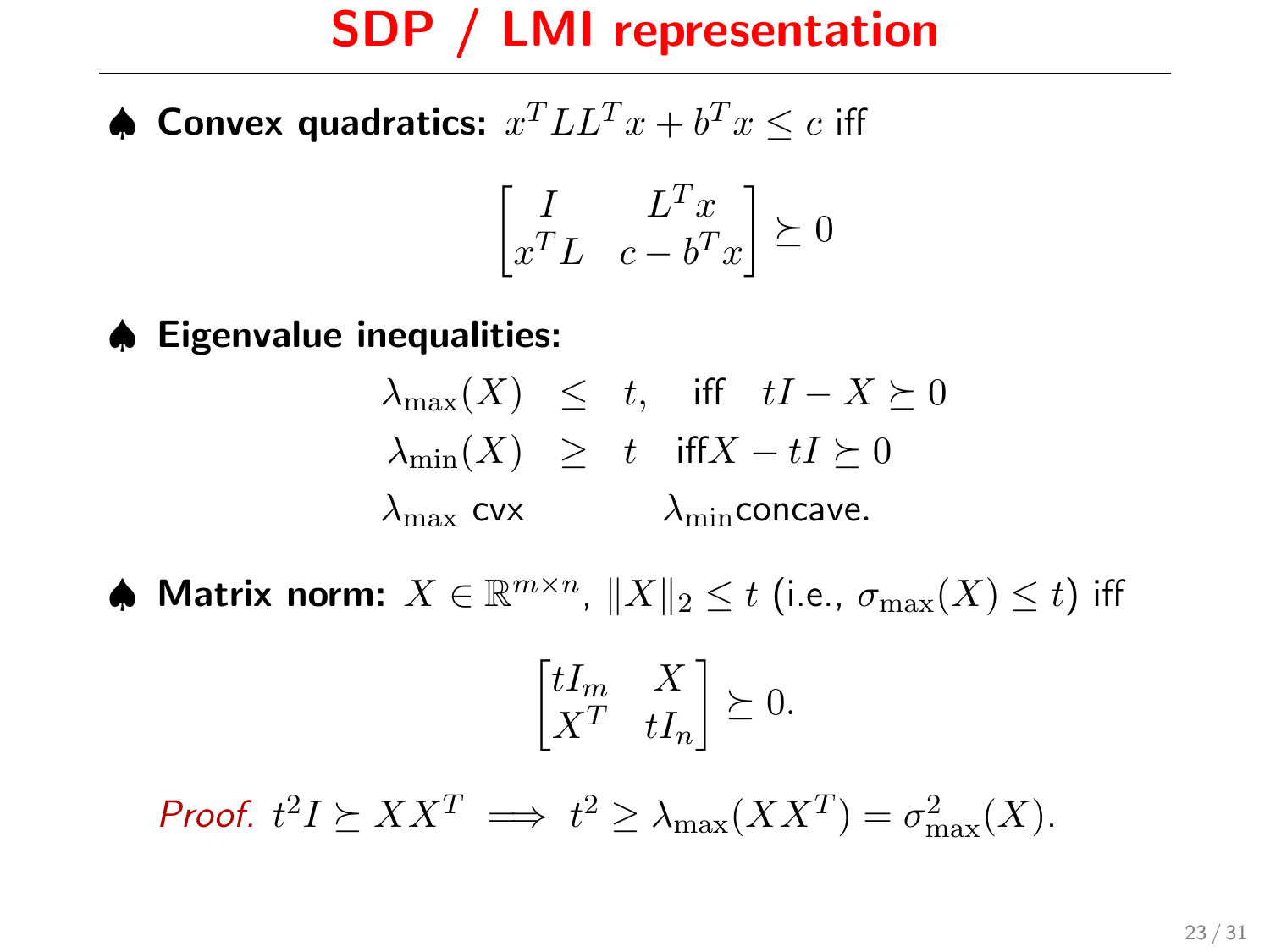$\spadesuit$  Sum of top eigenvalues: For  $X\in\mathbb{S}^n$ ,  $\sum_{i=1}^k\lambda_i(X)\leq t$  iff

$$
t - ks - \text{Tr}(Z) \ge 0
$$

$$
Z \succeq 0
$$

$$
Z - X + sI \succeq 0.
$$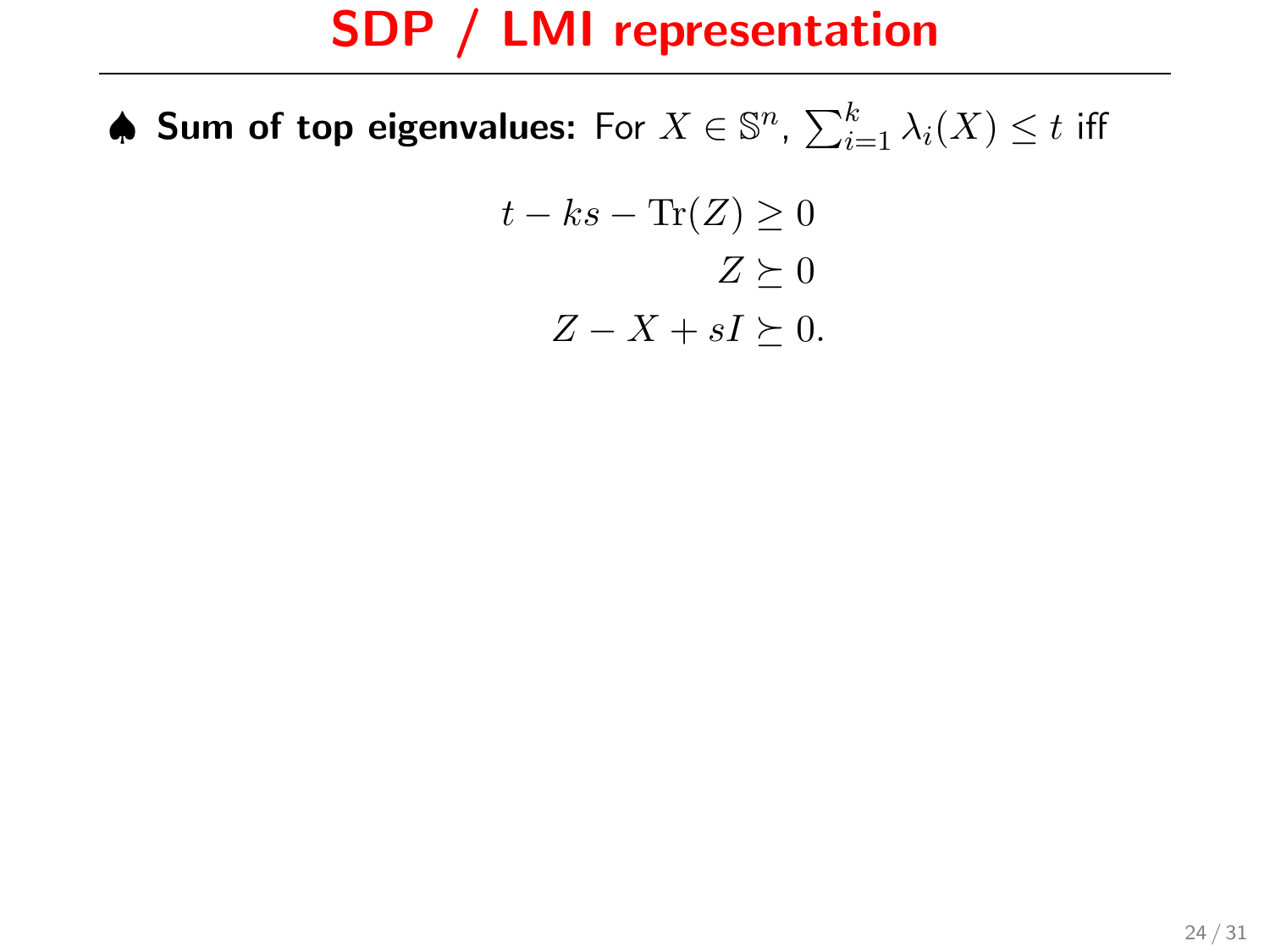$\spadesuit$  Sum of top eigenvalues: For  $X\in\mathbb{S}^n$ ,  $\sum_{i=1}^k\lambda_i(X)\leq t$  iff

$$
t - ks - \text{Tr}(Z) \ge 0
$$

$$
Z \succeq 0
$$

$$
Z - X + sI \succeq 0.
$$

Proof: Suppose  $\sum_{i=1}^k \lambda_i(X) \leq t.$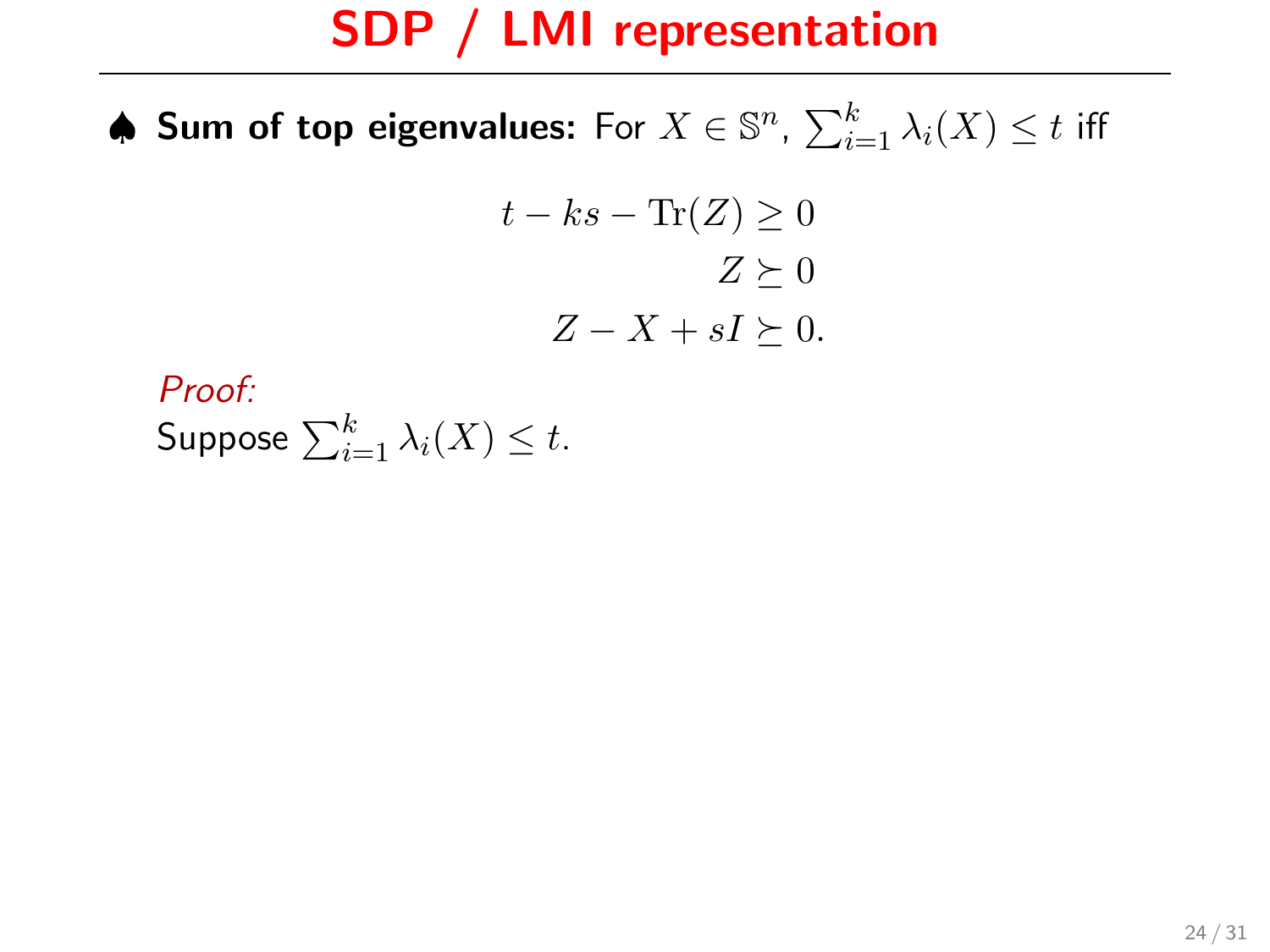$\spadesuit$  Sum of top eigenvalues: For  $X\in\mathbb{S}^n$ ,  $\sum_{i=1}^k\lambda_i(X)\leq t$  iff

$$
t - ks - \text{Tr}(Z) \ge 0
$$

$$
Z \succeq 0
$$

$$
Z - X + sI \succeq 0.
$$

#### Proof:

Suppose  $\sum_{i=1}^k \lambda_i(X) \leq t.$  Then, choosing  $s=\lambda_k$  and  $Z = \text{Diag}(\lambda_1 - s, \ldots, \lambda_k - s, 0, \ldots, 0)$ , above LMIs hold.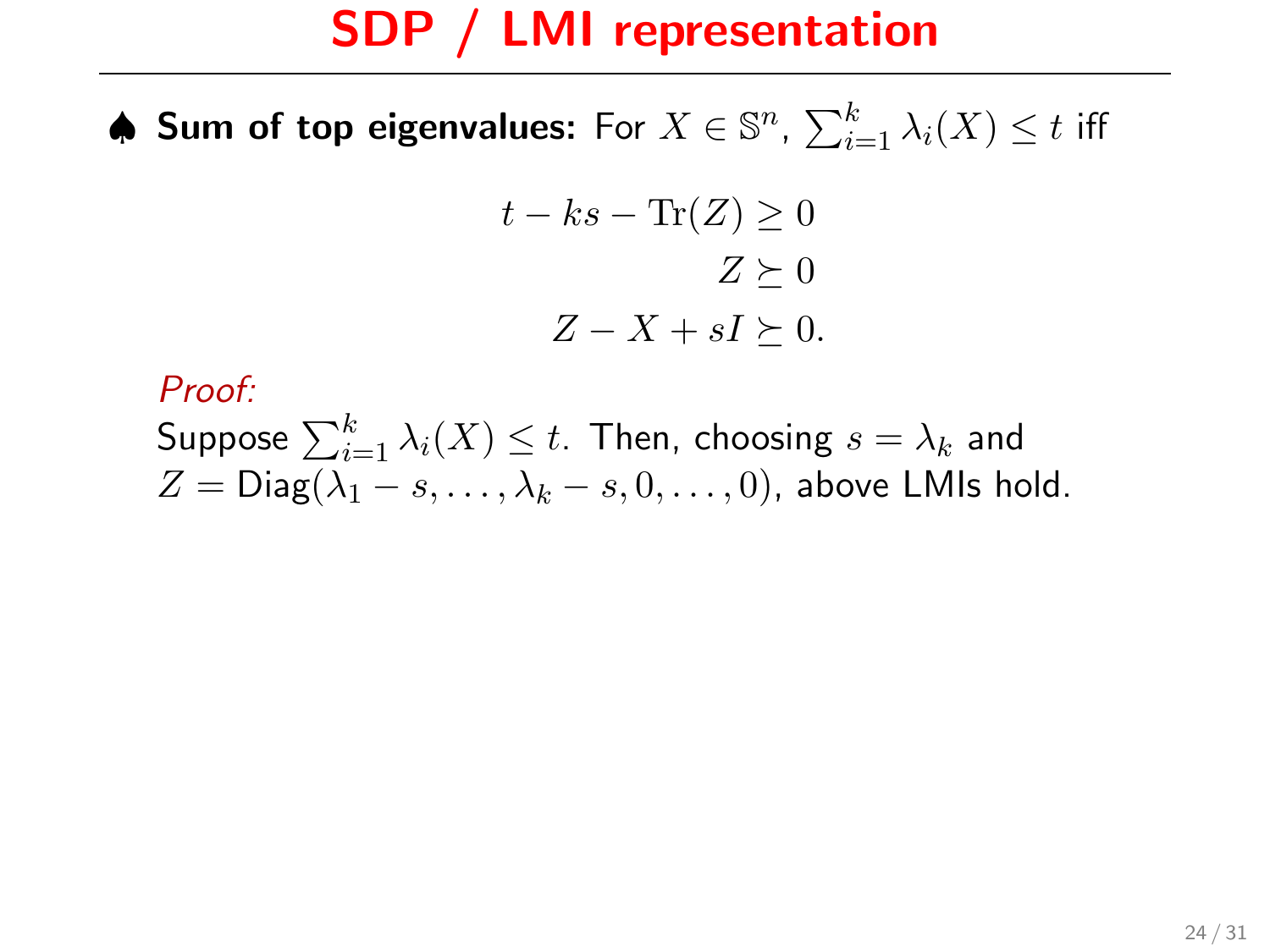$\spadesuit$  Sum of top eigenvalues: For  $X\in\mathbb{S}^n$ ,  $\sum_{i=1}^k\lambda_i(X)\leq t$  iff

$$
t - ks - \text{Tr}(Z) \ge 0
$$

$$
Z \succeq 0
$$

$$
Z - X + sI \succeq 0.
$$

#### Proof:

Suppose  $\sum_{i=1}^k \lambda_i(X) \leq t.$  Then, choosing  $s=\lambda_k$  and  $Z = \text{Diag}(\lambda_1 - s, \ldots, \lambda_k - s, 0, \ldots, 0)$ , above LMIs hold. Conversely, if above LMI holds, then, (since  $Z \succeq 0$ )

$$
X \preceq Z + sI \qquad \Longrightarrow \sum_{i=1}^{k} \lambda_i(X) \le \sum_{i=1}^{k} (\lambda_i(Z) + s)
$$
  

$$
\le \sum_{i=1}^{n} \lambda_i(Z) + ks
$$
  

$$
\le t \qquad \text{(from first ineq.)}.
$$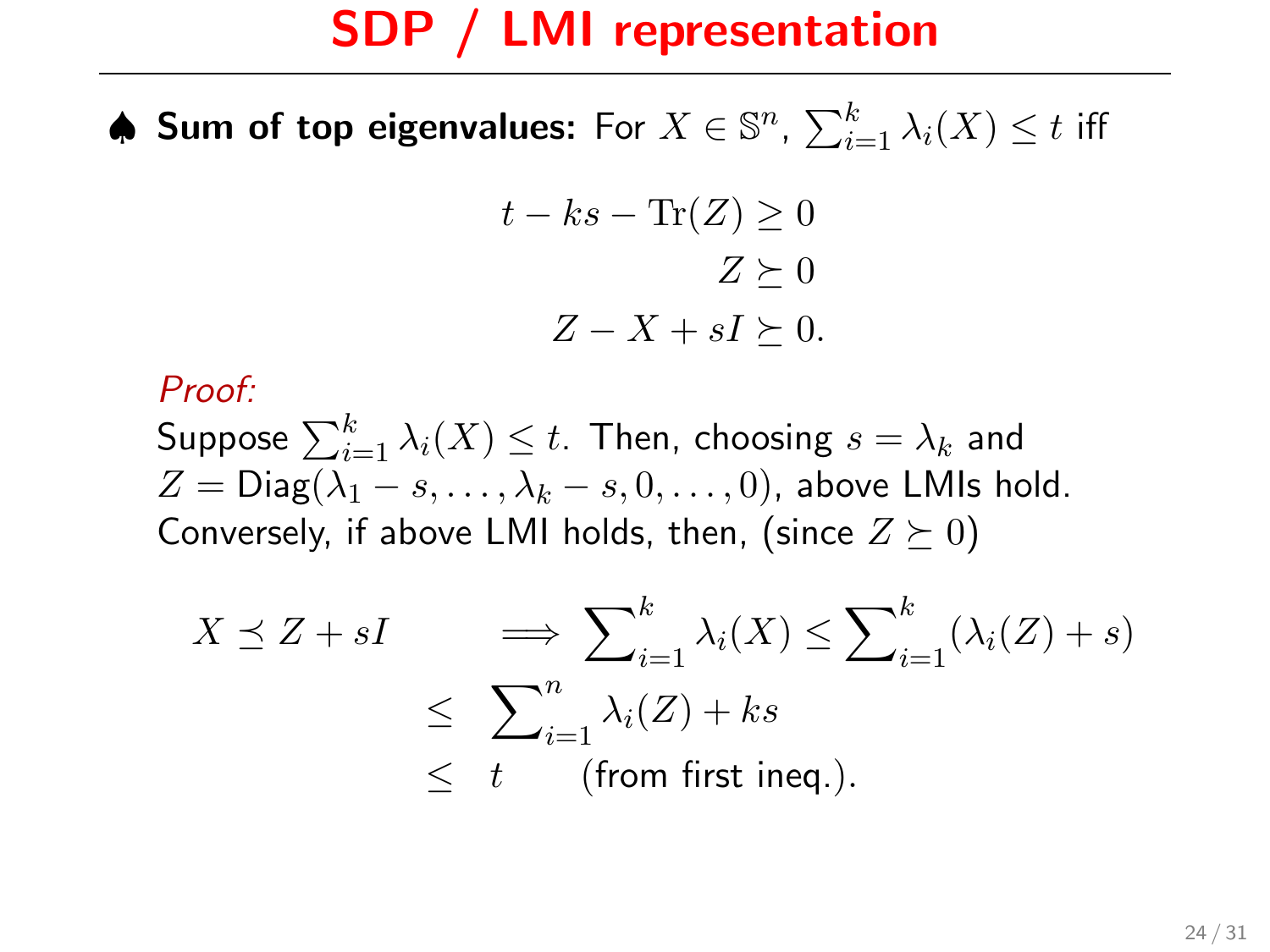• Nuclear norm: 
$$
X \in \mathbb{R}^{m \times n}
$$
;  $||X||_{\text{tr}} := \sum_{i=1}^{n} \sigma_i(X) \le t$  iff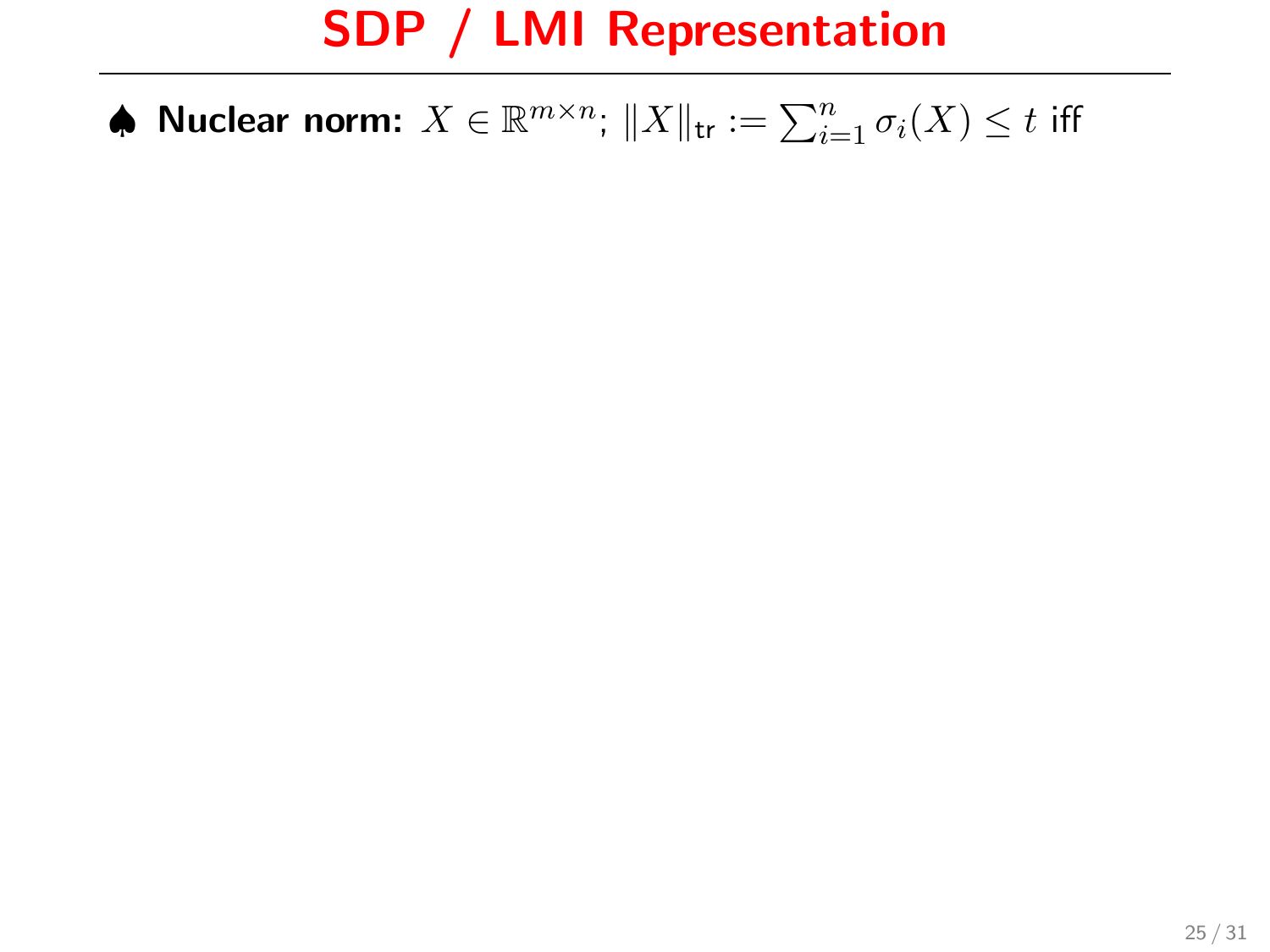♦ Nuclear norm:  $X \in \mathbb{R}^{m \times n}$ ;  $\|X\|_{\mathsf{tr}} := \sum_{i=1}^n \sigma_i(X) \leq t$  iff

$$
t - ns - \text{Tr}(Z) \geq 0
$$
  

$$
Z \geq 0
$$
  

$$
\begin{bmatrix} 0 & y \end{bmatrix}
$$

$$
Z - \begin{bmatrix} 0 & X \\ X^T & 0 \end{bmatrix} + sI_{m+n} \geq 0.
$$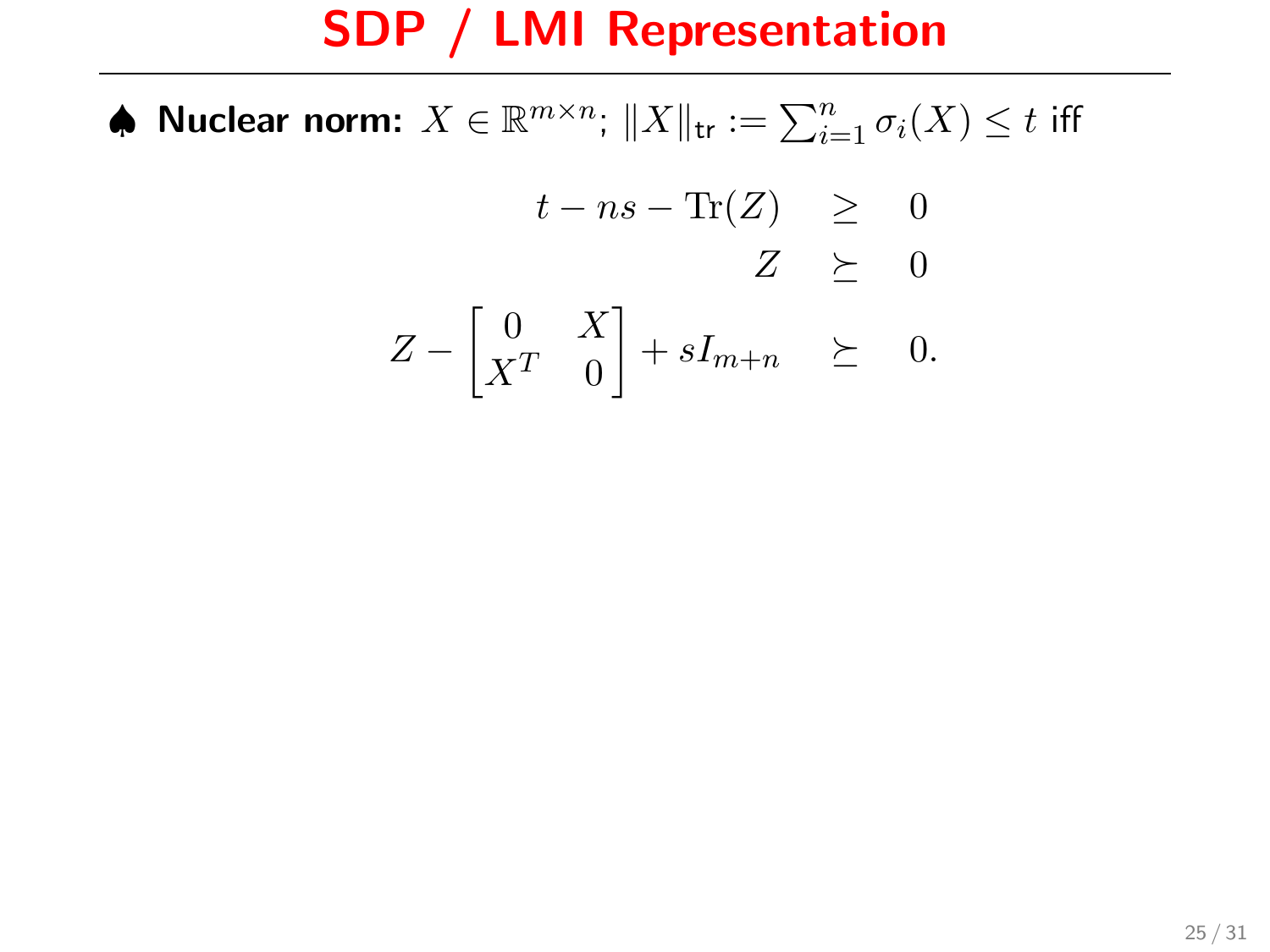♦ Nuclear norm:  $X \in \mathbb{R}^{m \times n}$ ;  $\|X\|_{\mathsf{tr}} := \sum_{i=1}^n \sigma_i(X) \leq t$  iff

$$
t - ns - \text{Tr}(Z) \geq 0
$$
  

$$
Z \geq 0
$$
  

$$
Z - \begin{bmatrix} 0 & X \\ X^T & 0 \end{bmatrix} + sI_{m+n} \geq 0.
$$

Follows from:  $\lambda\left( \begin{bmatrix} 0 & X \ X^T & 0 \end{bmatrix} \right) = (\pm \sigma(X), 0, \ldots, 0).$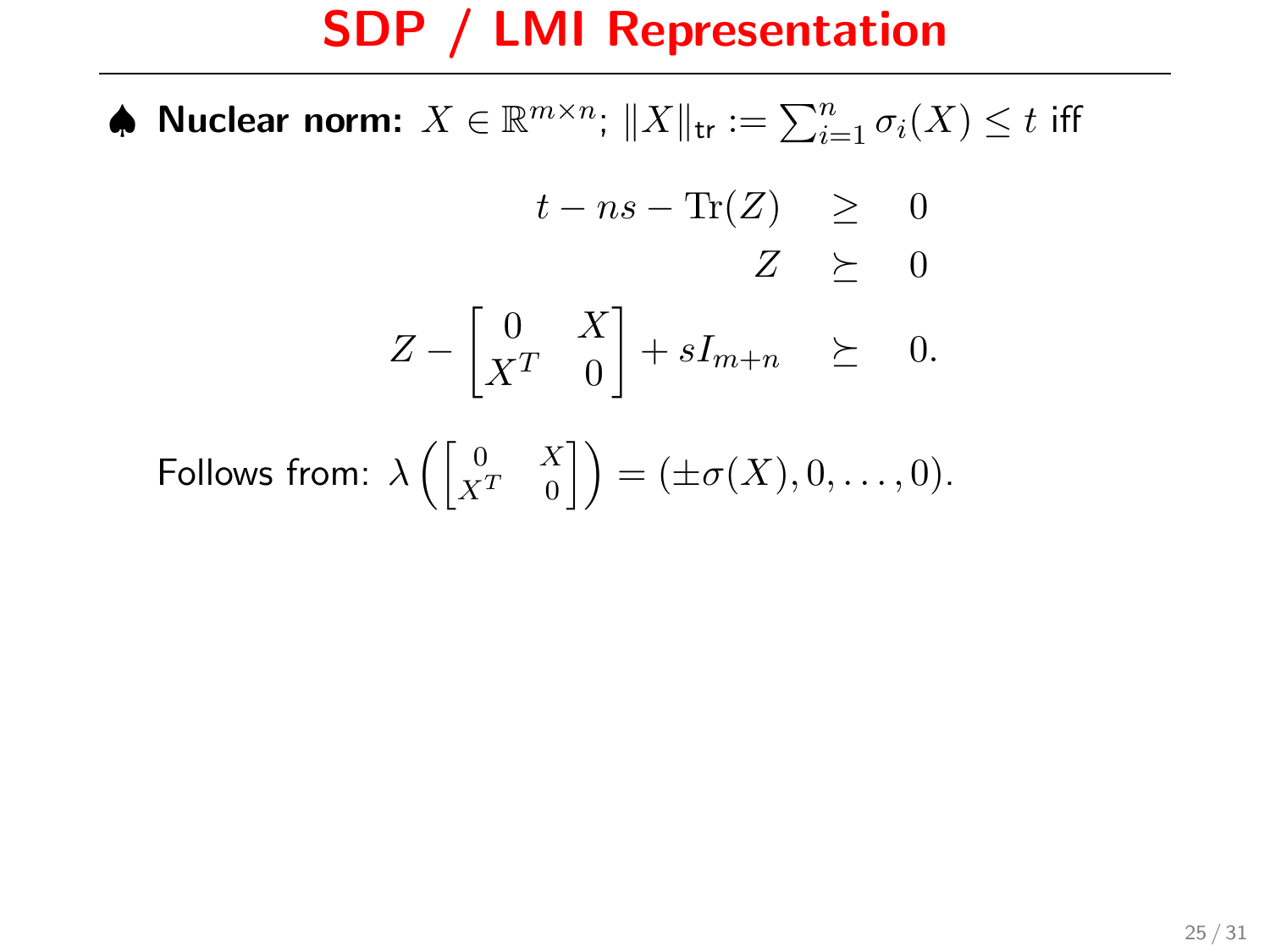♦ Nuclear norm:  $X \in \mathbb{R}^{m \times n}$ ;  $\|X\|_{\mathsf{tr}} := \sum_{i=1}^n \sigma_i(X) \leq t$  iff

$$
t - ns - \text{Tr}(Z) \geq 0
$$
  

$$
Z \geq 0
$$
  

$$
Z - \begin{bmatrix} 0 & X \\ X^T & 0 \end{bmatrix} + sI_{m+n} \geq 0.
$$

$$
\text{Follows from: } \lambda \left( \begin{bmatrix} 0 & X \\ X^T & 0 \end{bmatrix} \right) = (\pm \sigma(X), 0, \dots, 0).
$$

Alternatively, we may SDP-represent nuclear norm as

$$
||X||_{\text{tr}} \leq t \quad \Leftrightarrow \quad \exists U, V : \begin{bmatrix} U & X \\ X^T & V \end{bmatrix} \succeq 0, \quad \text{Tr}(U + V) \leq 2t.
$$

Proof is slightly more involved (see lecture notes).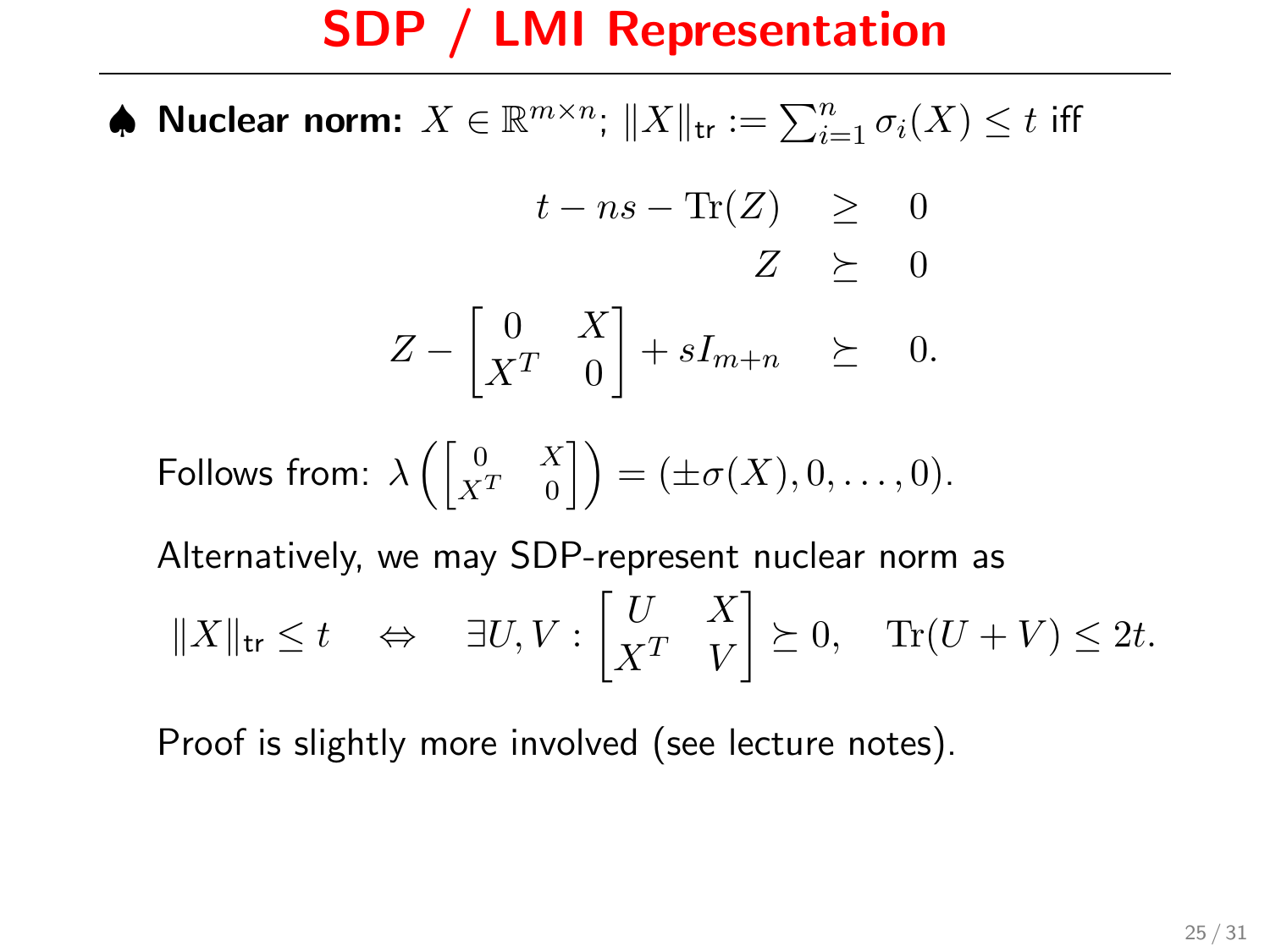### Logarithmic Chebyshev approximation

$$
\min \quad \max_{1 \le i \le m} |\log(a_i^T x) - \log b_i|
$$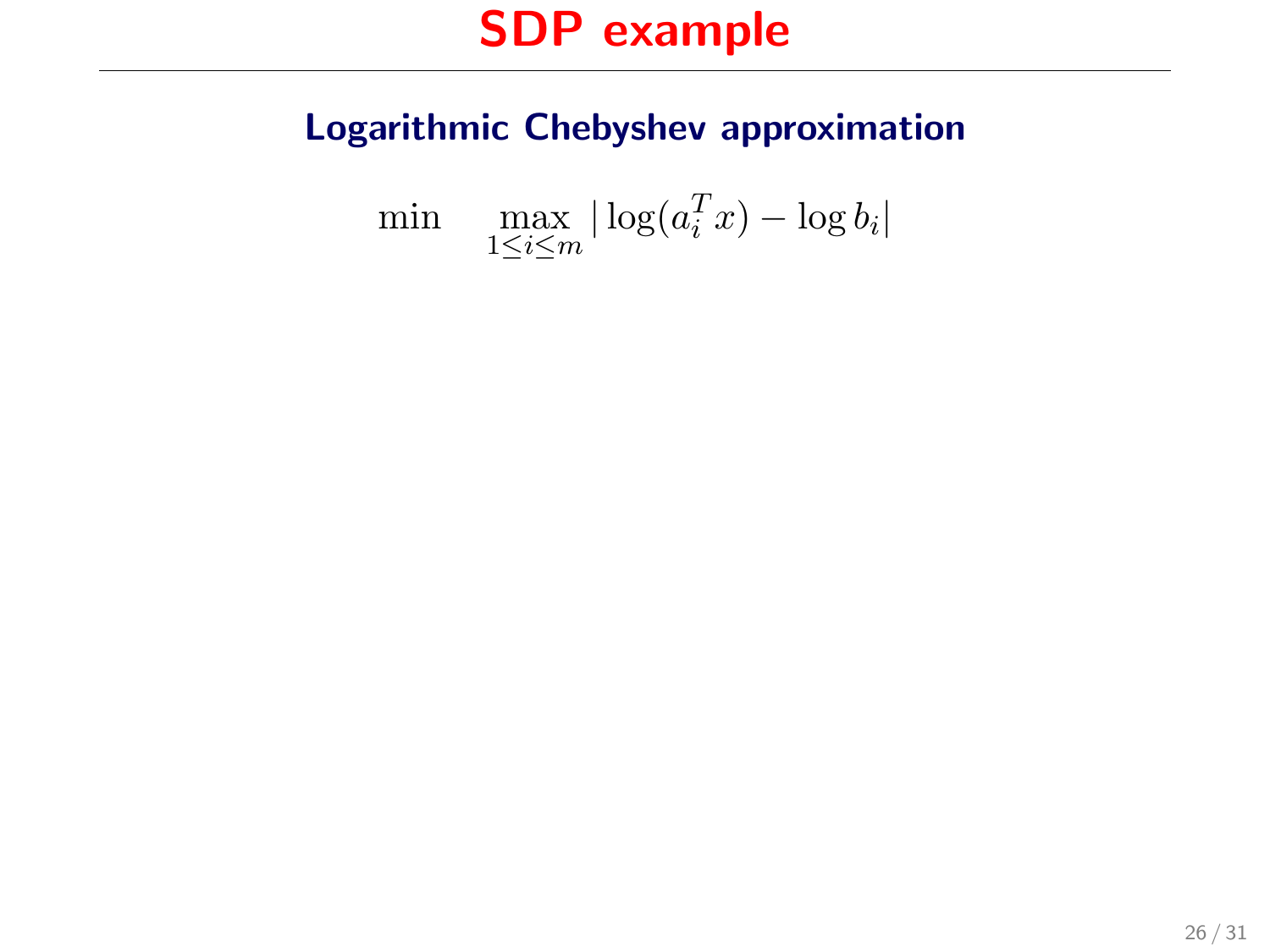### Logarithmic Chebyshev approximation

$$
\min \quad \max_{1 \le i \le m} |\log(a_i^T x) - \log b_i|
$$

$$
|\log(a_i^T x) - \log b_i| = \log \max(a_i^T x/b_i, b_i/a_i^T x)
$$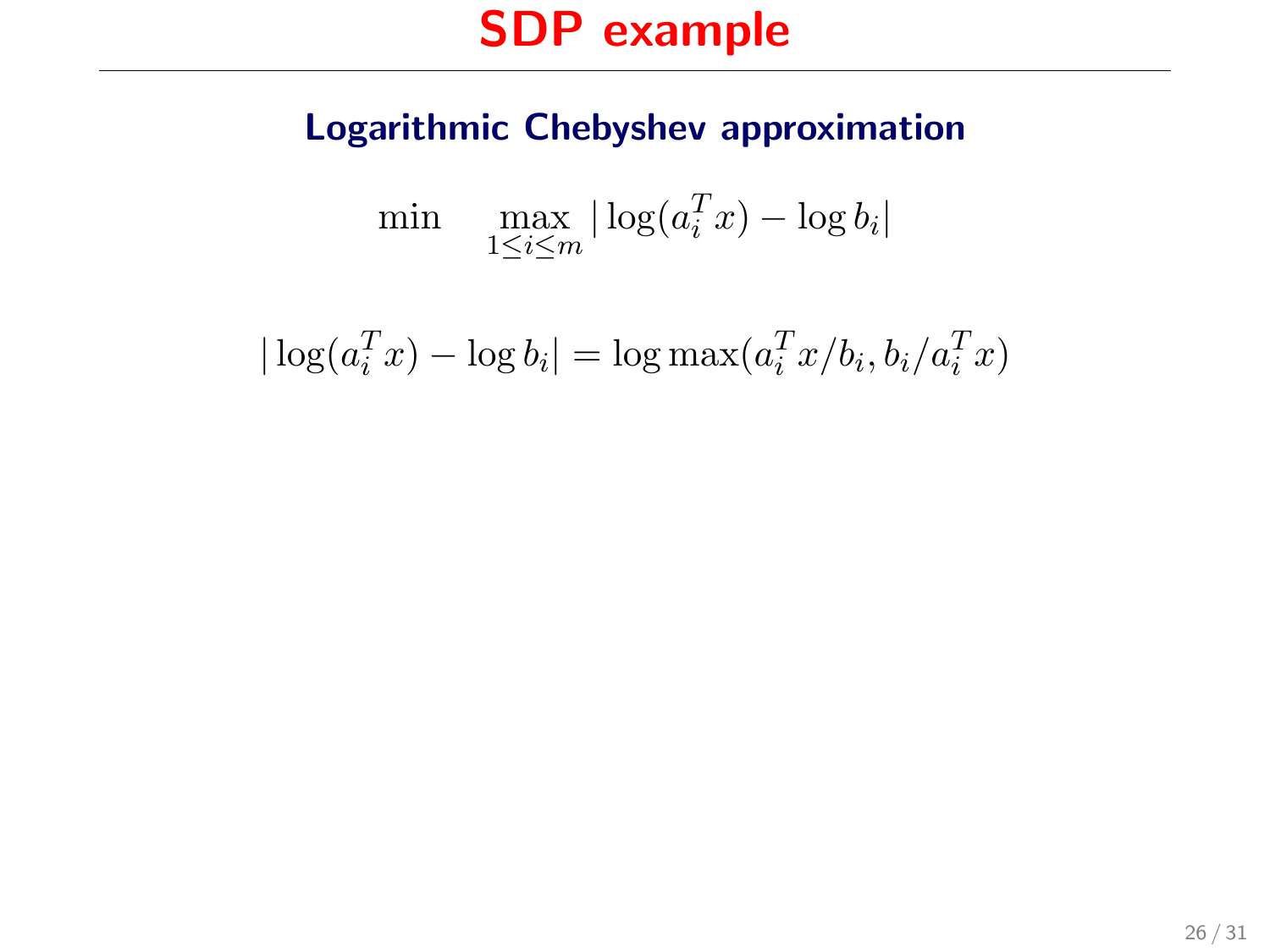#### Logarithmic Chebyshev approximation

$$
\min \quad \max_{1 \le i \le m} |\log(a_i^T x) - \log b_i|
$$

$$
|\log(a_i^T x) - \log b_i| = \log \max(a_i^T x/b_i, b_i/a_i^T x)
$$

#### Reformulation

 $\min_{x \in \mathcal{X}} \quad t \qquad \text{s.t.} \quad 1/t \leq a_i^T x/b_i \leq t, \quad i = 1, \ldots, m.$  $x,t$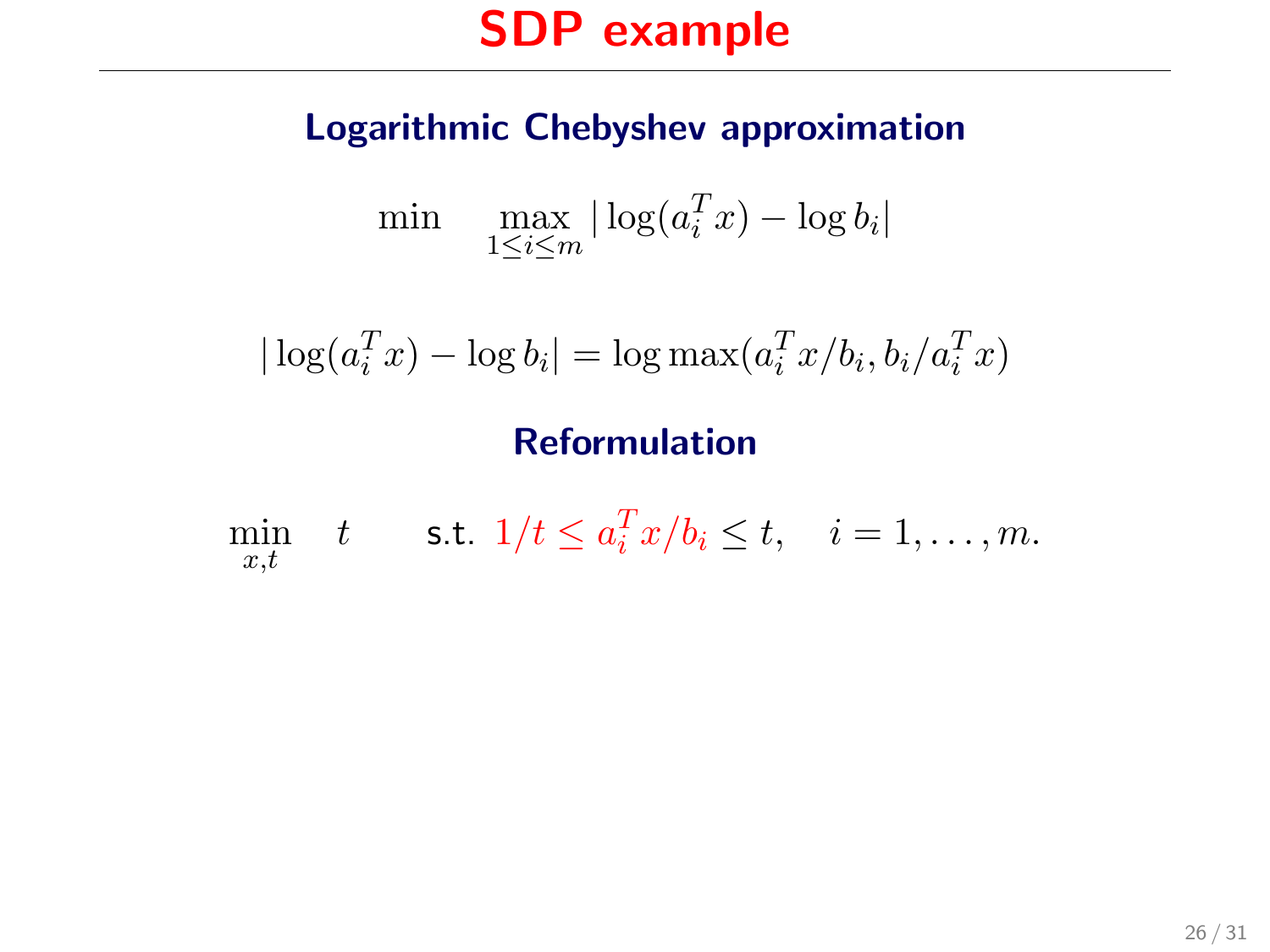#### Logarithmic Chebyshev approximation

$$
\min \quad \max_{1 \le i \le m} |\log(a_i^T x) - \log b_i|
$$

$$
|\log(a_i^T x) - \log b_i| = \log \max(a_i^T x/b_i, b_i/a_i^T x)
$$

#### Reformulation

 $\min_{x \in \mathcal{X}} \quad t \qquad \text{s.t.} \quad 1/t \leq a_i^T x/b_i \leq t, \quad i = 1, \ldots, m.$  $x,t$ 

$$
\begin{bmatrix} a_i^T x/b_i & 1 \\ 1 & t \end{bmatrix} \succeq 0, \qquad i = 1, \dots, m.
$$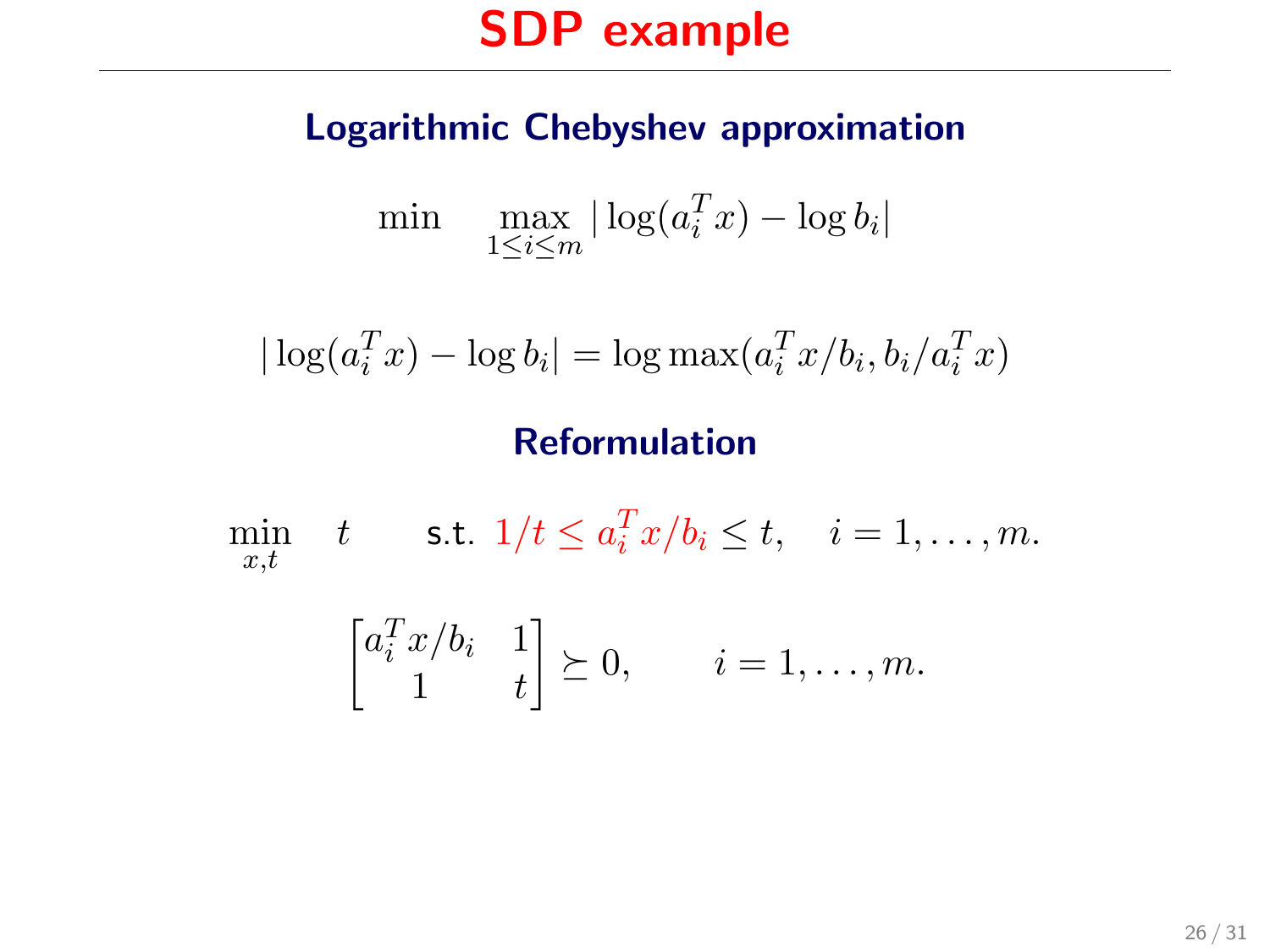### Least-squares SDP

min 
$$
||X - Y||_2^2
$$
 s.t.  $X \succeq 0$ .

**Exercise 1:** Try solving using CVX (assume  $Y^T = Y$ ); note  $\|\cdot\|_2$ above is the operator 2-norm; not the Frobenius norm.

**Exercise 2:** Recast as SDP. *Hint:* Begin with  $\min_{x,t} t$  s.t. ... **Exercise 3:** Solve the two questions also with  $||X - Y||_F^2$ 

**Exercise 4:** Verify against analytic solution:  $X = U\Lambda^+ U^T$ , where  $Y = U \Lambda U^T$ , and  $\Lambda^+ = {\sf Diag}(\max(0,\lambda_1),\ldots,\max(0,\lambda_n)).$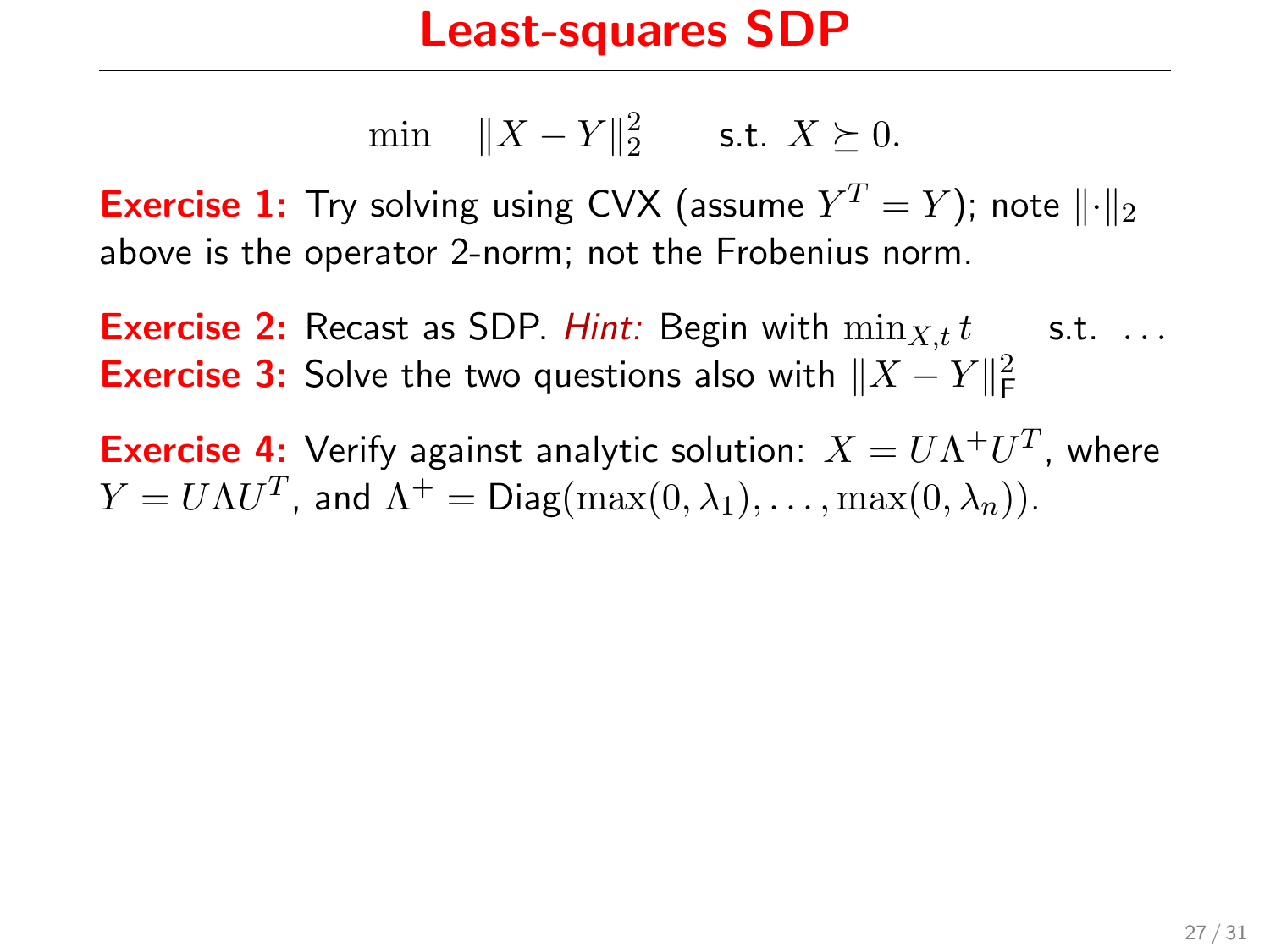#### Binary Least-squares

$$
\min \quad \|Ax - b\|^2 \\
 x_i \in \{-1, +1\} \quad i = 1, \dots, n.
$$

- ▶ Fundamental problem (engineering, computer science)
- ▶ Nonconvex;  $x_i \in \{-1, +1\} 2^n$  possible solutions
- $\triangleright$  Very hard in general (even to approximate)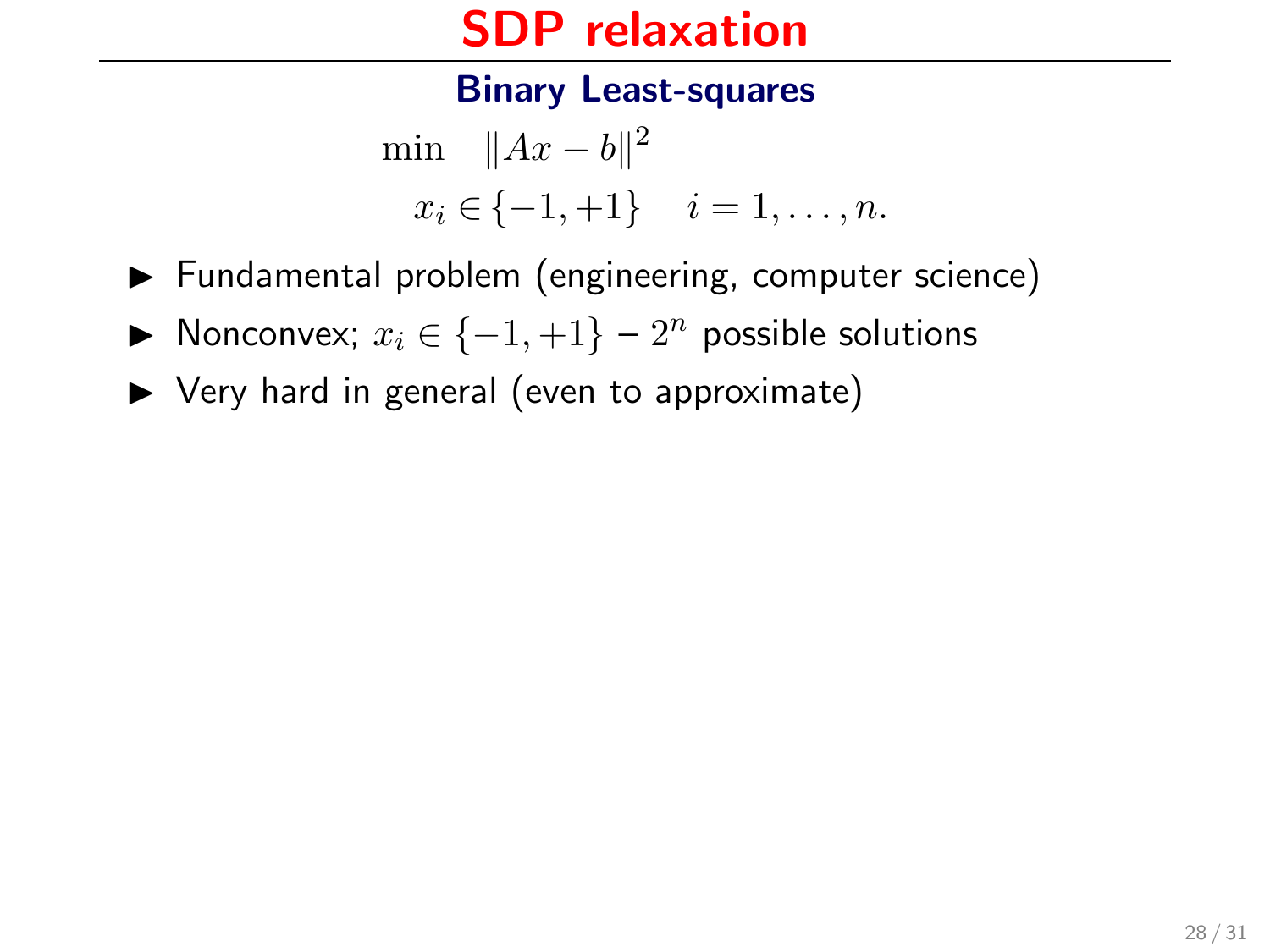#### Binary Least-squares

$$
\min_{x_i} \|Ax - b\|^2
$$
  

$$
x_i \in \{-1, +1\} \quad i = 1, \dots, n.
$$

- $\blacktriangleright$  Fundamental problem (engineering, computer science)
- ▶ Nonconvex;  $x_i \in \{-1, +1\} 2^n$  possible solutions
- $\triangleright$  Very hard in general (even to approximate)

mi

$$
n \t xT AT A x - 2xT AT b + bT b \t xi2 = 1
$$

min  $\text{Tr}(A^T A x x^T) - 2b^T A x \qquad x_i^2 = 1$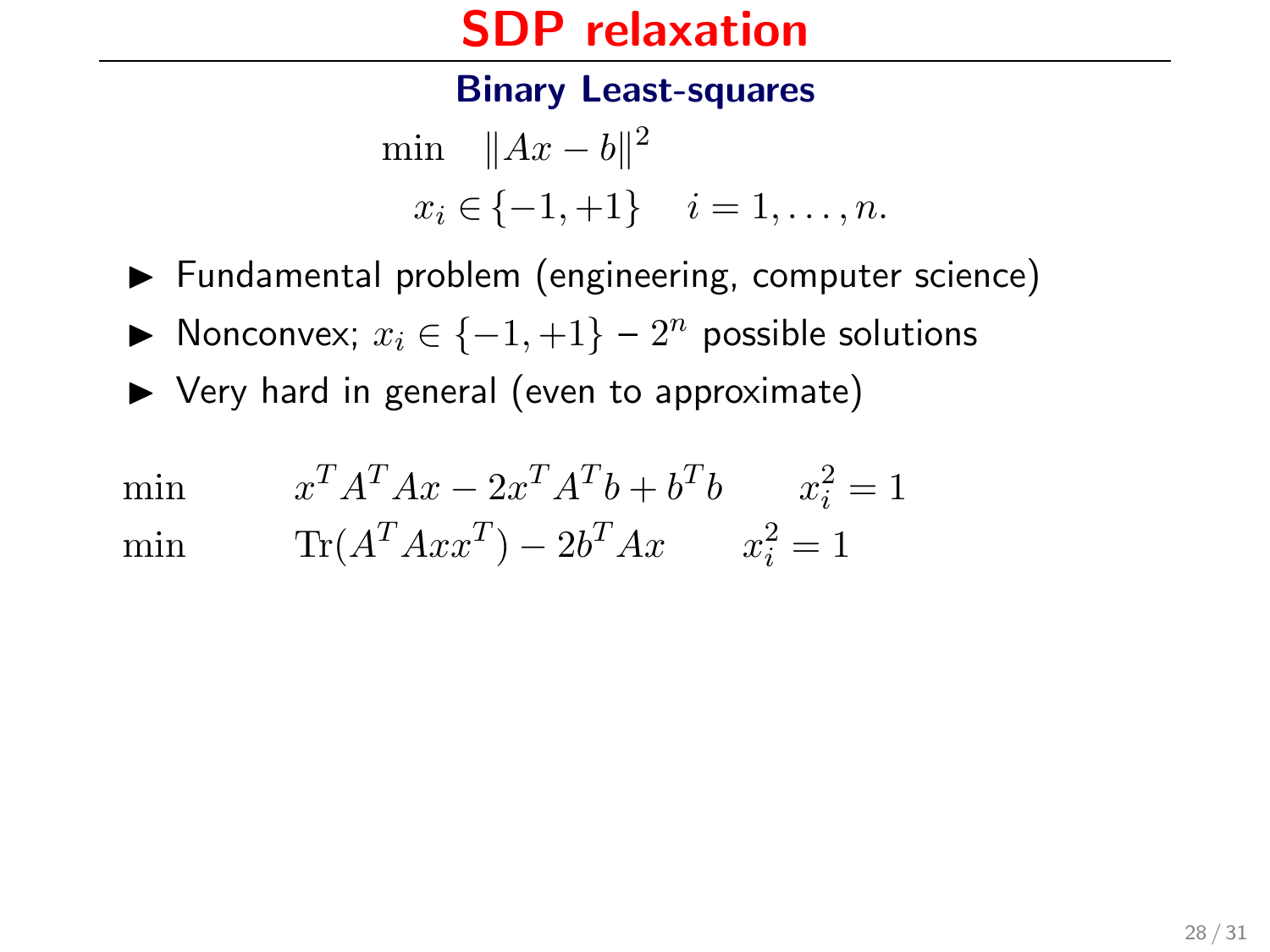#### Binary Least-squares

$$
\min_{x_i} \|Ax - b\|^2
$$
  

$$
x_i \in \{-1, +1\} \quad i = 1, \dots, n.
$$

- $\blacktriangleright$  Fundamental problem (engineering, computer science)
- ▶ Nonconvex;  $x_i \in \{-1, +1\} 2^n$  possible solutions
- $\triangleright$  Very hard in general (even to approximate)

min  $T_A T_A x - 2x^T A^T b + b^T b$   $x_i^2 = 1$ 

min  $\text{Tr}(A^T A x x^T) - 2b^T A x \qquad x_i^2 = 1$ 

min  $\text{Tr}(A^TAY) - 2b^TAx$  s.t.  $Y = xx^T$ , diag $(Y) = 1$ .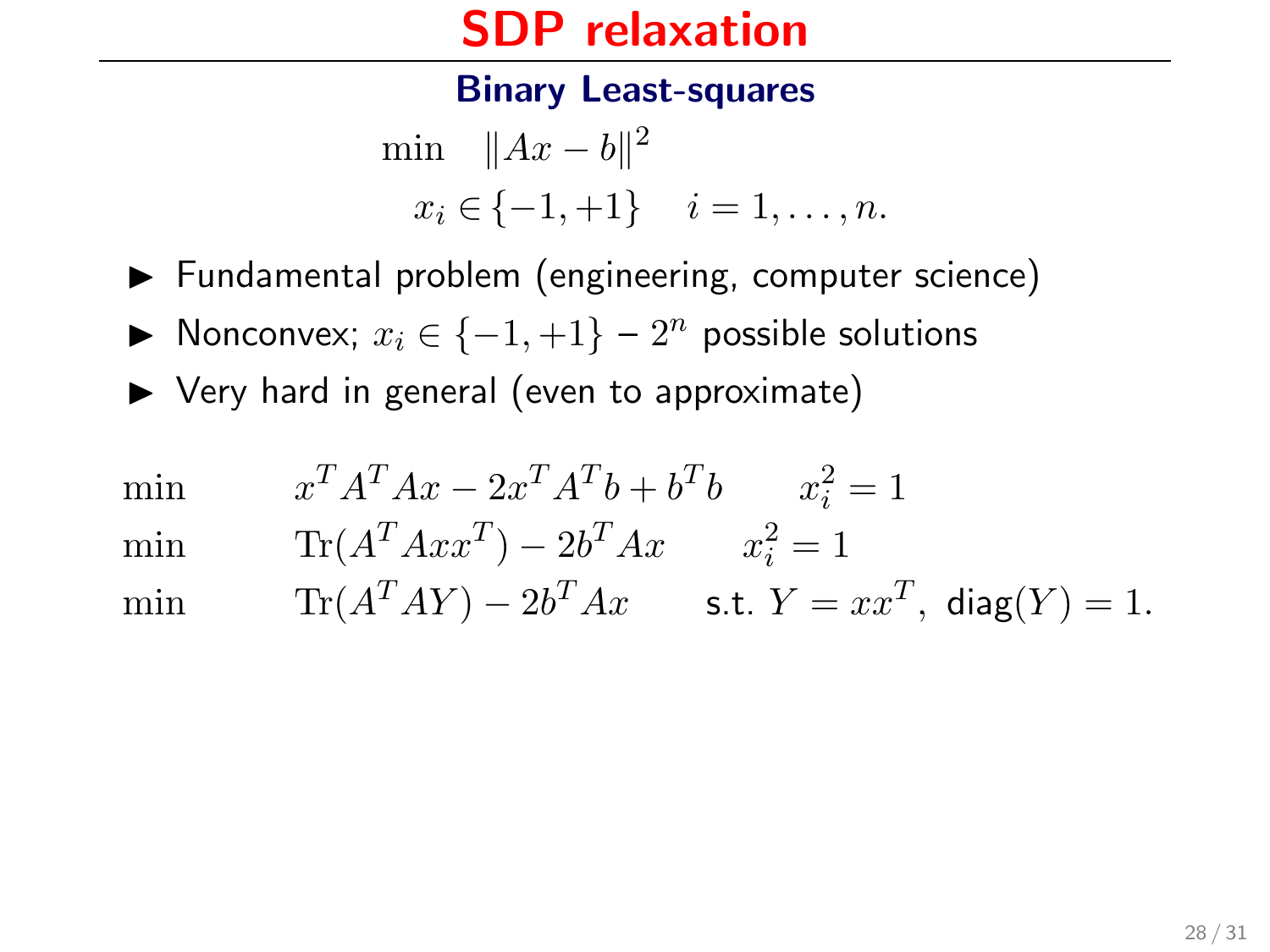#### Binary Least-squares

$$
\min_{x_i} \|Ax - b\|^2
$$
  

$$
x_i \in \{-1, +1\} \quad i = 1, \dots, n.
$$

- $\blacktriangleright$  Fundamental problem (engineering, computer science)
- ▶ Nonconvex;  $x_i \in \{-1, +1\} 2^n$  possible solutions
- $\triangleright$  Very hard in general (even to approximate)

min  $T_A T_A x - 2x^T A^T b + b^T b$   $x_i^2 = 1$ 

min  $\text{Tr}(A^T A x x^T) - 2b^T A x \qquad x_i^2 = 1$ 

min  $\text{Tr}(A^TAY) - 2b^TAx$  s.t.  $Y = xx^T$ , diag $(Y) = 1$ .

 $\blacktriangleright$  Still hard:  $Y = xx^T$  is a nonconvex constraint.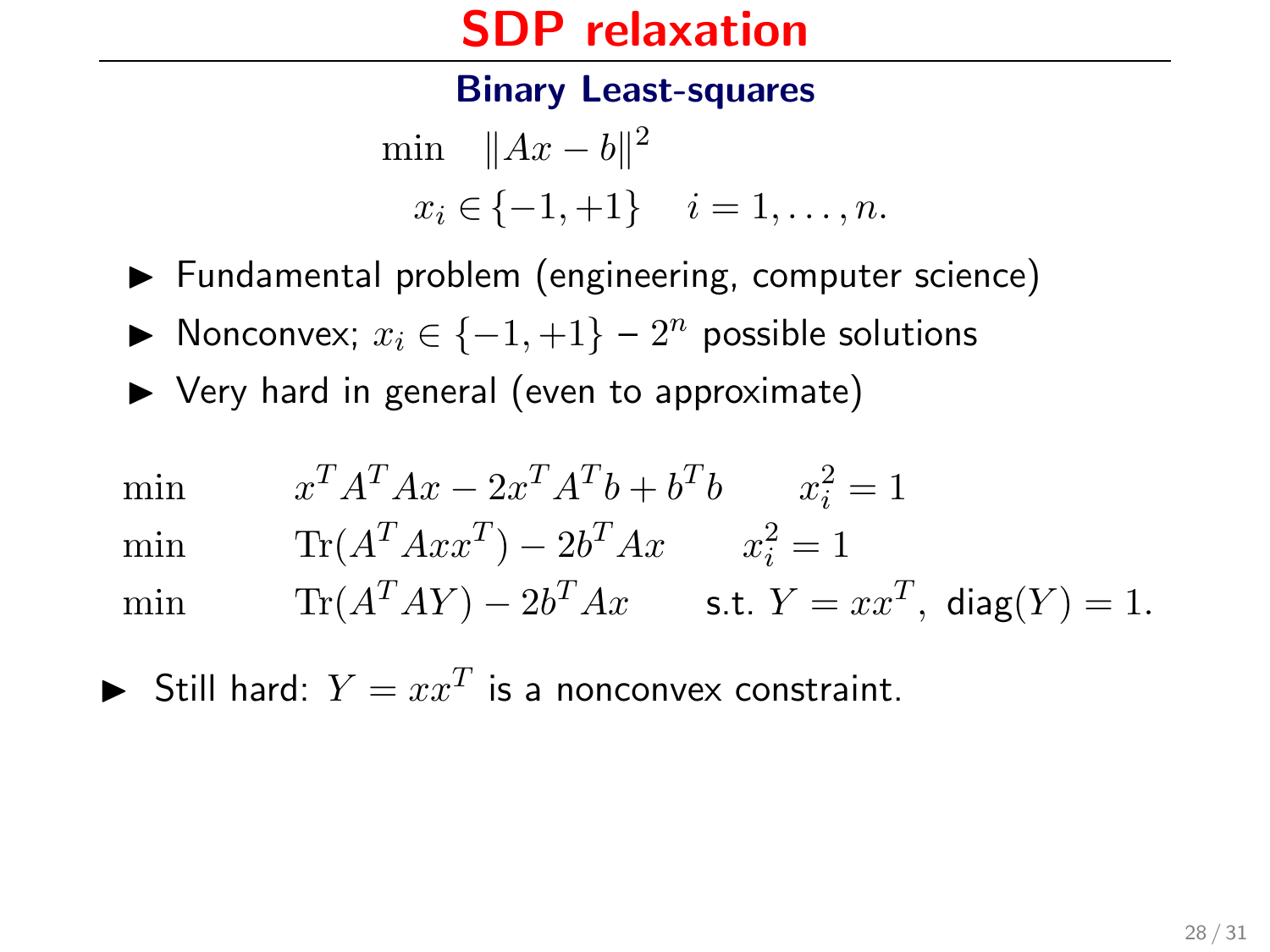Replace  $Y = xx^T$  by  $Y \succeq xx^T$ . Thus, we obtain  $\min \quad \text{Tr}(A^TAY) - 2b^TAx$  $Y \succeq xx^T$ , diag $(Y) = 1$ .

29 / 31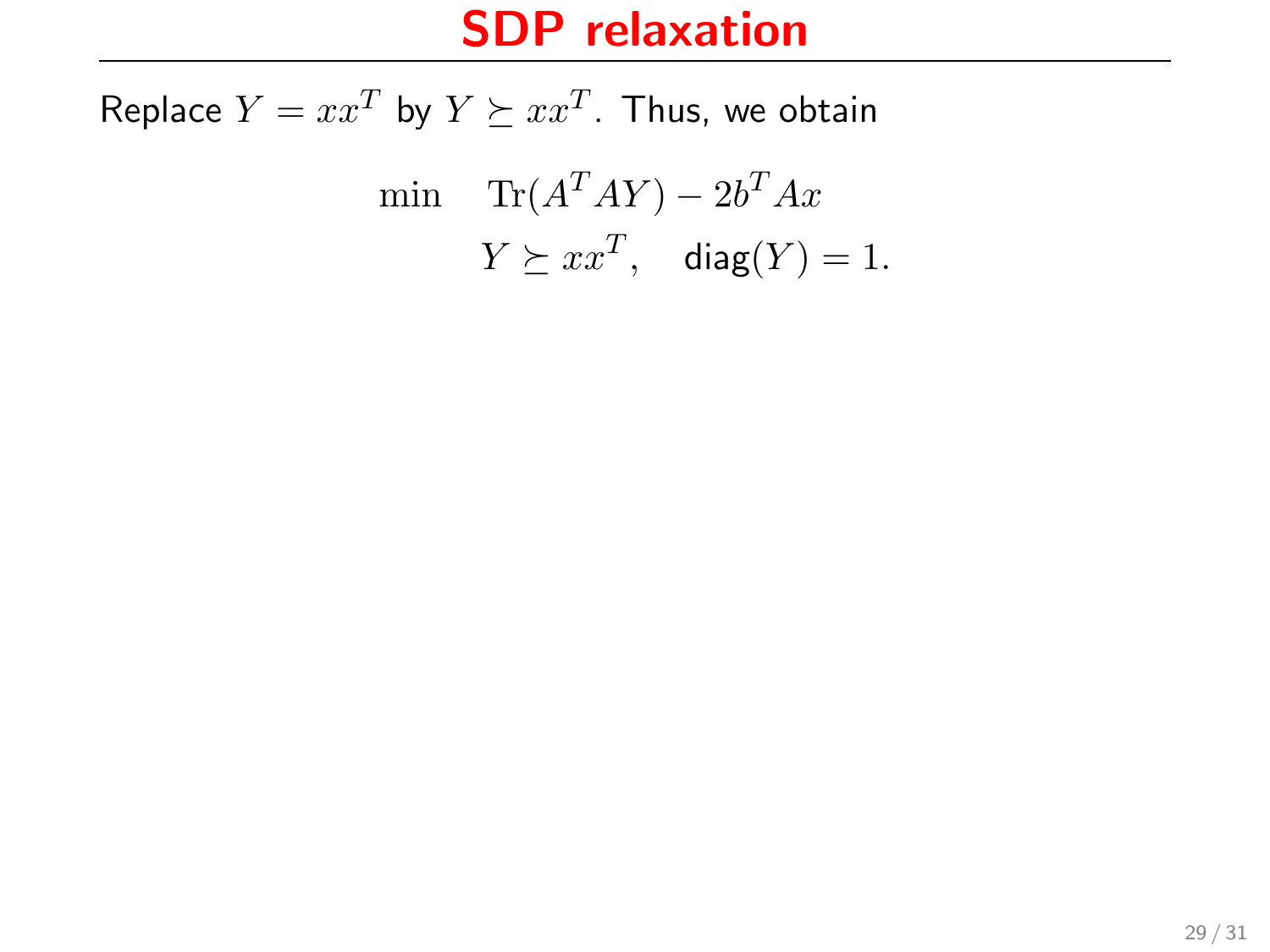Replace  $Y = xx^T$  by  $Y \succeq xx^T$ . Thus, we obtain  $\min \quad \text{Tr}(A^TAY) - 2b^TAx$  $Y \succeq xx^T$ , diag $(Y) = 1$ .

This is an SDP, since

$$
Y \succeq xx^T \quad \Leftrightarrow \quad \begin{bmatrix} Y & x \\ x^T & 1 \end{bmatrix} \succeq 0
$$

(using Schur complements).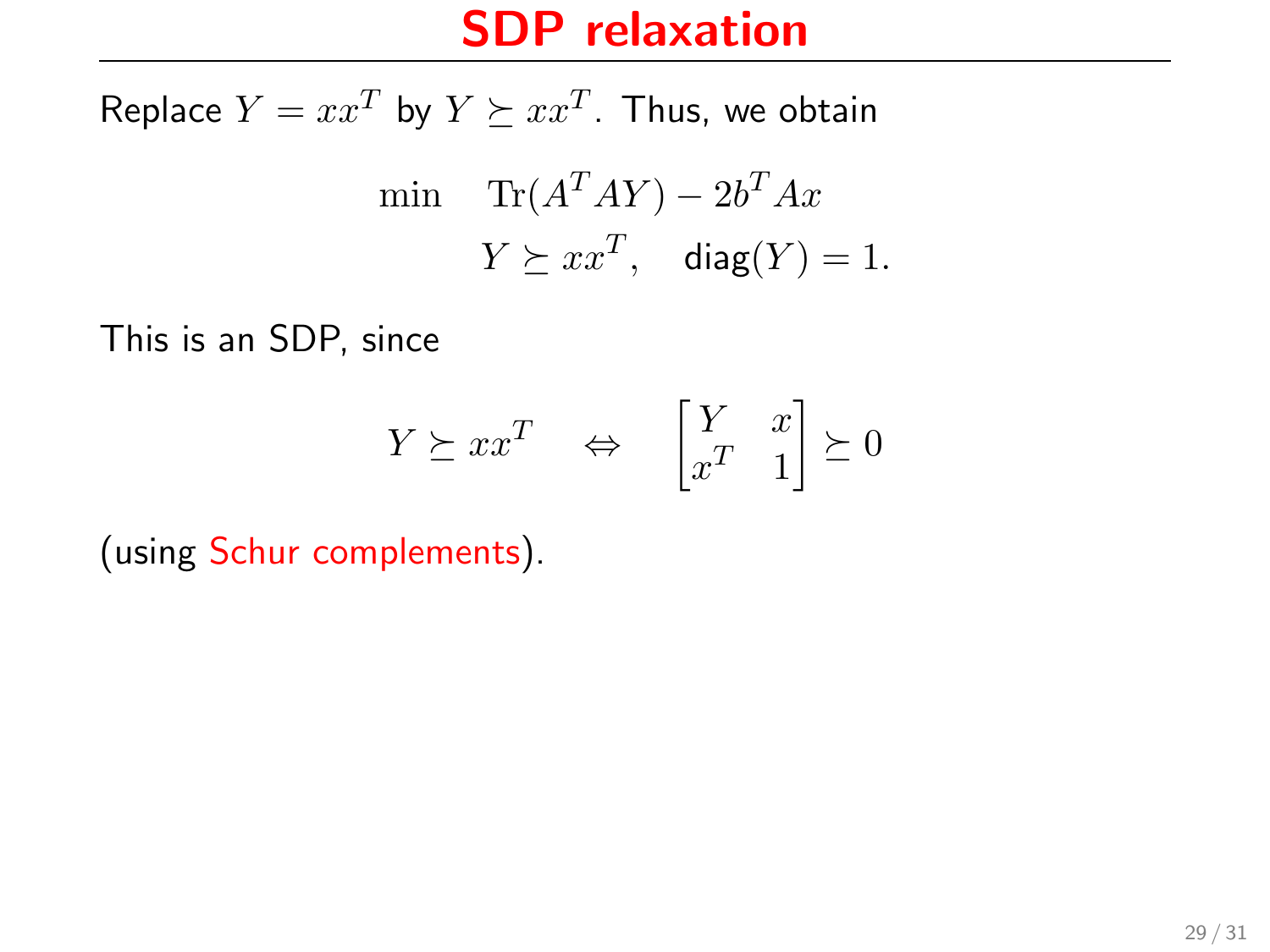Replace  $Y = xx^T$  by  $Y \succeq xx^T$ . Thus, we obtain  $\min \quad \text{Tr}(A^TAY) - 2b^TAx$  $Y \succeq xx^T$ , diag $(Y) = 1$ .

This is an SDP, since

$$
Y \succeq xx^T \quad \Leftrightarrow \quad \begin{bmatrix} Y & x \\ x^T & 1 \end{bmatrix} \succeq 0
$$

(using Schur complements).

- $\triangleright$  Optimal value gives lower bound on binary LS
- $\blacktriangleright$  Recover binary x by randomized rounding

**Exercise:** Try the above problem in CVX.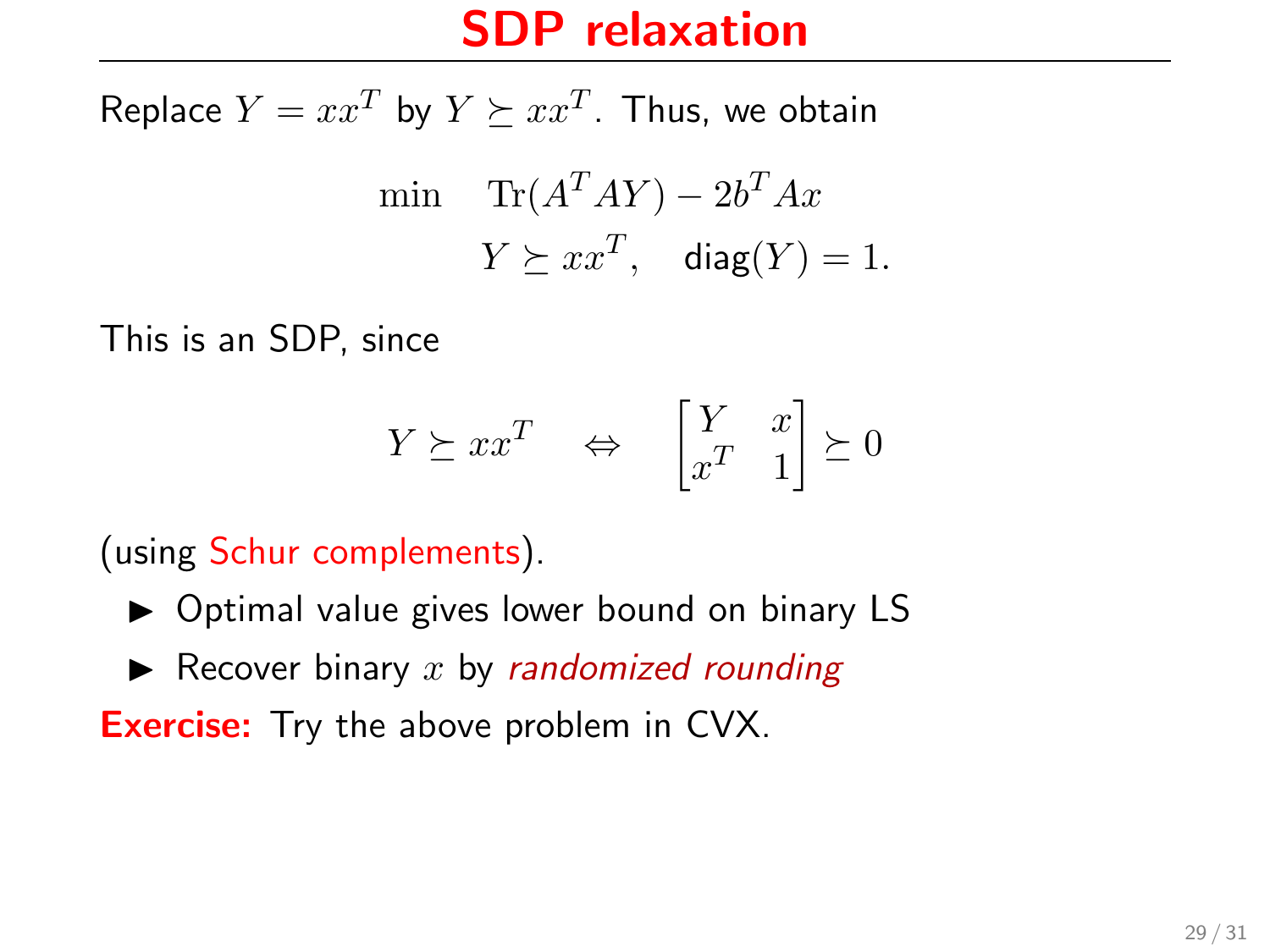$$
\begin{aligned}\n\min \quad & x^T A x + b^T x \\
& x^T P_i x + b_i^T x + c \le 0, \quad i = 1, \dots, m.\n\end{aligned}
$$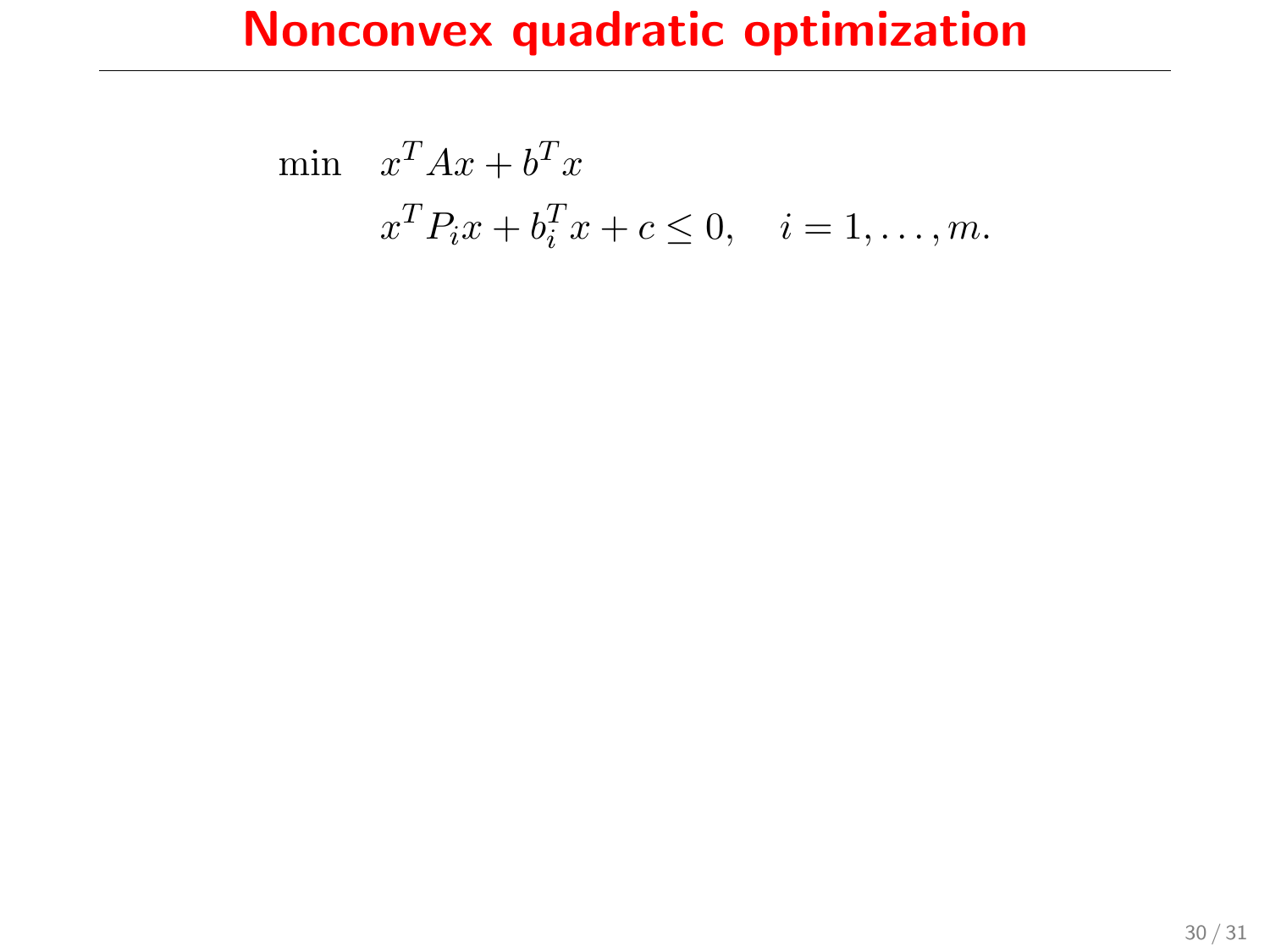$$
\begin{aligned}\n\min \quad & x^T A x + b^T x \\
& x^T P_i x + b_i^T x + c \le 0, \quad i = 1, \dots, m.\n\end{aligned}
$$

**Exercise:** Show that  $x^T Q x = \text{Tr}(Q x x^T)$  (where Q is symmetric).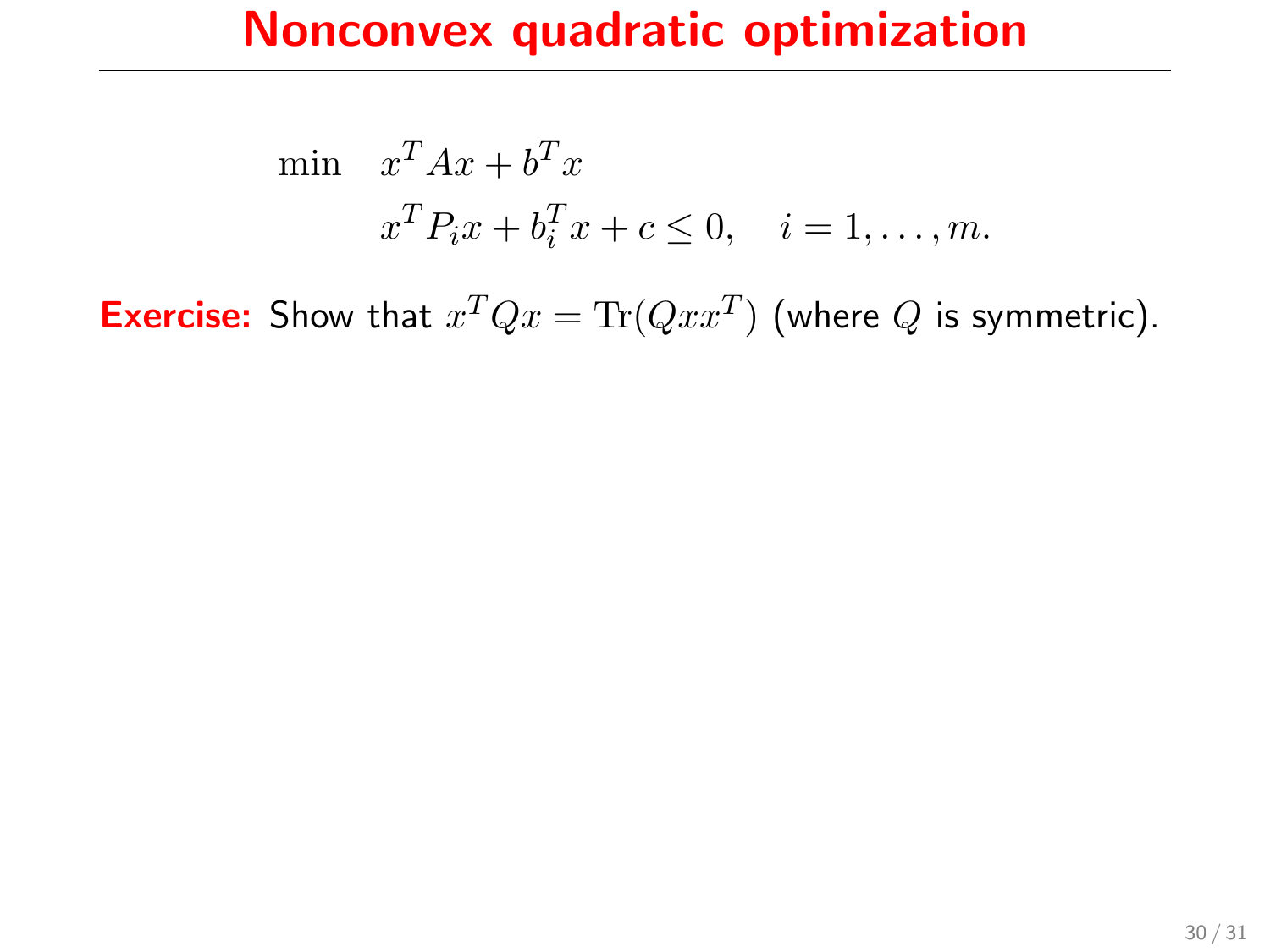$$
\begin{aligned}\n\min \quad & x^T A x + b^T x \\
& x^T P_i x + b_i^T x + c \le 0, \quad i = 1, \dots, m.\n\end{aligned}
$$

**Exercise:** Show that  $x^T Q x = \text{Tr}(Q x x^T)$  (where Q is symmetric).

$$
\min_{X,x} \quad \text{Tr}(AX) + b^T x
$$
\n
$$
\text{Tr}(P_i X) + b_i^T x + c \le 0, \quad i = 1, \dots, m
$$
\n
$$
X \succeq 0, \quad \text{rank}(X) = 1.
$$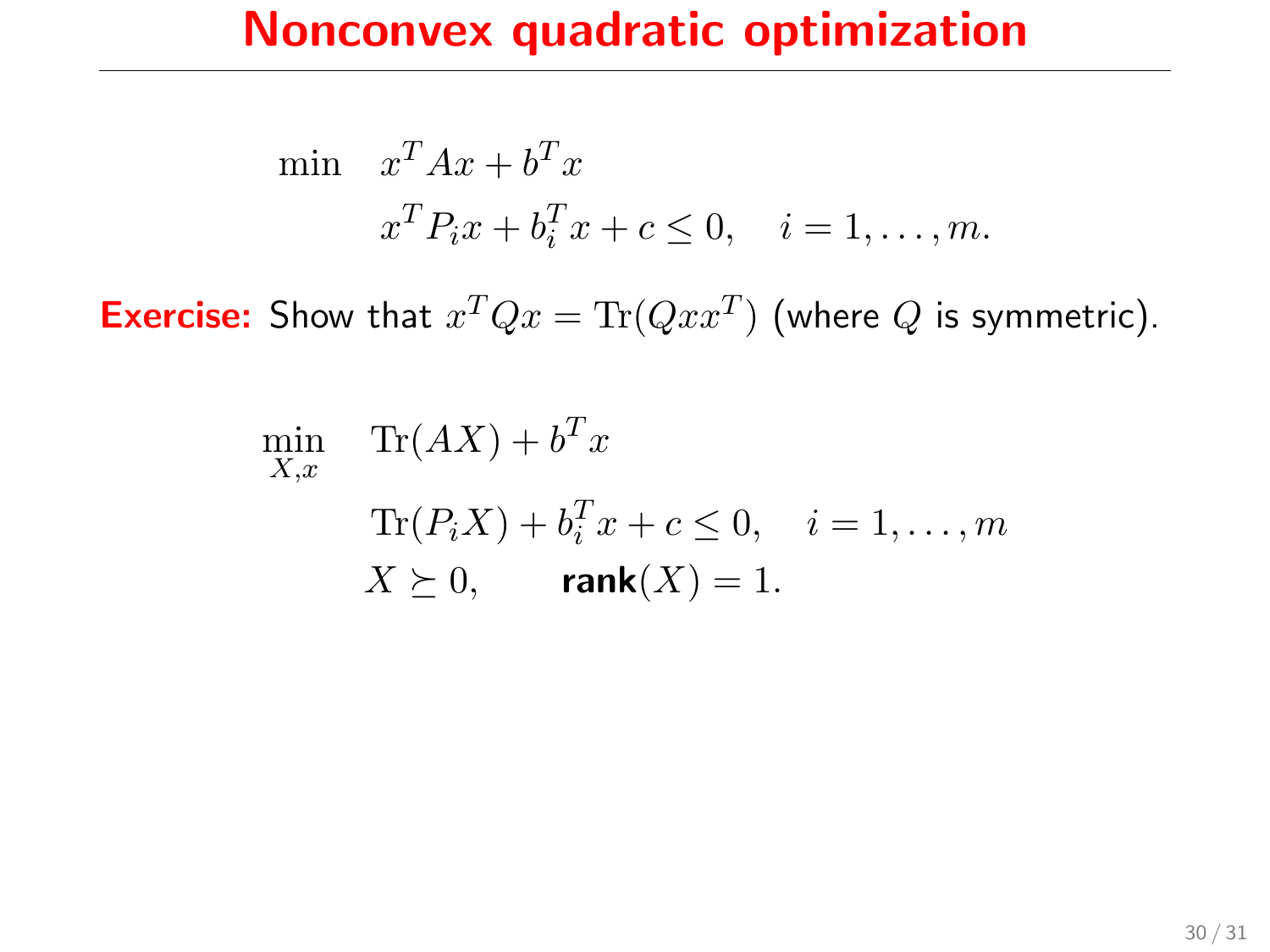$$
\begin{aligned}\n\min \quad & x^T A x + b^T x \\
& x^T P_i x + b_i^T x + c \le 0, \quad i = 1, \dots, m.\n\end{aligned}
$$

**Exercise:** Show that  $x^T Q x = \text{Tr}(Q x x^T)$  (where Q is symmetric).

$$
\min_{X,x} \quad \text{Tr}(AX) + b^T x
$$
\n
$$
\text{Tr}(P_i X) + b_i^T x + c \le 0, \quad i = 1, \dots, m
$$
\n
$$
X \succeq 0, \quad \text{rank}(X) = 1.
$$

- Relax nonconvex rank $(X) = 1$  to  $X \succeq xx^T$ .
- $\triangleright$  Can be quite bad, but sometimes also quite tight.